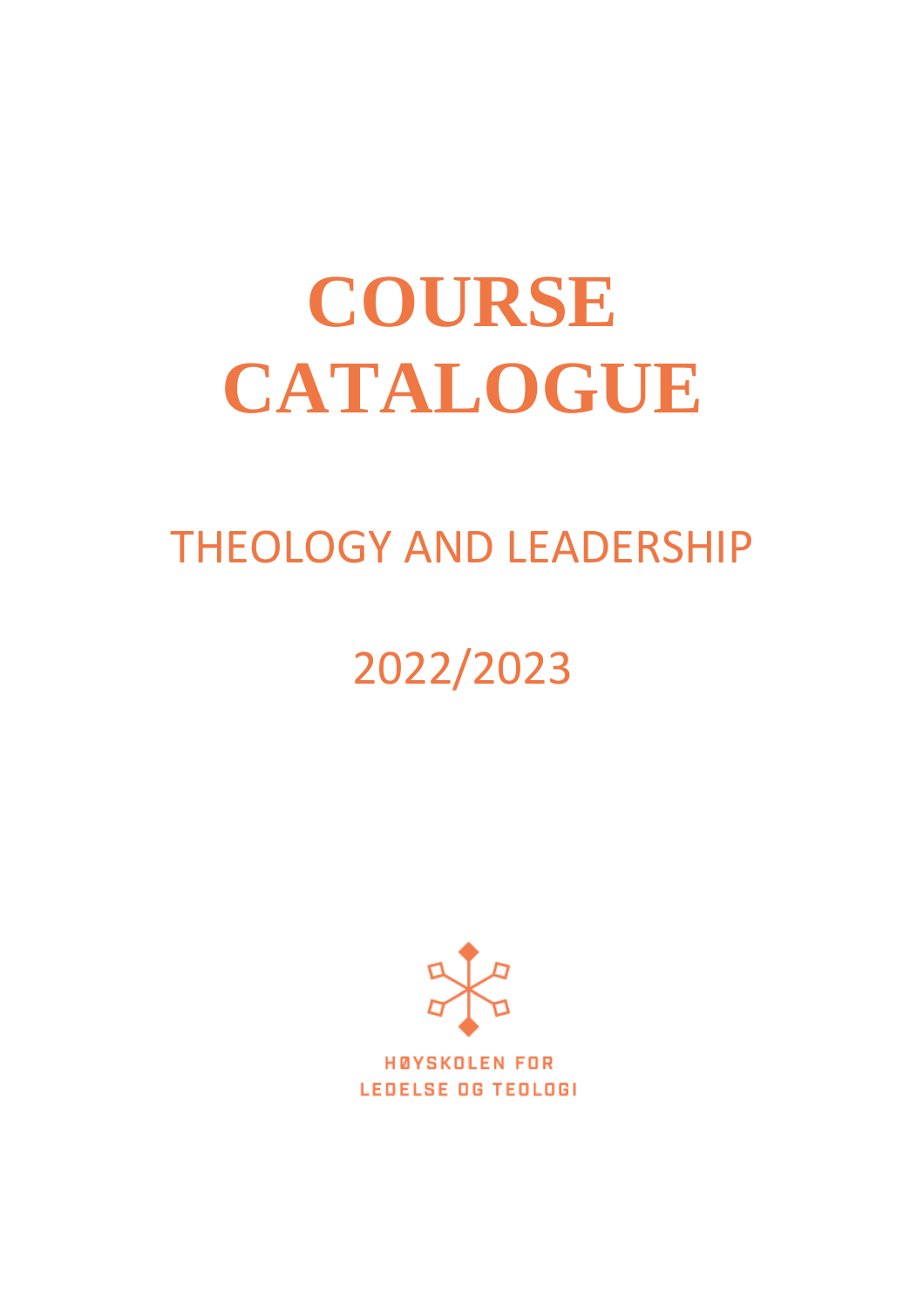# **Table of Contents**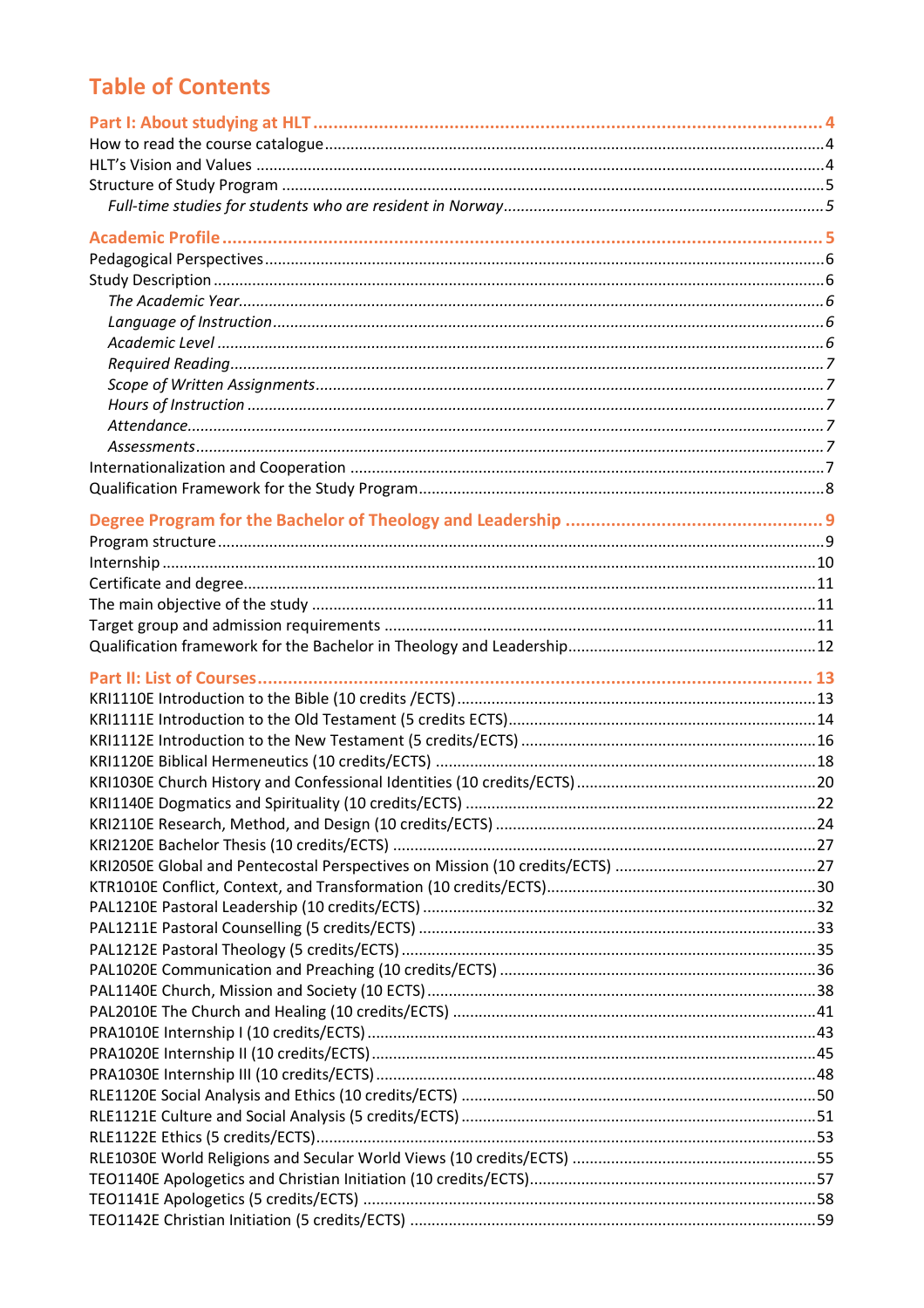| UNG1110E Theological Foundation for Children and Youth Ministry (10 credits/ECTS) 63 |  |
|--------------------------------------------------------------------------------------|--|
|                                                                                      |  |
|                                                                                      |  |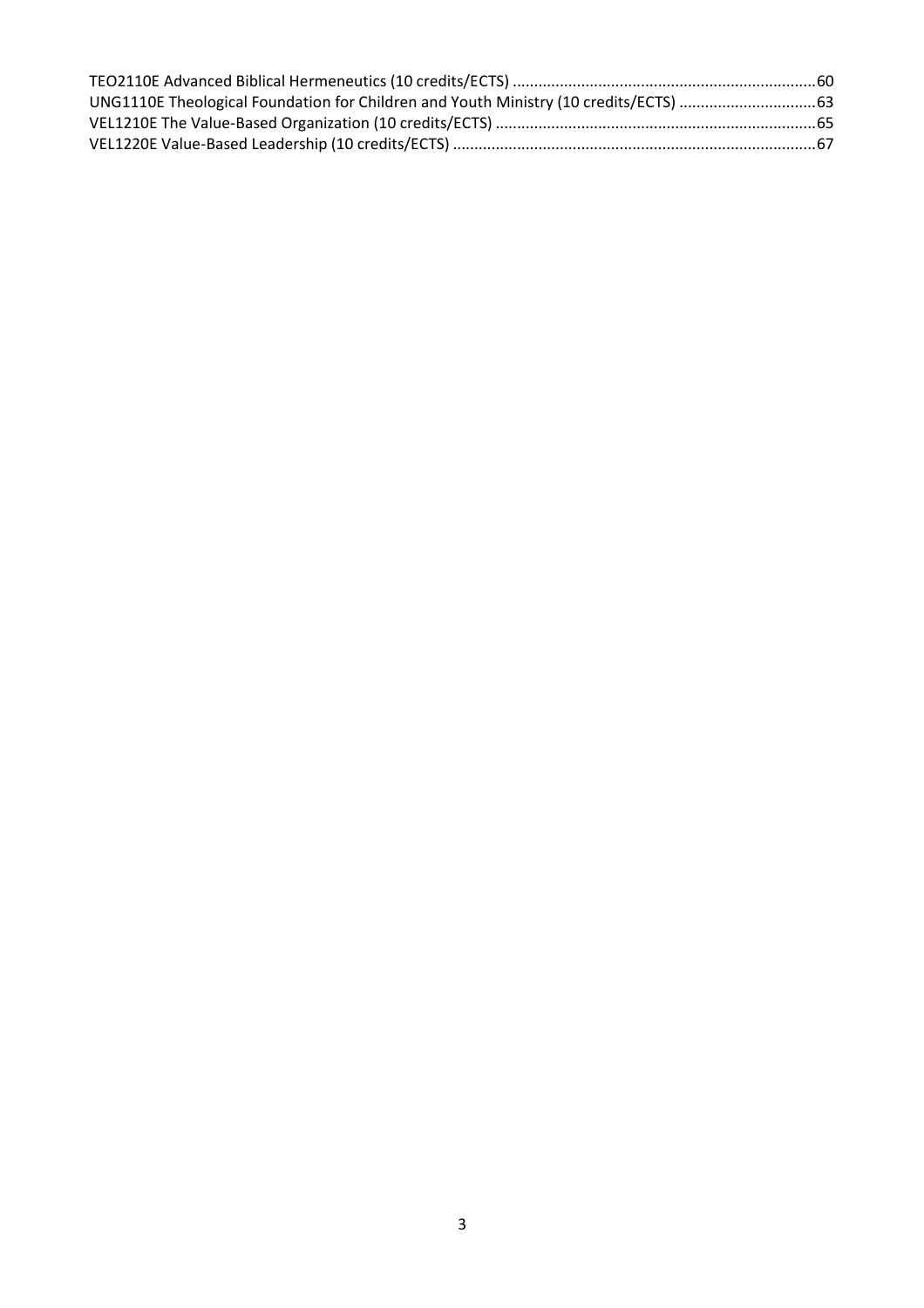### <span id="page-3-0"></span>**Part I: About studying at HLT**

#### <span id="page-3-1"></span>**How to read the course catalogue**

This course catalogue contains comprehensive information about The Norwegian School of Leadership and Theology (HLT) and our English bachelor's degree program in religion and social science (BRSS). The catalogue is divided into two parts.

Part one contains information about HLT's vision and values, its pedagogical perspectives, the academic profile of the school, the structure and learning outcomes of the study program, and other useful information. Part two comprises of a detailed description of each course including its objectives, structure, scope, required reading, and assessment.

The first part has three sections: In the first section "Studying at HLT", in addition to a description of the contents of the catalogue, you find a presentation of HLT's vision and values, and the structure of the bachelor's degree program.

In the second section "Academic Profile" you find general information about the program. This describes the study and curriculum requirements, various forms of evaluation, the pedagogical profile, the school's international connections, and the qualification framework for the study program (the expected learning outcomes of the program).

The third section is titled, "Degree Program" and it provides the overview of the course of study at HLT. A study program is a plan that leads to a degree. In this section, you will find a description of the main objectives, target group, and entrance requirements. In addition, the qualification framework and organization (which subjects that are included in the degree program) of the degree program is included here.

Finally, in the second part of the course catalogue provides a detailed description of the individual courses contained within the various degree programs. Here you will find a detailed description of the curriculum, study requirements and the various assessments for each subject.

#### <span id="page-3-2"></span>**HLT's Vision and Values**

HLT's vision is:

"We want to be an innovative learning center that combines academic knowledge, experience of the Holy Spirit's power, and creative practice. A center that develops leaders and theologians who will be part of creating a whole new world."

Our starting point is the connection we have to local churches<sup>1</sup> and their missional and diaconal work. We want to see churches which testify about Jesus Christ and which learn to embody the ethos of the "love your neighbor" commandment in a complex world made up of people with different beliefs. In the Book of Acts 1:8 it is stated:

"But you shall receive power when the Holy Spirit comes on you; and you will be my witnesses in Jerusalem and in all Judea and Samaria, and to the ends of the earth."

Our aim is to be a place where those who share this mission can grow in knowledge and experience. At HLT, students learn theology and develop practical leadership skills whilst being given the opportunity to experience God through a variety of Christian practices.<sup>2</sup> HLT aims to be a university college with high

 $1$  HLT is run jointly by the Norwegian Baptist Union and the Pentecostal Movement in Norway.

 $2$  Christian practices such as prayer, worship and preaching, are a regular part of life at HLT. Participation is on a voluntary basis.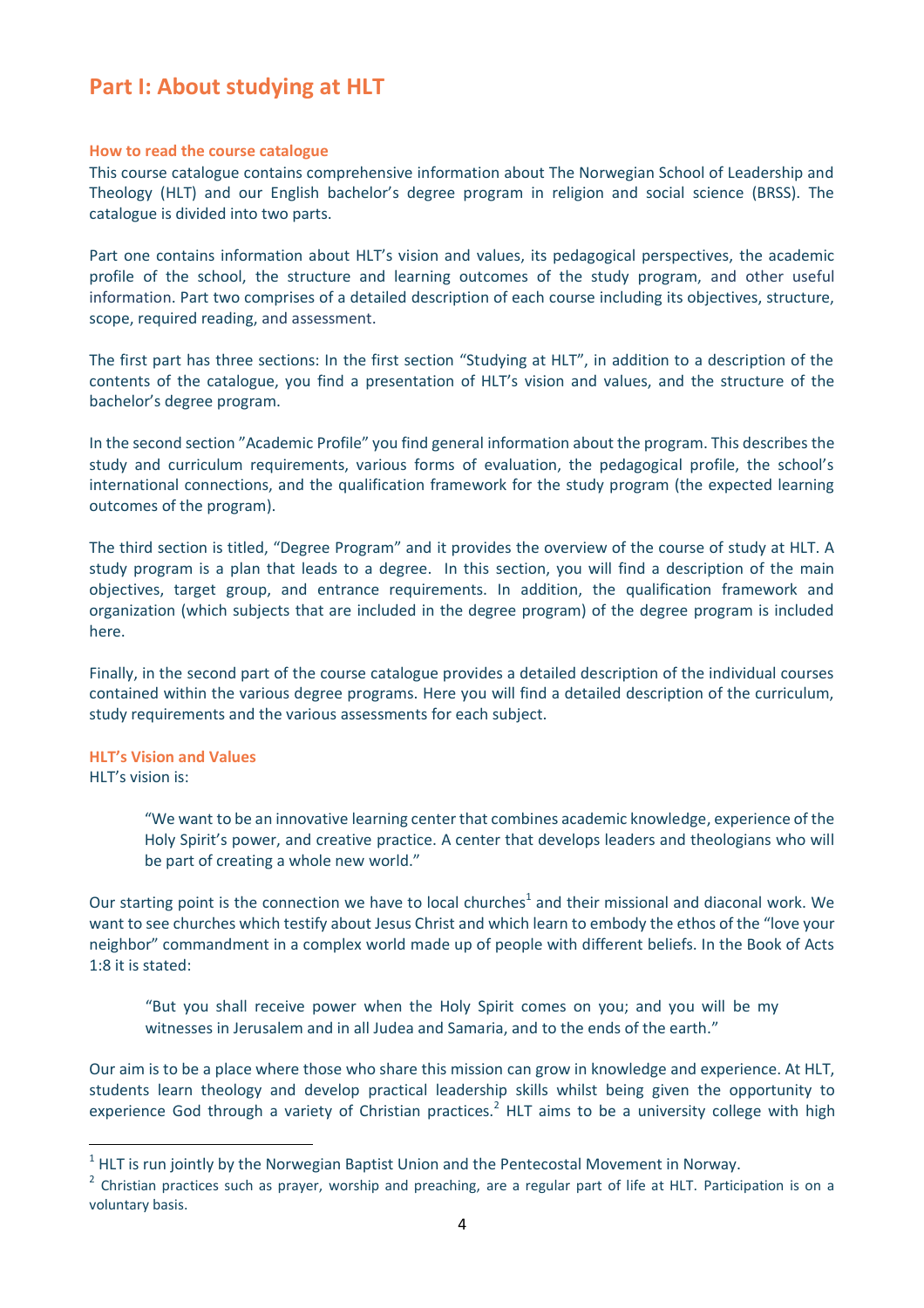academic standards in the context of an increasingly diverse Norway. Students must develop academic skills such as understanding the perspectives of others and communicating the reasons for their own opinions based on critical and constructive reflection. An education at HLT is relevant for those who wish to work in churches, schools or other roles in society. We want to equip our students so that they will be able to build dynamic churches and a better society - locally and globally.

We have developed eight core values which express who we are and what we want to be. No students are forced into a mould at HLT, but we would like our students to embrace these values during their studies:

- 1. We envision a missional school that is ground-breaking in its contribution to the fulfillment of the Great Commission.
- 2. We envision a school characterized by Pentecostal spirituality.
- 3. We envision a school with academic integrity and practical relevance.
- 4. We envision a school which remains true to the Bible, proclaiming the Bible as the foundation for both life and doctrine.
- 5. We envision a school which educates leaders who are committed to fulfilling the Great Commission, and to practicing servant leadership in churches and in society.
- 6. We envision a transformational school that provides students with a holistic understanding of their relationship to God, themselves and others.
- 7. We envision a school which is prophetically relevant innovative yet grounded in reality.
- 8. We envision a school characterized by the love of Christ and the dream of unity between the people of God.

#### <span id="page-4-0"></span>**Structure of Study Program**

#### <span id="page-4-1"></span>*Full-time studies for students who are resident in Norway*

Full-time students who are resident in Norway will follow a structured study program comprised of 30 credits/ECTS per semester. The Bachelor in Theology and Leadership is made up of 180 credits/ECTS and consists of the following modules:<sup>3</sup>

- Basic studies in Christianity (60 credits ECTS)
- One-year study in Pastoral Leadership (60 ECTS)
- Internship (30 ECTS)
- Advaned courses (30 ECTS)

Our full-time study program is designed in a flexible way providing students with an optimal balance between classroom teaching and self-study. The modules are made up of different courses and each course takes most often six weeks to complete. Lectures at HLT usually take place in the first, third and fourth week of each course. We also have other activities such as Chapel, Holy Communion services, and extra time to interact with other students or HLT staff during lecture weeks. Participation in Chapel and Holy Communion services is voluntary, but we encourage participation in these practices since they build fellowship and provide students with the opportunity to practice their faith. Students are given the opportunity to share testimonies and be involved in leading worship. Our experience is that the Chapel and Holy Communion services play a vital role in maintaining the spiritual dimension of the program.

HLT has a student council which organizes meetings and social events in cooperation with the school. Students are given the opportunity to represent the student body on different committees. As a full-time student, you play an important role in shaping school life at HLT, and we welcome your contribution.

## <span id="page-4-2"></span>**Academic Profile**

Studies at HLT are research-based, maintaining high academic and pedagogical standards. Our goal is to prepare students for service in church, mission, school, and society. We also seek to facilitate a creative

 $3$  For more detailed information about our modules and courses, see «Degree Program» below.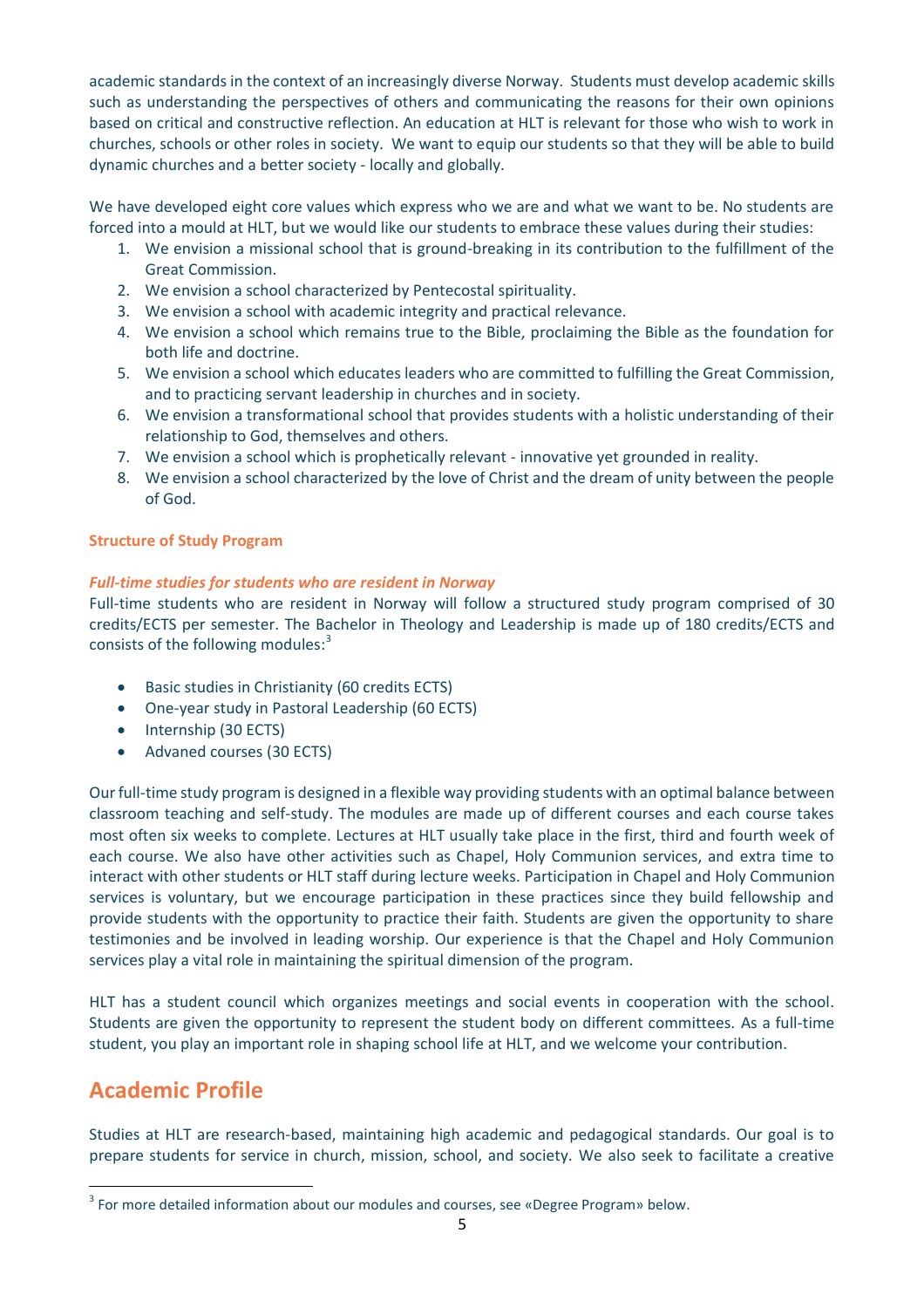environment that focuses on professional, personal, and spiritual formation. This is consistently expressed through the design of our courses, which are based on developing knowledge, skills and competencies. We view ourselves as a stakeholder in society, which is both influenced by, and able to influence, the field of practice to which our studies relate. HLT therefore seeks to:

- Provide higher education in religion and society to educate people in church, school and society. Undertake high-level research and development.
- Carry out research and professional development at a high level. Encourage the development of values-based innovation and transformational leadership in church, school, and society.
- Follow up students on a personal basis, aiming to awaken, protect, and deepen true Christian living in the student.

#### <span id="page-5-0"></span>**Pedagogical Perspectives**

The goal of your journey as a student at HLT is to become an active member of society, and to make a positive contribution in your workplace. Learning is at the heart of this journey. This is made up of knowledge-based learning, skills-based learning, and attitude formation. The study program is organized in a way that stimulates learning in each of these areas:

- We use a variety of pedagogical approaches ranging from lectures to group work. We believe that bottom-up learning is the most effective approach. In other words, when teaching is based on a specific need, it is more engaging, and easier to retain. One method used to achieve this, is problembased learning and case methodology.
- We believe that evaluation is part of learning. In other words, when you take an exam or write an essay, you don't just do it to prove that you have learned something, you do it to learn. Therefore, students are issued many assignments during their studies. These assignments give you the opportunity to develop your material/content in relationship to specific issues. It also helps you to grasp theory in the context of concrete case examples.
- We believe that a healthy work culture should be characterized by effective teamwork/partnership work. When we deal with problems together, we manage them in a better way. Group work is therefore an important part of studies at HLT. If students learn to work well with others at school, it will be easier to do so in the workplace as well.
- We believe that learning is not just about being filled up with factual knowledge. Personal growth and development are equally important. If you work in a church, you should take on the church's values and spirituality. If you work in a charitable organization, you should replicate its ethos. If you work in a private company, or within the public sector, it is also important to work with integrity and values.

#### <span id="page-5-1"></span>**Study Description**

#### <span id="page-5-2"></span>*The Academic Year*

The academic year is made up of 40 weeks (10 months) divided into two semesters. The fall semester begins in August and finishes in December. This is followed by a Christmas break which is about 3-4 weeks. The spring semester begins in January and ends in June. Students undertake three courses per semester.

#### <span id="page-5-3"></span>*Language of Instruction*

English is the language of instruction for the English bachelor degree program. All lectures, group conversations with the teacher and mentoring sessions are held in English. The course literature is available in English and all information and assignments are given in English. Students must meet the current admission requirements for adequate language proficiency.

#### <span id="page-5-4"></span>*Academic Level*

Each course has a course code. The 1000-level stands for introductory courses within the field of studies. The 2000-level are advanced level courses. At least 20 credits of the Bachelor study must be at the 2000 level.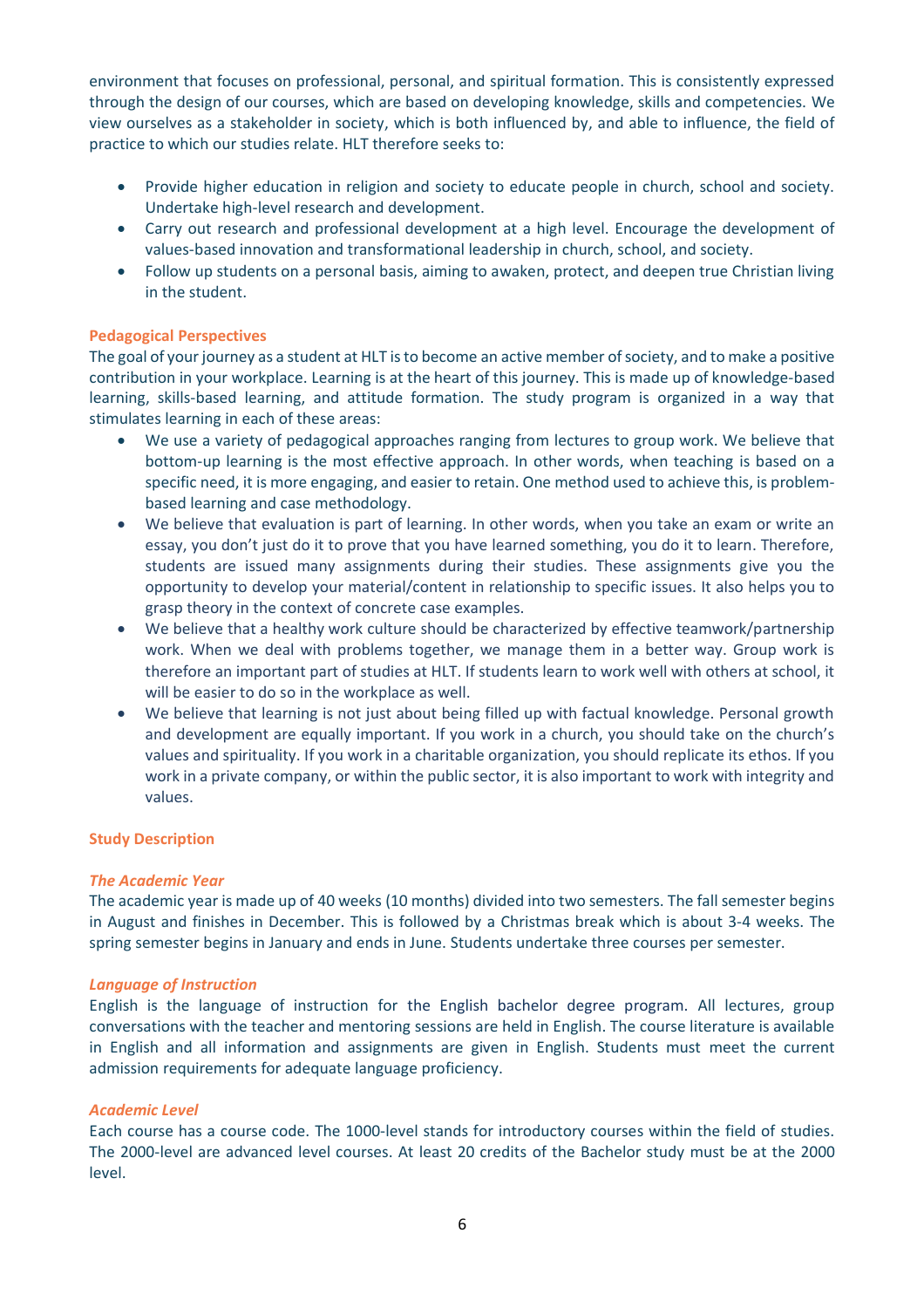#### <span id="page-6-0"></span>*Required Reading*

The amount of required reading for each subject varies depending on the nature of the subject and forms of assessment. Normally, it is about 650 - 800 pages per 10 credits/ECTS.

#### <span id="page-6-1"></span>*Scope of Written Assignments*

The length of written assignments is defined in terms of number of words, where 400 words comprise about one page. Most assignments will be between 1000-3500 words in length. A 10% deviation in word count, plus or minus, is acceptable, unless otherwise indicated. Written requirements will not exceed 5000 words per course. The total number of words per course can be made up of various written examinations or other prescribed activities as defined in each course description.

#### <span id="page-6-2"></span>*Hours of Instruction*

The number of hours of instruction is specified for each course in the course descriptions. This is regarded as a maximum number. In most cases this will be 30-32 hours per 10 credits/ECTS. Instruction can also be provided in the form of guidance and supervision.

#### <span id="page-6-3"></span>*Attendance*

A minimum of 75 % attendance is required in each course. Student participation in lectures, seminars and other processes is a key part of the college's pedagogical program. Absence of 25% or more will lead to automatic failure of the course and a prohibition to take examinations / submit assignments. Exceptions may apply under special circumstances. See HLT's regulations for further details about absence due to sick leave, parental leave, etc.

#### <span id="page-6-4"></span>*Assessments*

In each course, the students' knowledge and skills will be tested. This may be in the form of a final examination, assignments submitted throughout the course, or other forms of assessment. The school uses the letter grades A-F as its grade scale. Often, evaluation for a course is made up of several different assessment forms. This is known as portfolio assessment. HLT's evaluation forms include:

- School (written) examinations
- Oral examinations
- Multiple choice tests
- Written (home) assignments
- Group assignments
- Participation in discussions

Only one grade is given in each course. Students must pass all the assessments in the course before the final grade can be given. For further information, see HLT's examination regulations.

#### <span id="page-6-5"></span>**Internationalization and Cooperation**

HLT carries out joint research and development work with other colleges and universities in Norway and abroad. In cooperation with Ansgar Theological College (Kristiansand – Norway) and Örebro Theological College (Sweden), HLT offers a joint master's degree program in leadership and church development. The language of instruction is in Norwegian. Further information is available via our website.

HLT has also cooperation agreements with Regent University in Virginia, U.S.A, and Alphacrusis College in Sydney, Australia. We are continually working towards the development of projects and opportunities through these agreements.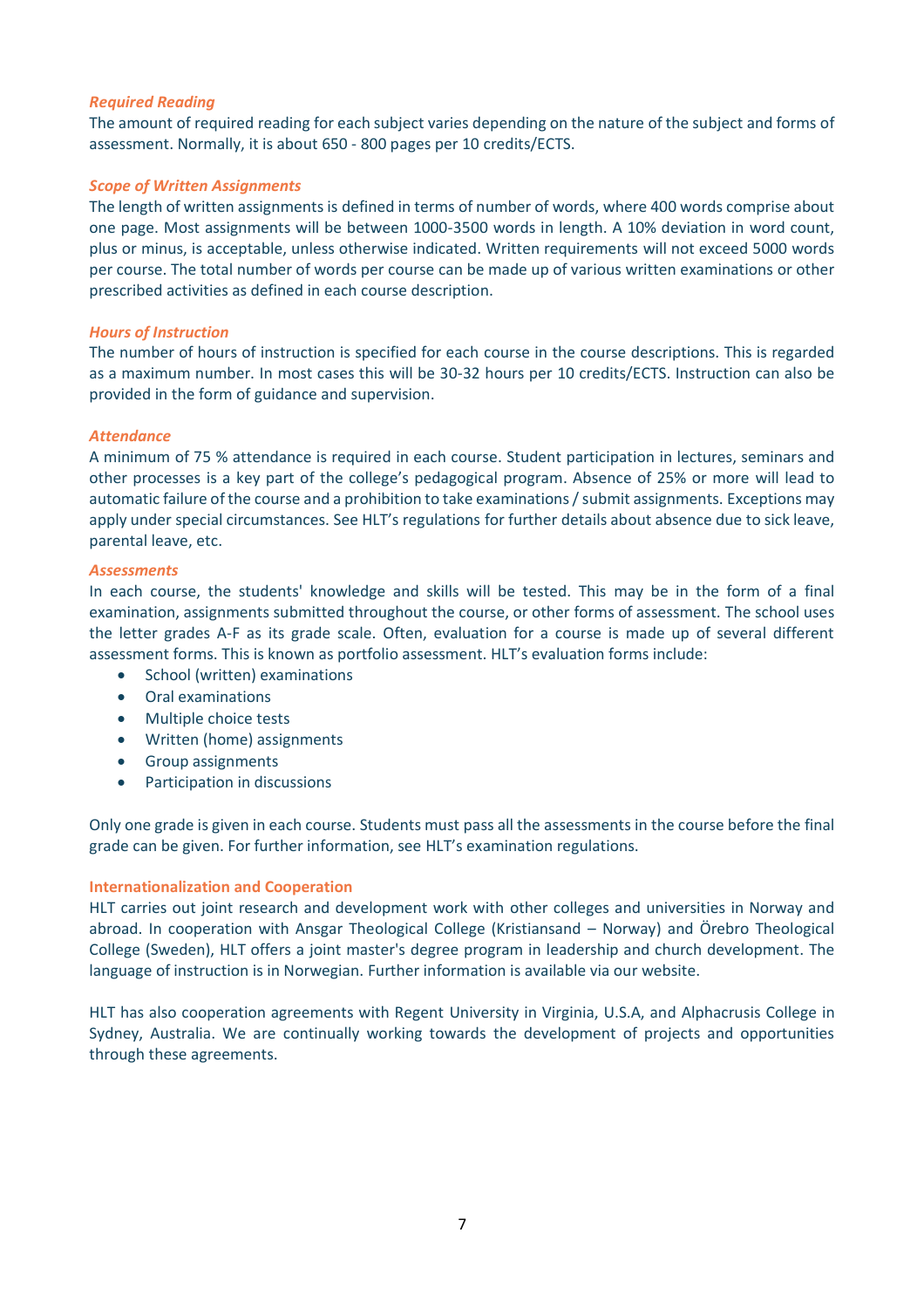#### <span id="page-7-0"></span>**Qualification Framework for the Study Program**

In today's Norwegian college education, the question of what learning outcome the education provides is very important. It is the learning outcome that will determine the goals, structure, and content of the study. We call this a qualifications framework. The Ministry of Education submitted a letter dated 20 March 2009 with the final qualifications framework for higher education in Norway. Here we reproduce the qualification framework for the 1st cycle, ie for educations at bachelor level:

A candidate with a completed qualification must have the following total learning outcomes defined in knowledge, skills and general competence:

| <b>Knowledge</b>                                                                                                                                                                                                                                                                                                                                                                              | <b>Skills</b>                                                                                                                                                                                                                                                                                                                                                                                                                                                                                   | <b>Competencies</b>                                                                                                                                                                                                                                                                                                                                                                                                                                                                                                                                                                                                                      |
|-----------------------------------------------------------------------------------------------------------------------------------------------------------------------------------------------------------------------------------------------------------------------------------------------------------------------------------------------------------------------------------------------|-------------------------------------------------------------------------------------------------------------------------------------------------------------------------------------------------------------------------------------------------------------------------------------------------------------------------------------------------------------------------------------------------------------------------------------------------------------------------------------------------|------------------------------------------------------------------------------------------------------------------------------------------------------------------------------------------------------------------------------------------------------------------------------------------------------------------------------------------------------------------------------------------------------------------------------------------------------------------------------------------------------------------------------------------------------------------------------------------------------------------------------------------|
| Bachelor (1 <sup>st</sup> cycle)                                                                                                                                                                                                                                                                                                                                                              | Bachelor (1 <sup>st</sup> cycle)                                                                                                                                                                                                                                                                                                                                                                                                                                                                | Bachelor (1 <sup>st</sup> cycle)                                                                                                                                                                                                                                                                                                                                                                                                                                                                                                                                                                                                         |
| The candidate<br>has broad knowledge of<br>key themes, theories and<br>issues, processes, tools and<br>methods in the subject<br>field.<br>has knowledge of the<br>research and development<br>work within the subject<br>field.<br>can update their<br>knowledge in the subject<br>field.<br>has knowledge of the<br>subject field's history,<br>traditions, nature and place<br>in society. | The candidate<br>can apply scientific<br>knowledge and relevant<br>results from research and<br>development of practical<br>and theoretical issues and<br>make reasoned choices.<br>can reflect on their<br>professional practice and<br>adjust this under guidance.<br>can find, assess and refer<br>to information and<br>technical material and<br>present it in a way that<br>highlights a problem.<br>can master relevant<br>professional tools,<br>techniques and forms of<br>expression. | The candidate<br>has insight about the relevant issues<br>of the profession and the subject field.<br>can plan and execute a variety of tasks<br>and projects that extend over time,<br>alone and in groups, and in line with<br>ethical requirements and guidelines.<br>can convey key subject matters such<br>as theories, issues and solutions both<br>in written, oral, and other relevant<br>forms of expression.<br>can exchange views and experiences<br>with others with a background in the<br>field and thereby contribute to the<br>development of good practice.<br>is familiar with creativity and<br>innovation processes. |

HLT has used the national qualification framework for the 1st cycle as a starting point for the qualification framework for each study program at the school. In addition, the idea of learning outcomes structured according to knowledge, skills and general competence at course level can be found in the course catalog below.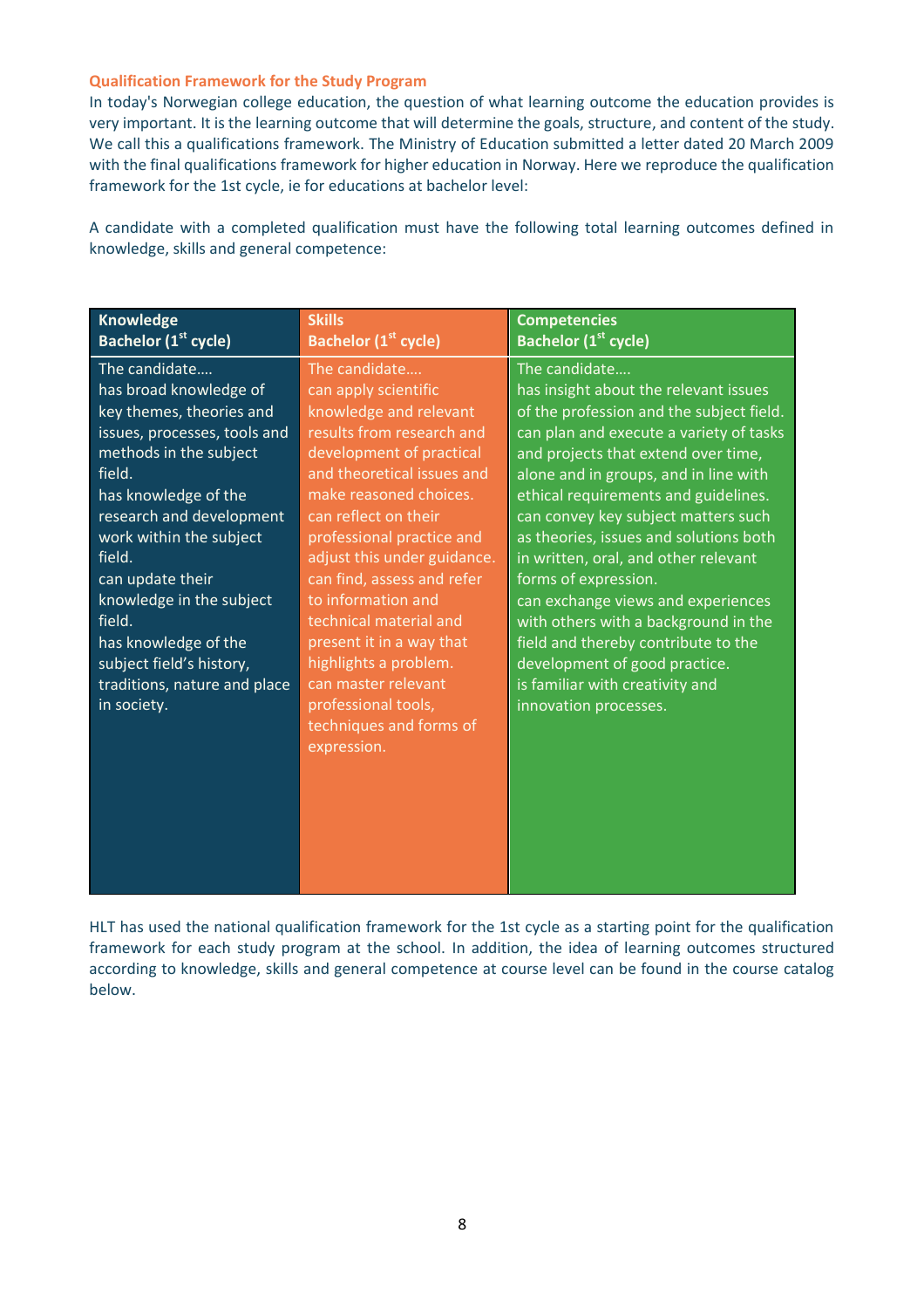# <span id="page-8-0"></span>**Degree Program for the Bachelor of Theology and Leadership**

#### <span id="page-8-1"></span>**Program structure**

HLT offers a bachelor's degree in theology and leadership. The study program is 180 credits/ECTS and consists of four modules: (1) Basic study in Christianity (60 credits/ECTS), (2) One-year study in Pastoral Leadership (60 credits/ECTS), (3) Internship (30 credits/ECTS) and (4) Advanced courses (30 credits/ECTS).

The structure of the bachelor can be illustrated as follows:

|        | <b>Basic Studies in Christianity (60 credits/ECTS)</b>                                                                                                                                                                                                                                                                                                                                |                                                                                                                                                                                                                               |  |
|--------|---------------------------------------------------------------------------------------------------------------------------------------------------------------------------------------------------------------------------------------------------------------------------------------------------------------------------------------------------------------------------------------|-------------------------------------------------------------------------------------------------------------------------------------------------------------------------------------------------------------------------------|--|
| 1 year | <b>KRI1110E Introduction to the Bible</b><br>$\bullet$<br><b>KRI1120E Biblical Hermeneutics</b><br>$\bullet$<br><b>KRI1130E Church History and Confessional Identities</b><br>$\bullet$<br><b>KRI1140E Dogmatics and Spirituality</b><br>$\bullet$<br><b>RLE1030E World Religions and Secular World Views</b><br>$\bullet$<br><b>RLE1120E Social Analysis and Ethics</b><br>$\bullet$ |                                                                                                                                                                                                                               |  |
| 2 year | <b>One-year study in Pastoral Leadership</b><br>(60 credits/ECTS)<br><b>PAL1210E Pastoral Leadership</b><br>$\bullet$<br><b>PAL1020E Communication and</b><br>$\bullet$<br>Preaching<br>KTR1010E Conflict, Context, and<br>$\bullet$<br><b>Transformation</b>                                                                                                                         | <b>Internship/Free Courses (30</b><br>credits/ECTS)<br>PRA1010E Intership I<br>$\bullet$<br>PRA1020E Internship II<br>$\bullet$<br>PAL2010E The Church and<br><b>Healing</b>                                                  |  |
| 3 year | <b>VEL1210E Value-Based Organizational</b><br>$\bullet$<br>Leadership<br><b>VEL1220E Value-Based Leadership</b><br>$\bullet$<br>PAL1140E Church, Mission and<br>$\bullet$<br><b>Society</b>                                                                                                                                                                                           | <b>Advanced courses (30</b><br>credits/ECTS)<br>KRI2110E Research, Method<br>$\bullet$<br>and Design<br><b>KRI2120E Bachelor Thesis</b><br>$\bullet$<br><b>TEO2110E Advanced Biblical</b><br>$\bullet$<br><b>Hermeneutics</b> |  |

Basic Studies in Christianity consists of 60 credits/ECTS that introduce students to Christian theology, church history, Christian spirituality, the major world religions and contemporary ethics. This is followed by 60 credits/ECTS in basic pastoral leadership subjects. The study program also includes 30 credits/ECTS of internship. Finally, the study program consists of 30 credits/ECTS Advanced courses, which provide the program with the necessary depth. KRI2110E Research, Method and Design (10 credits/ECTS) and KRI2120E Bachelor Thesis (10 credits/ECTS) are compulsory subjects for all bachelor students. The course in research methodology provides a practical introduction to thesis writing, and is taught in the Autumn semester. The bachelor thesis is thus usually placed in the Spring semester. Together with the one-year units in Christianity and Pastoral Leadership, the advanced courses fulfill the necessary requirement of 80 ECTS within the primary field of study. The advanced courses also meet the requirement of a minimum of 20 credits at the 2000 level.

The progression of the program can be described in the following manner: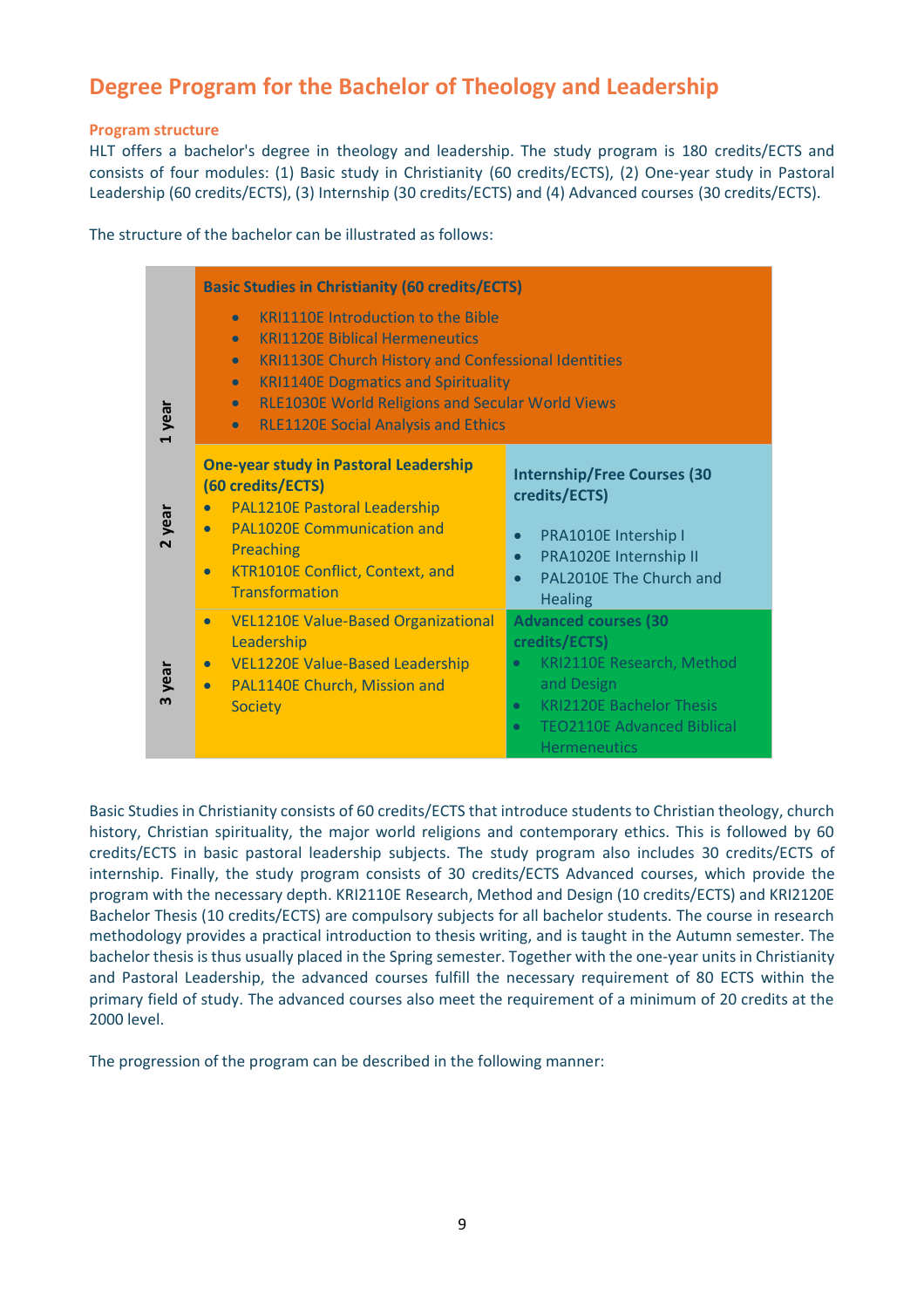

#### <span id="page-9-0"></span>**Internship**

The Bachelor in Theology and Leadership at HLT is a practical study. This means that you can at any time put what you learn into a larger context - reality. The internship module is up to 30 credits/ECTS and is completed during the second year of studies. The student is responsible to find a suitable place for their internship, and it must be approved by HLT. Students have the opportunity to go on mission trips as their internship. The trip must be longer than 2 weeks to be considered as a valid internship. See course descriptions for specific learning outcomes, course requirements, and required reading related to mission internship.

Internships are organized according to the following model, where the three internship courses are taken during one academic year. The first part of PRA1010E is given in the form of lectures at HLT. See also the course catalog for a more detailed description of the courses.



A description of requirements for the implementation of internship is given in the practice manual. Important tools are:

- The internship contract that regulates the relationship between student and internship location.
- The logbook that regulates the student's learning objectives at the internship site during the internship period.
- Reflection notes used in connection with mentor conversations. Reflection notes serve to structure the meetings and make the student and the mentor aware of possible topics.
- Course assessment where the student's holistic development is evaluated.

Each student must have an approved mentor and an HLT advisor during their internship. These must be two different people.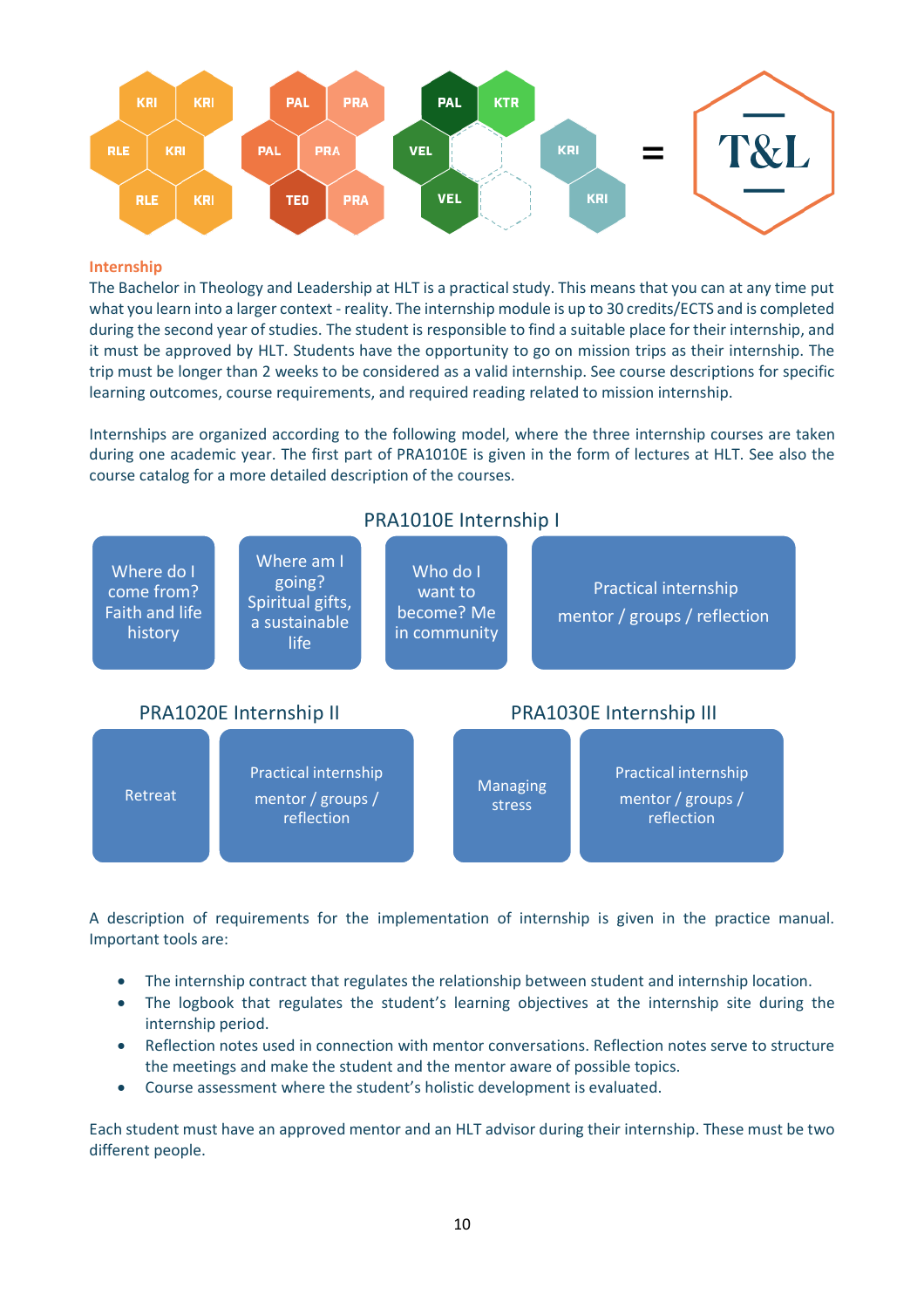#### <span id="page-10-0"></span>**Certificate and degree**

The program leads to the degree *Bachelor in Theology and Leadership*. The diploma is issued when you have taken courses that together meet the requirements for a degree.

#### <span id="page-10-1"></span>**The main objective of the study**

The program's main objective is to provide an introduction to Christian theology, history and practice, and to train students to meet the leadership challenges related to the leadership of churches and volunteer organizations.

#### <span id="page-10-2"></span>**Target group and admission requirements**

The primary target group is students who want to work as leaders within churches/congregations and volunteer organizations. Secondarily, the program is for those who want to work with value-based leadership and teaching in the public and private sector. The program qualifies students for further/postgraduate studies in both theology and leadership.

HLT uses the same admissions criteria as NOKUT (the Norwegian Agency for Quality Assurance in Education) for students who wish to study at higher-education level (bachelor degree and above) in Norway. These criteria relate to both educational background and language proficiency and differs from country to country. Therefore, new applicants need to check the requirements for their respective country by studying the information on NOKUT's webpage.<sup>4</sup>

For individuals with relevant work experience (for example previous volunteer work in churches), it may be possible to be enrolled based on individual evaluation (Mature student program). See the school's admission regulations available on our website for further details.

<sup>4</sup> <http://www.nokut.no/en/Facts-and-statistics/Surveys-and-databases/GSU-list/>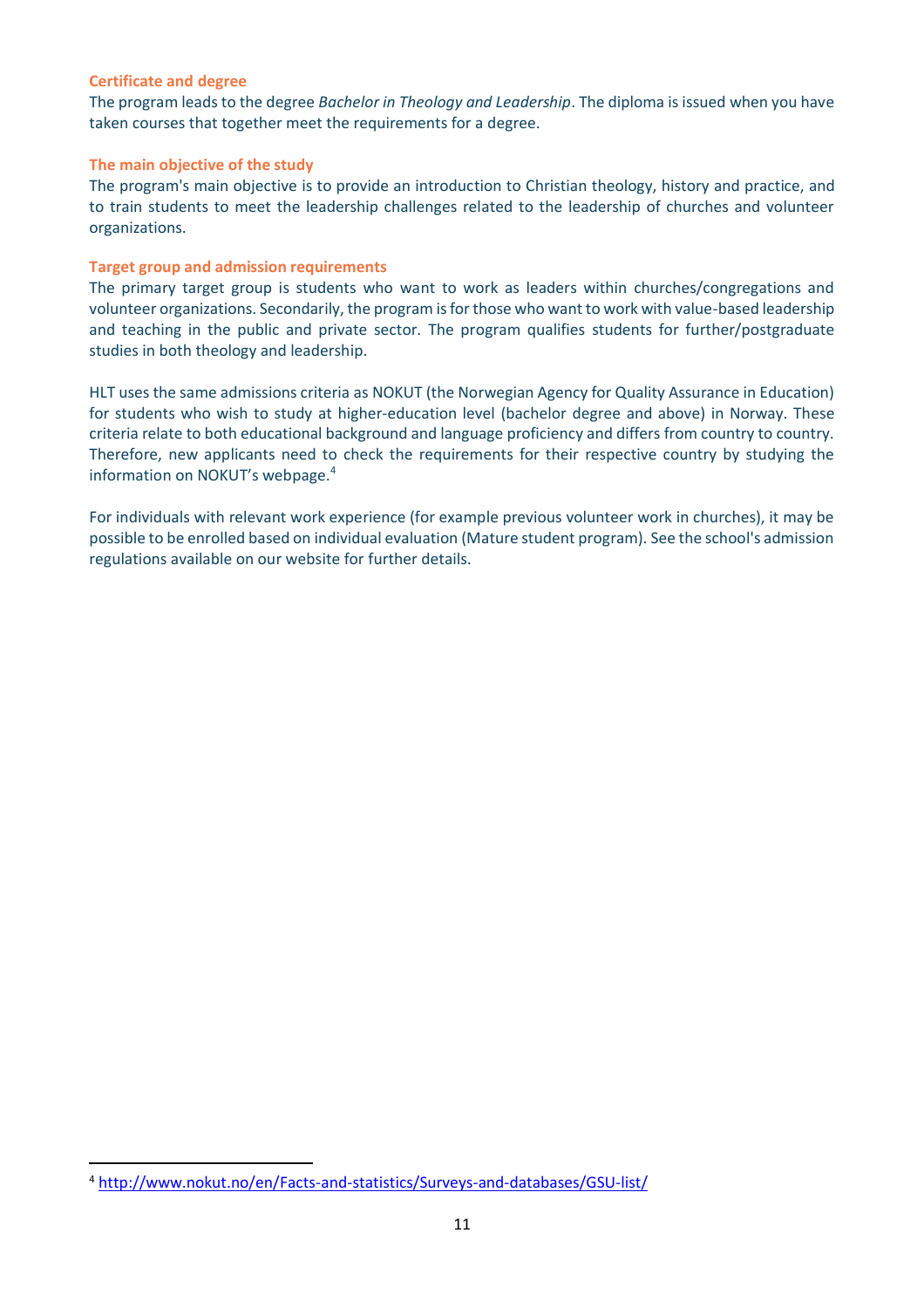#### <span id="page-11-0"></span>**Qualification framework for the Bachelor in Theology and Leadership**

The learning outcomes upon completion of the bachelor's degree in theology and leadership are as follows:

| <b>Knowledge</b>                               | <b>Skills</b>                      | <b>Competencies</b>        |
|------------------------------------------------|------------------------------------|----------------------------|
| The candidate will                             | The candidate will                 | The candidate will         |
| have good knowledge of the Bible<br>$\bullet$  | have the ability to<br>$\bullet$   | · develop an integrated    |
| and Christian traditions.                      | interpret and apply the            | life vision based upon     |
| have good knowledge of central<br>$\bullet$    | Bible to today's context.          | ethical and theological    |
| theological and ethical themes and             | Have the ability to<br>$\bullet$   | reflection.                |
| spirituality within the Free Church,           | develop and lead an                | • Be able to contribute to |
| Pentecostal and Baptist traditions.            | effective fellowship on a          | transformative practice    |
| have good knowledge of church<br>$\bullet$     | biblical and theological           | in church and society -    |
| development, mission and Christian             | foundation.                        | in dialogue with others    |
| social engagement in todays world.             | Have the ability to<br>$\bullet$   | in late modern society.    |
| have knowledge of theological<br>$\bullet$     | engage in conflict                 | • Have the ability to      |
| models for servant and                         | dialogue and cross-                | develop discernment        |
| transformational leadership in                 | cultural dialogue                  | through practical          |
| churches and other organizations.              | Have learned to apply<br>$\bullet$ | experience, knowledge      |
| have good knowledge of scientific<br>$\bullet$ | models for critical                | based reflection, and      |
| methods and models for reflection              | academic reflection in             | authentic Christian        |
| and dialogue.                                  | relationship with                  | spirituality.              |
| have good knowledge of religion<br>$\bullet$   | regards to one's                   | • Be capable of            |
| and culture within the late modern             | personal point of view             | developing moral           |
| global context, knowledge of                   | and the opinions of                | virtues that can           |
| cultural analysis and the various              | others.                            | contribute to the          |
| models for religious dialogue.                 | Can present research<br>$\bullet$  | development of positive    |
|                                                | results in a clear and             | relationships in church    |
|                                                | structured manner,                 | and society.               |
|                                                | both in written and oral           |                            |
|                                                | forms.                             |                            |

The learning outcomes for each subject are described in part two of this course catalogue. Collectively the courses contribute to the learning outcomes for the overall study program.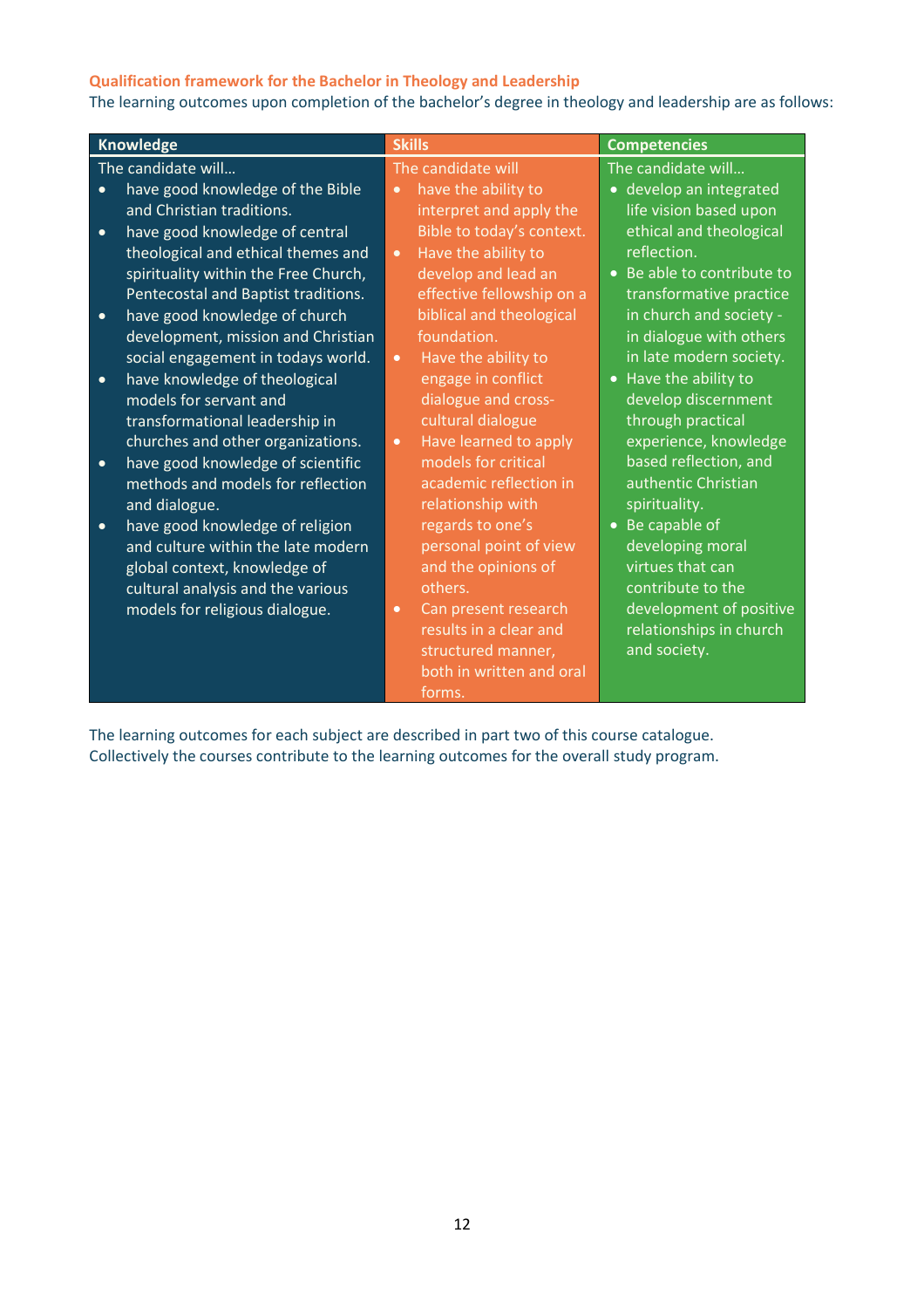### <span id="page-12-0"></span>**Part II: List of Courses**

<span id="page-12-1"></span>

|  | <b>KRI1110E Introduction to the Bible (10 credits /ECTS)</b> |  |  |  |
|--|--------------------------------------------------------------|--|--|--|
|--|--------------------------------------------------------------|--|--|--|

| Study program                  | Bachelor in Theology and Leadership (180 credits/ECTS)                                                                                                                                                                                                                                                                                                                                                                                                                                                                                                                                      |  |  |
|--------------------------------|---------------------------------------------------------------------------------------------------------------------------------------------------------------------------------------------------------------------------------------------------------------------------------------------------------------------------------------------------------------------------------------------------------------------------------------------------------------------------------------------------------------------------------------------------------------------------------------------|--|--|
| Subject                        | KRI1110E Introduction to the Bible (10 credits/ECTS)                                                                                                                                                                                                                                                                                                                                                                                                                                                                                                                                        |  |  |
| Course                         | KRI1111E Introduction to the Old Testament (5 credits/ECTS)                                                                                                                                                                                                                                                                                                                                                                                                                                                                                                                                 |  |  |
|                                | KRI1112E Introduction to the New Testament (5 credits/ECTS)                                                                                                                                                                                                                                                                                                                                                                                                                                                                                                                                 |  |  |
| Assessment                     | Students must:                                                                                                                                                                                                                                                                                                                                                                                                                                                                                                                                                                              |  |  |
|                                | Submit a 3000-word essay. The essay will be comprised of six                                                                                                                                                                                                                                                                                                                                                                                                                                                                                                                                |  |  |
|                                | shorter essays of 500 words each. The questions for the                                                                                                                                                                                                                                                                                                                                                                                                                                                                                                                                     |  |  |
|                                | shorter essays will be equally divided between KRI1111E and                                                                                                                                                                                                                                                                                                                                                                                                                                                                                                                                 |  |  |
|                                | KRI1112E. The essay counts as 100% of the final grade.                                                                                                                                                                                                                                                                                                                                                                                                                                                                                                                                      |  |  |
|                                | Graded A-F.                                                                                                                                                                                                                                                                                                                                                                                                                                                                                                                                                                                 |  |  |
| <b>Additional requirements</b> | Attendance: Students must attend at least 75% of the lectures<br>$\bullet$<br>to be eligible to submit the exam. Excessive absence without<br>valid reason will disqualify the student from submitting the<br>exam. Students who fail the requirement will have to take the<br>whole course again. The attendance requirement does not<br>apply to non-resident students, but they need to participate in<br>online group discussions.<br>Read and summarise an article on the Law of Moses and the<br>Law of Christ (KRI1111E)<br>Exercise on the Synoptic Gospels (KRI1112E)<br>$\bullet$ |  |  |
| Scope                          | 32 hours of lectures and study sessions<br>$\bullet$                                                                                                                                                                                                                                                                                                                                                                                                                                                                                                                                        |  |  |
|                                | 1.5 hours of online group discussion sessions for non-resident                                                                                                                                                                                                                                                                                                                                                                                                                                                                                                                              |  |  |
|                                | students                                                                                                                                                                                                                                                                                                                                                                                                                                                                                                                                                                                    |  |  |

#### **Course Description**

The course *Introduction to the Bible* is divided between *Introduction to the Old Testament* and *Introduction to the New Testament*. The subject *Introduction to the Bible* introduces the student to the background and central themes of the Old and New Testaments, and equips the student to interpret biblical texts independently. The course provides the basis for the course *TEO2110E Advanced Biblical Hermeneutics*, but it is also a foundational subject for a variety of other courses, and for an overall theological awareness. Below are the specific course descriptors for KRI1111E *Introduction to the Old Testament* and KRI1112E *Introduction to the New Testament* respectively.

#### **Modes of Instruction**

The course incorporates traditional lectures with interactive class- and group discussions. The student is encouraged to complete the required reading in advance in order to maximize the learning outcome.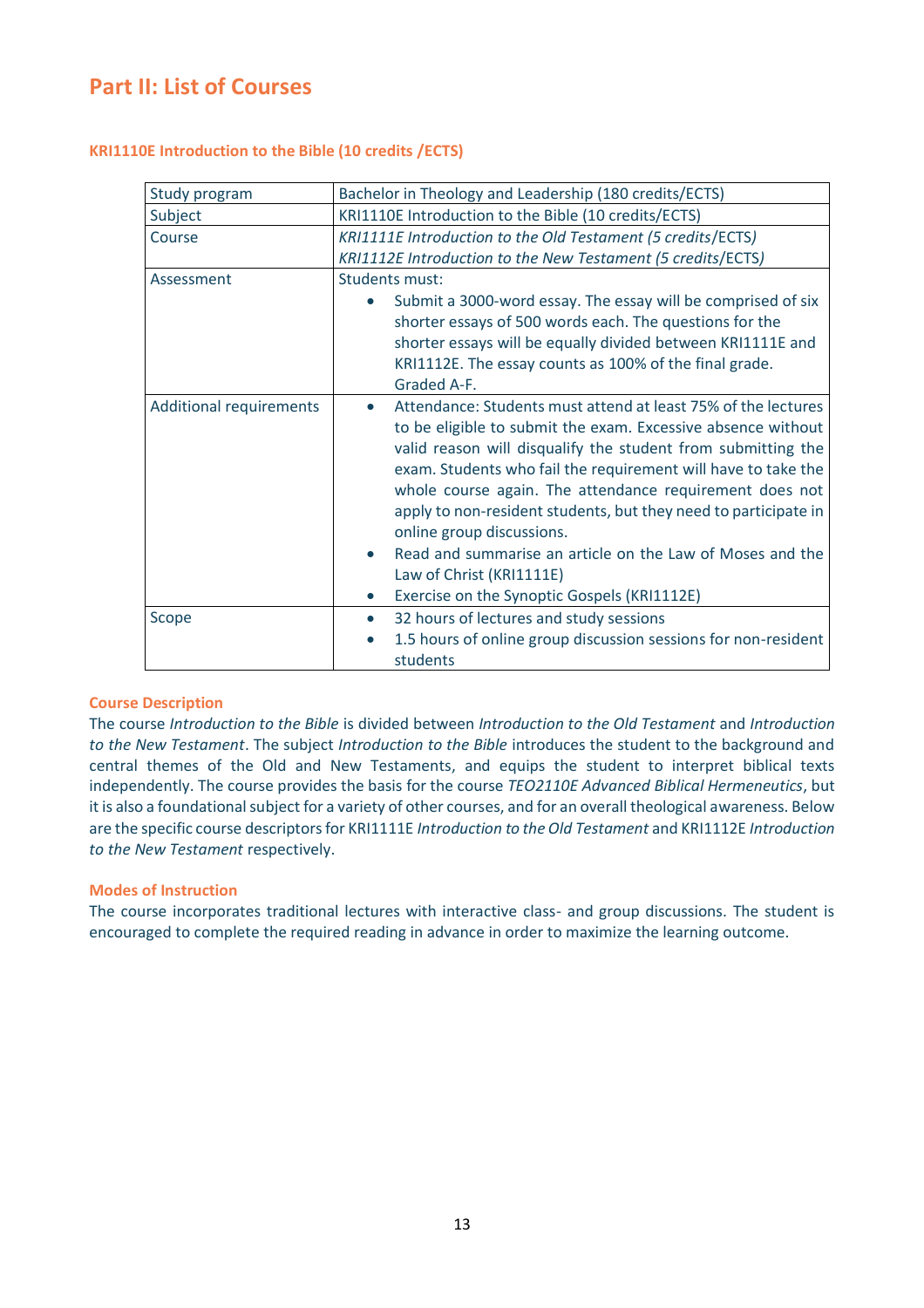#### <span id="page-13-0"></span>**KRI1111E Introduction to the Old Testament (5 credits ECTS)**

| Study program | Bachelor in Theology and Leadership (180 credits/ECTS)      |
|---------------|-------------------------------------------------------------|
| Subject       | KRI1110E Introduction to the Bible (10 credits/ECTS)        |
| Course        | KRI1111E Introduction to the Old Testament (5 credits/ECTS) |
| Assessment    | See KRI1110E                                                |
| Scope         | • 16 hours of lectures and study sessions                   |
|               | 45 min of online group discussion for non-resident students |

#### **Course Description**

The course aims to provide training in the interpretation of Old Testament texts. Students will gain an insight into a variety of both historical and literary methods, and use them in a sensitive manner in the interpretation of Old Testament texts based on an assessment of the text's distinctive character.

This course introduces the Old Testament books, both in terms of books' genesis and characteristics. It focuses primarily on literary techniques used in the interpretation of the text, but the text's historical framework is illustrated through historical-critical evaluation. The main themes of the Old Testament such as creation, exodus, law, and Davidic and Prophetic ideology are presented. Emphasis is placed on how the Old Testament themes can be seen in dialogue with both the New Testament and church theology.

#### **Learning Outcomes**

Studies in the course OT Introduction and Interpretation aims to provide the following learning outcomes:

#### **Knowledge**

The subject will provide:

- Knowledge of the Old Testament structure, its various books and main theological themes
- Knowledge of the processes of development of the Old Testament
- Knowledge of the Old Testament core history and the historical characteristics of the Old Testament times.
- Knowledge of the historical, prophetic and poetic literature of the Old Testament.
- Knowledge of narrative as well as the poetic methods of interpretation of the Old Testament.
- Knowledge of the Old Testament's function as pre-history and as a religious foundation for the Jewish people and the belief of the Christian church.
- Knowledge of the relationship between the Old and the New Testament.

#### **Skills**

The course shall strengthen the student's

- Ability to read the Bible with assistance of a variety of different interpretive methods.
- Ability to distinguish between historical and poetic literature and to understand their differences.

#### **General Competence**

The course will provide:

- Sensitivity in relation to the Old Testament's different genres and their interpretation.
- Respect for the literary diversity in the Old Testament
- Respect for the Old Testament as pre-history and the foundation for faith for the Jewish people and for the Christian church.

#### **Required Reading**

A thorough study of the following chosen texts on the foundation of an English translation:

Genesis 1-3; 12,1-9 & 22,1-19. Exodus 3 & 20,1-17. Isaiah 6; 7,1-17; 9,1-7 & 52,13-53,12 and Psalms 2; 8 & 23.

A general knowledge of the narrative content in the following larger text selection based on an English translation: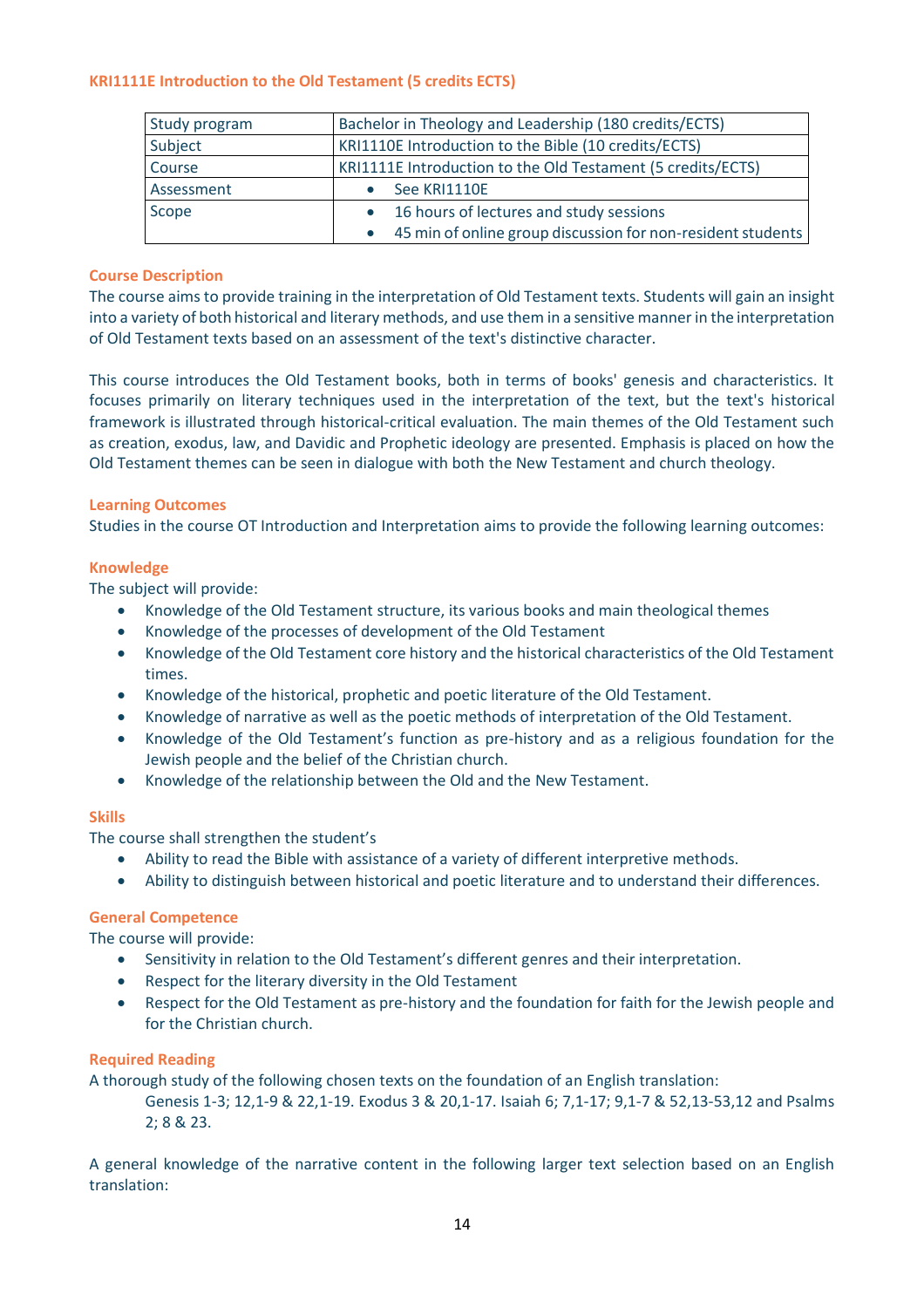Genesis (whole). Exodus 1-15; 19-24 & 32-34. Leviticus 16. Deuteronomy 1, 1-18; 26, 1-28,14 & 34. Joshua 24. Judges 1, 1-3, 6. 1 Samuel 8-10 & 15-18. 2 Samuel 2, 1-3, 1 & 5-7. 1 Kings 1, 1-2, 12; 6; 8- 12 & 18. 2 Kings 5 & 17-25. Ezra 1 & 5-9. Nehemiah 8-9. Proverbs 1 & 8, Isaiah 1-2; 5; 12; 40-41 & 44-45. Jeremiah 1 & 27-29. Ezekiel 37. Daniel 1-2; 7 & 12. Hosea (whole) and Amos (whole).

The following introduction to Old Testament:

• Longman III, Tremper and Raymond B. Dillard (editors) (2007): *Introduction to the Old Testament.* Apollos, pp. 13-91, 102-143, 151-189, 202-212, 237-277, 301-341, 354-408, 420-434.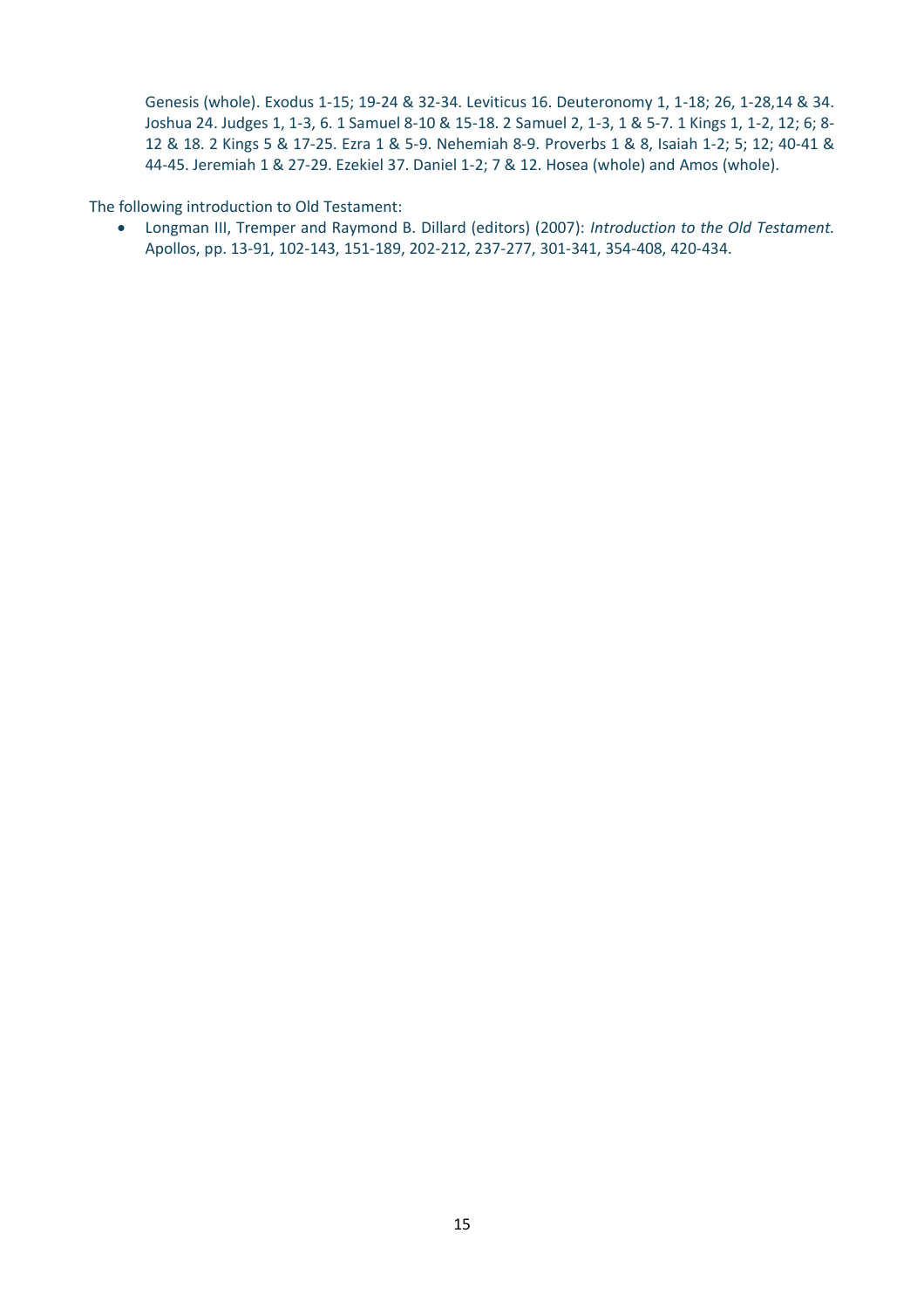#### <span id="page-15-0"></span>**KRI1112E Introduction to the New Testament (5 credits/ECTS)**

| Study program | Bachelor in Theology and Leadership<br>(180)<br>credits/ECTS)                                                                        |
|---------------|--------------------------------------------------------------------------------------------------------------------------------------|
| Subject       | KRI1110E Introduction to the Bible (10 credits/ECTS)                                                                                 |
| Course        | KRI1112E Introduction to the New Testament (5<br>credits)                                                                            |
| Scope         | 16 hours of lectures and study sessions<br>$\bullet$<br>45 min of online group discussion for non-<br>$\bullet$<br>resident students |

#### **Course Description**

The course KRI1112 *Introduction to the New Testament* provides an overview of central themes in all the books of the New Testament. An introduction will be provided, which will include the content of scripture, genre, authorship, purpose, recipient group and theology. The course will also present how the Acts of the Apostles has been used as a paradigm for Christian faith in practice.

#### **Learning Outcomes**

The course will provide:

#### **Knowledge**

Knowledge of central themes in New Testament scripture. These include:

- Knowledge of the origins of the New Testament books, their structure and core message.
- Knowledge of the literary genres in the NT: Gospel, historical writings, letters and apocalypse.
- Knowledge of the New Testament developmental process (canonical history)
- Knowledge of central themes in the gospels and in the Acts of the Apostles
- Knowledge of central themes in the Pauline epistles and Johannine scripture.

#### **Skills**

- The ability to reflect on the message of the individual books of the New Testament in relationship to the New Testament.
- The ability to read the New Testament as a part of a historic reality.

#### **General Competence**

- Ability to understand the relationship between text and lived reality in religious contexts.
- Ability to understand the relationship between form and content in religious texts.
- Ability to understand the relationship between religious testimony and historical research.

#### **Modes of Instruction**

Instruction will be provided in the form of interactive lectures, independent study of course literature and other resource literature.

#### **Required Reading**

• Burge, Gary M., Lynn H. Cohick and Gene L. 2009. The New Testament in Antiquity: A Survey of the New Testament within Its Cultural Context. Zondervan Academic, READ pp. 23-51; 107-373; 411- 439.

#### **Source literature**

• All the books of the New Testament.

#### **Recommended Reading**

• Carson, D. A. (2001) *New Testament Commentary Survey*. 5. edition. Grand Rapids, Mich: Baker Academic.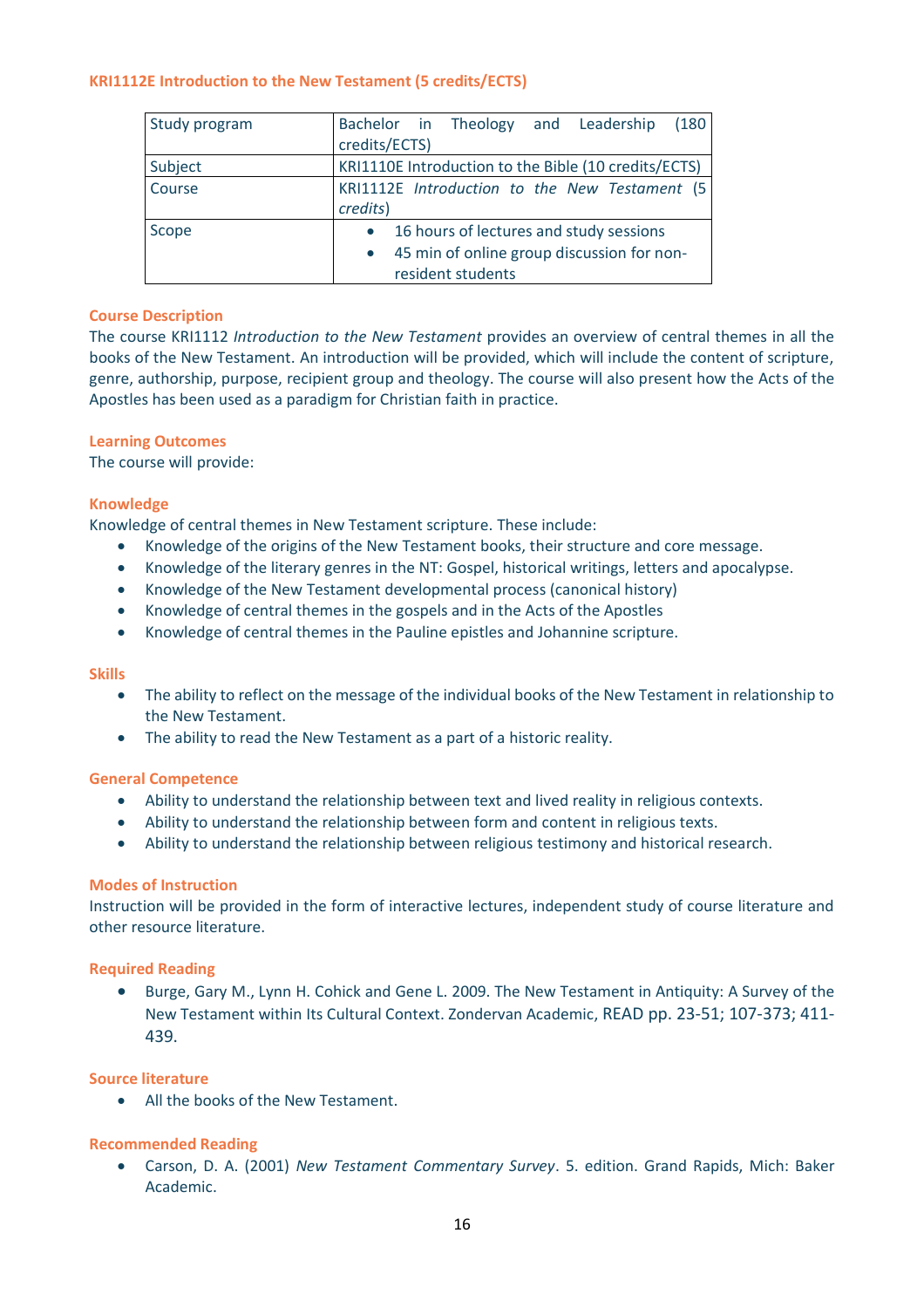- Carson, D. A., and Moo, Douglas J. (2005). *An Introduction to the New Testament* (New Testament studies. Grand Rapids, Mich: Zondervan.
- Martin P. Ralph. (1999). *New Testament Foundation. A Guide for Christian Students.* 2nd edition. Grand Rapids, Mich: Eerdmans.

**One of the following English study Bibles**

- *Henry Matthew Study Bible*, KJV, 1994 World Bible Publishers.
- *Spirit Filled Life Bible*, NKJ Thomas Nelson Publishers, first edition 1980.
- *NASB Study Bible*, Zondervan 2000 or other editions.
- *The NIV Study Bible*, International Bible Society, first edition 1973.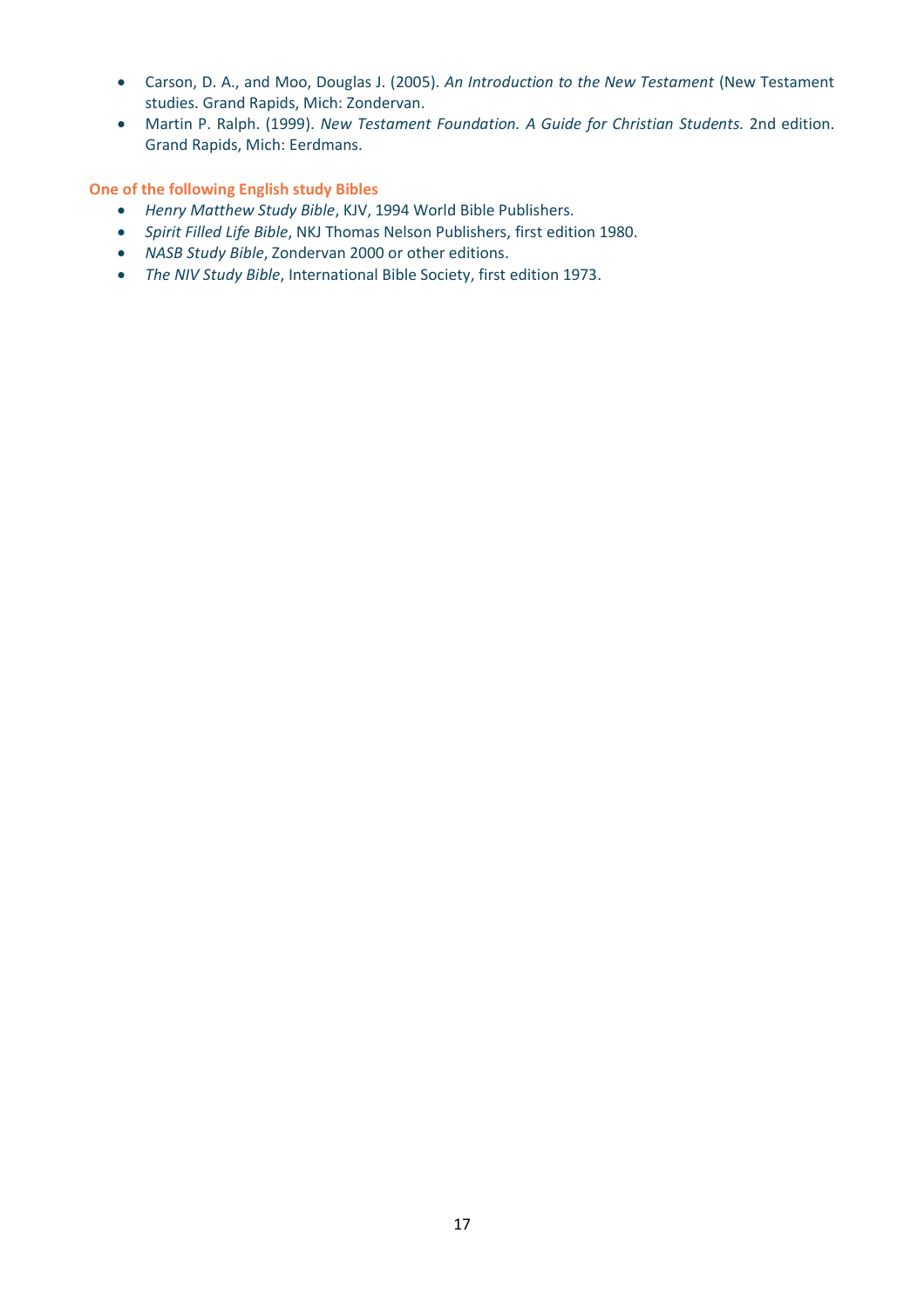#### <span id="page-17-0"></span>**KRI1120E Biblical Hermeneutics (10 credits/ECTS)**

| Study program                  | Bachelor in Theology and Leadership (180 credits/ECTS)                                                                                                                                                                                                                                                                                                                                                                                                                                                                          |  |  |
|--------------------------------|---------------------------------------------------------------------------------------------------------------------------------------------------------------------------------------------------------------------------------------------------------------------------------------------------------------------------------------------------------------------------------------------------------------------------------------------------------------------------------------------------------------------------------|--|--|
| Subject                        | KRI1120E Biblical Hermeneutics (10 credits/ECTS)                                                                                                                                                                                                                                                                                                                                                                                                                                                                                |  |  |
| Assessment                     | <b>Students must:</b>                                                                                                                                                                                                                                                                                                                                                                                                                                                                                                           |  |  |
|                                | Submit a 3000-word essay. This counts for 100% of the<br>$\bullet$<br>total grade. Before the deadline for the final essay,<br>students are given the opportunity to submit a first draft<br>of the essay and receive feedback on this.<br>A grade A-F is assigned based on the written assignment.                                                                                                                                                                                                                             |  |  |
| <b>Additional requirements</b> | Attendance: Students must attend at least 75% of the<br>$\bullet$<br>lectures to be eligible to submit the exam. Excessive<br>absence without valid reason will disqualify the student<br>from submitting the exam. Students who fail the<br>requirement will have to take the whole course again. The<br>attendance requirement does not apply to non-resident<br>students, but they need to participate in online group<br>discussions.<br>Submission of draft exegetical essay worked out during the<br>$\bullet$<br>course. |  |  |
| Scope                          | 32 hours of lectures and study sessions<br>$\bullet$<br>1.5 hours of online group discussion sessions for non-<br>$\bullet$<br>resident students                                                                                                                                                                                                                                                                                                                                                                                |  |  |

#### **Course Description**

The subject KRI1120E Bible Hermeneutics shall give an overview of key interpretative frameworks that relate to the reading of the Bible and introduce hermeneutical issues. The teaching of the subject is divided equally between the Old and the New Testament. The Old Testament comprises the first half of the subject, and the New Testament the second part. The subject serves as a prerequisite for TEO2110E Advanced Biblical Hermeneutics. The subject is also a general tool that will be important both in the Advanced Studies subjects and as a part of the general biblical understanding that undergirds other courses.

The subject KRI1120E will equip students to read and to understand key passages in the New Testament. The subject has two main areas:

- a) The Bible's different narratives and themes have been read throughout history as a part of a larger unit. The subject gives an introduction in these narratives and themes, and presents parts of their ramifications in history.
- b) An introduction in interpretative methods that give the student the competence to read the texts in their literary and historical context, and put the message of the text in our contemporary context. The shift that has taken place from a more historically anchored exegesis to a stronger focus on the biblical texts as literature will be discussed.

#### **Learning Outcomes**

The course *KRI1120E Biblical Hermeneutics* shall enhance the student's:

#### **Knowledge**

- Knowledge of modern methods of exegesis of biblical texts, and how different methodologies change the reading of the text.
- Knowledge of selected parts of Genesis, the Psalms, Isaiah, the Gospel of Matthew, the Gospel of John and the Book of Romans.
- Knowledge of the use of the Old Testament as Christian text and the relationship between the two testaments.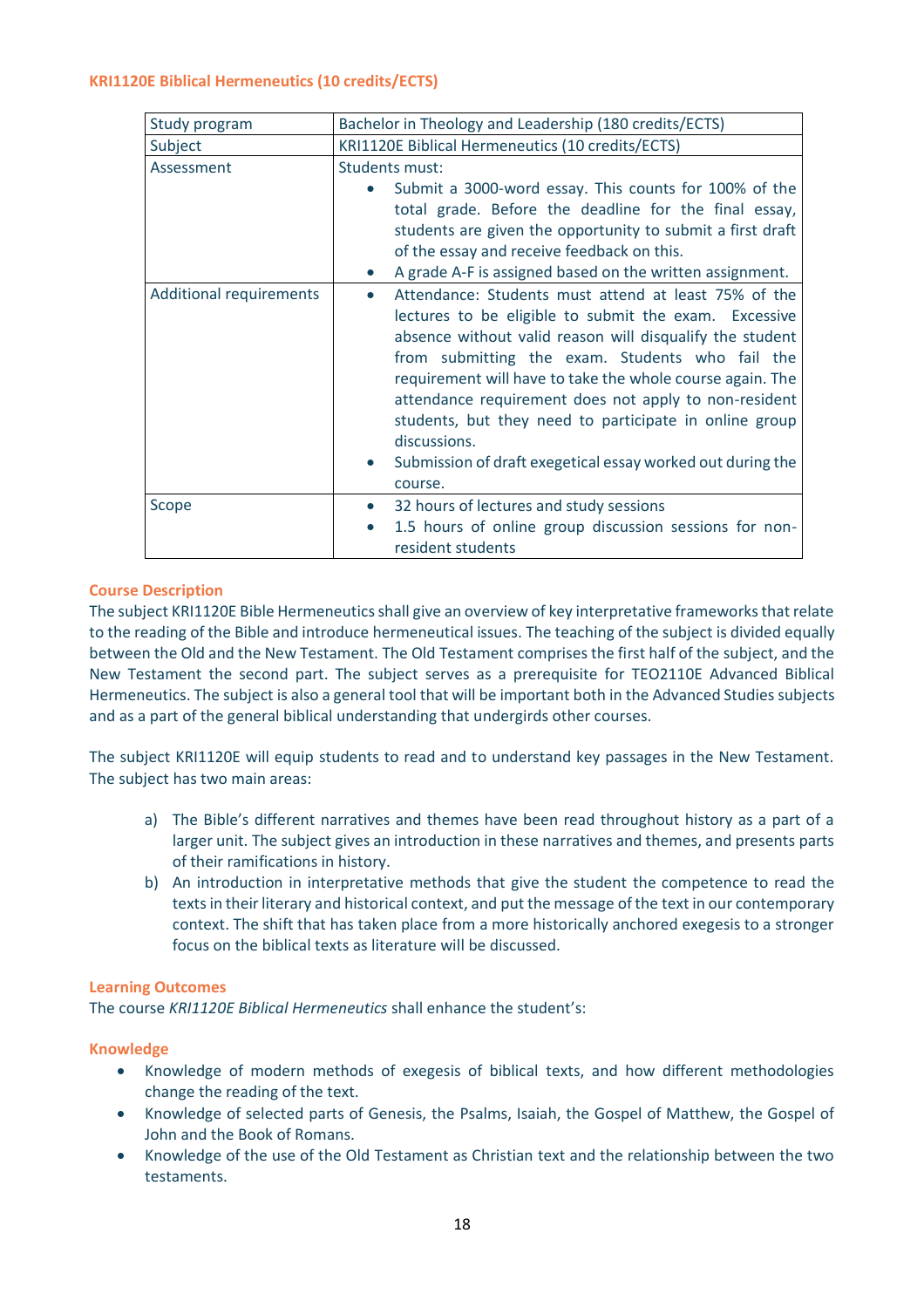#### **Skills**

- Ability to provide a well-reasoned interpretation of biblical texts with the assistance of a diverse set of interpretive methods.
- Ability to communicate the New Testament texts with an awareness of the interpretive bridge between the New Testament times and our own (hermeneutic awareness).

#### **General Competence**

- An understanding and respect for the New Testament literature and theological diversity
- Insight into different ways the Bible is used today.
- Ability to use biblical text in a responsible fashion in personal ministry.

#### **Modes of Instruction**

Instruction will alternate between interactive lectures, group based teaching and student presentations. The course consists of a total of 32 hours of instruction.

#### **Interpretation of Texts**

The following biblical texts will be interpreted on the basis of English translations: OT: Gen. 1-4; 12; 22; Ex. 3; Deut. 28; 2 Kings 22-23; Psalms 2; 8; 23; 51; Isaiah 6;39-40; 52-53; Amos. NT: Matthew 5-7; 13; 16; 27-28; Joh. 1:1-18; 2:1-3, 21; 14:1-15, 17; and Rom. 5-8; 11.

#### **Required Reading**

- Bray, Gerald. *Biblical Interpretation: Past and Present*. IVP, 2000. pp. 461-588 (chs. 11-13)
- Dietrich, Walter. and Ulrich Luz (2002)*. The Bible in a World Context: An Experiment in Contextual Hermeneutics*. Eerdmans. pp. 17-33 (Inculturation Hermeneutics:An African Approach to Biblical Interpretation)
- Gorman, Michael J. *Elements of Biblical Exegesis* (2009)*.* Grand Rapids, MI: Baker Academic. pp. 9- 276 (Full book)
- Köstenberger, Andreas. and Richard Patterson (2011). *Invitation to Biblical Interpretation: Exploring the Hermeneutical Triad of History, Literature, and Theology*. Kregel Academic. pp. 9-276 (Full book)

#### **Recommended Reading**

- Barton, John (1994). *Reading the Old Testament. Method in Biblical Study.* London: Darton, Longman and Todd Ltd. 211 pages.
- Brueggemann, Walter (2002). *Reverberations of Faith: A Theological Handbook of Old Testament Themes*. Westminster John Knox.
- Pregeant, Russell (2009). *Encounter with the New Testament: An Interdisciplinary Approach*. Minneapolis, Mn: Fortress Press.

#### **Commentaries**

Students must read various excerpts from commentaries in relationship to the required texts. Students should read the commentary sections for the text selection given in the course description above in at least one of the following commentaries. Other commentaries of at least the same scope and level can be used upon the approval of the teacher.

- Ancient Commentary on Scriptures
- Hermeneia Commentaries
- New International Commentary on the Old Testament (NICOT)
- Sacra Pagina
- Word Biblical Commentary (WBC)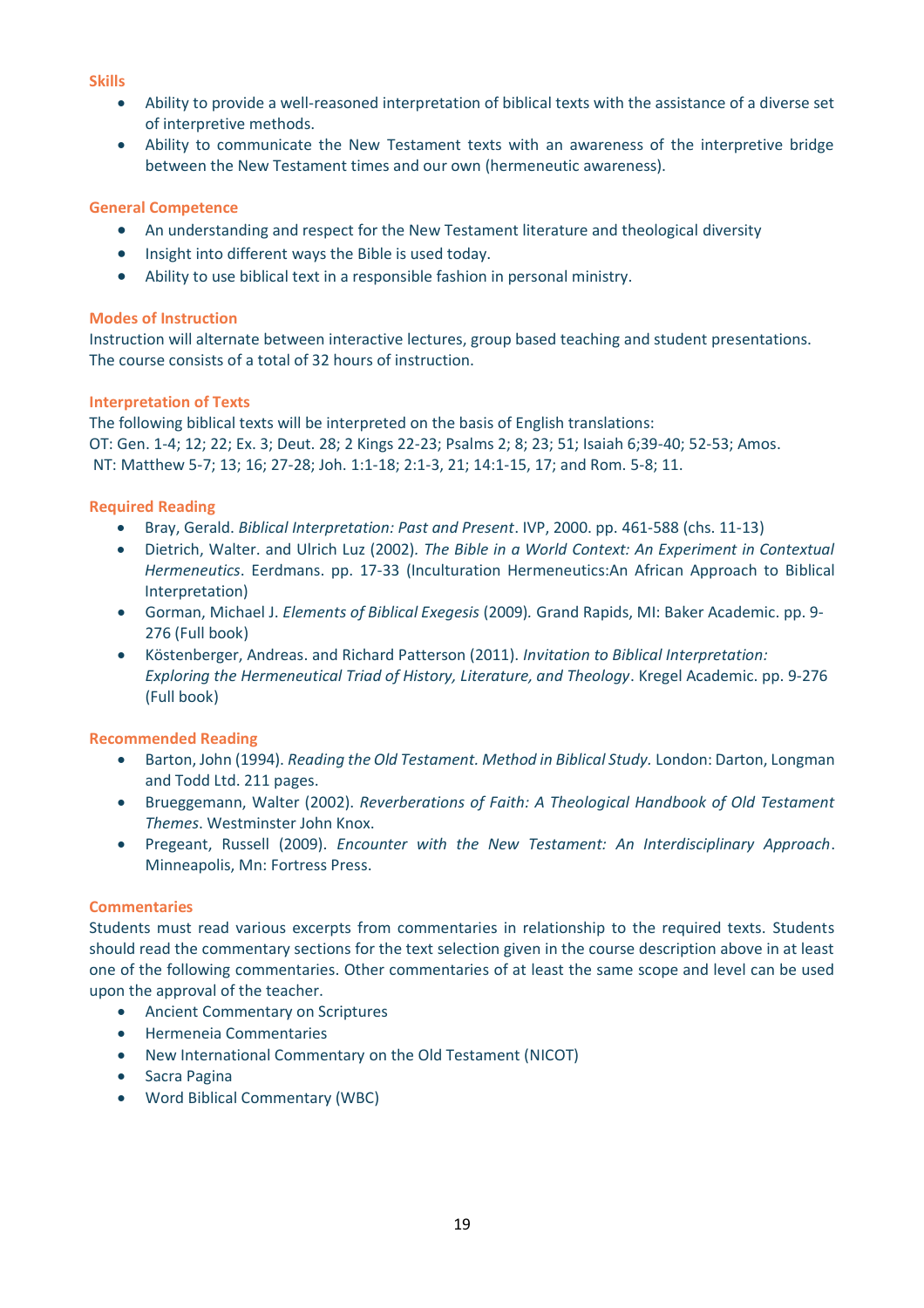#### <span id="page-19-0"></span>**KRI1030E Church History and Confessional Identities (10 credits/ECTS)**

| Study program                  | Bachelor in Theology and Leadership (180 credits/ECTS)                                                                                                                                                                                                                                                                                                                                                                    |  |
|--------------------------------|---------------------------------------------------------------------------------------------------------------------------------------------------------------------------------------------------------------------------------------------------------------------------------------------------------------------------------------------------------------------------------------------------------------------------|--|
| Subject                        | Church<br>History and Confessional<br><b>KRI1030E</b><br><b>Identities</b><br>(10)<br>credits/ECTS)                                                                                                                                                                                                                                                                                                                       |  |
| Assessment                     | The student must:<br>Take a 4-hour school exam in Church History. The school<br>exam counts as 100% of the final grade. Graded A-F. (Non-<br>resident students submit a 72 hrs take-home exam).                                                                                                                                                                                                                           |  |
| <b>Additional requirements</b> | Attendance: Students must attend at least 75% of the<br>lectures to be eligible to submit the exam. Excessive absence<br>without valid reason will disqualify the student from<br>submitting the exam. Students who fail the requirement will<br>have to take the whole course again. The attendance<br>requirement does not apply to non-resident students, but<br>they need to participate in online group discussions. |  |
| Scope                          | 32 hours of lectures and study sessions<br>$\bullet$<br>1.5 hours of online group discussion sessions for non-<br>resident students                                                                                                                                                                                                                                                                                       |  |

#### **Course Description**

The subject KRI1030E aims to provide an overview of the historical development of the church from its beginning to the present time. It investigates the church's historical origins, its development and its global expansion. The subject also introduces the student to various denominations' confessional character. The course will particularly emphasize Baptist history and the development of the Pentecostal/Charismatic Movement in the 20<sup>th</sup> century.

#### **Learning Outcomes**

The subject shall enhance the student's:

#### **Knowledge**

- Knowledge of the main features of the history of the Church from the early period in the first century to the present-day.
- Knowledge of how Christian theology has evolved and has been interpreted throughout history.
- Knowledge of Baptist history with a focus on its historical background, its emergence in the  $17<sup>th</sup>$ century, its central teachings, and its later expansion.
- Knowledge of the Pentecostal movement's historical background, its emergence in the early 1900s, its central teachings, and its later expansion.

#### **Skills**

- Ability to give an account of church history from the early church and up to modern times.
- Ability to discuss how the Christian church has interpreted and answered key theological issues throughout its history.
- Ability to participate in respectful dialogue with people from other denominations.

#### **General Competence**

- Ability to situate the history of the church in its larger historical context.
- Ability to discuss the place of the church in society in general.
- Understanding and appreciation for the distinctive aspects of other Christian denominations.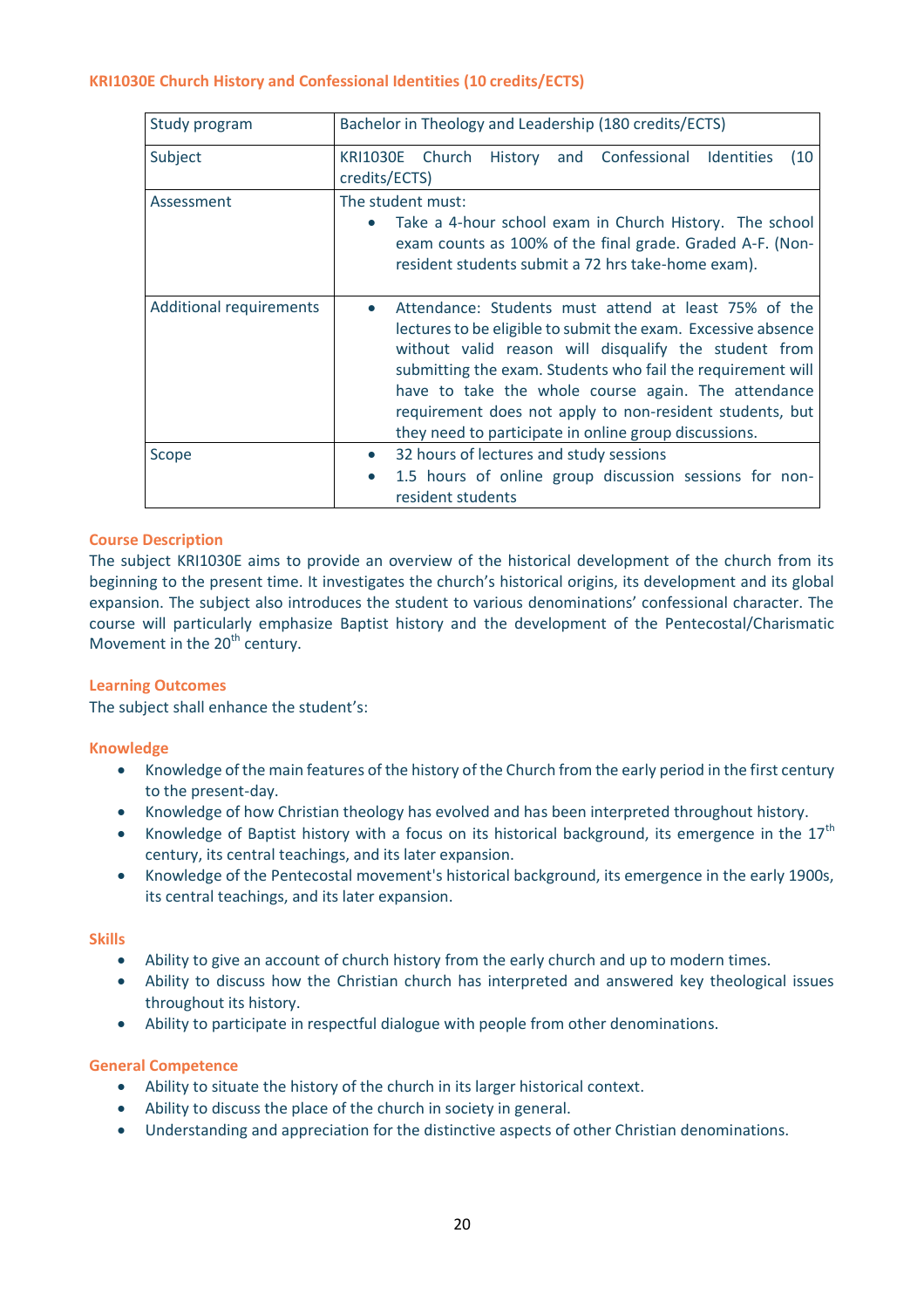#### **Modes of Instruction**

Instruction will occur through the use of interactive lectures and group discussions on campus as well as independent study of course literature.

#### **Required Reading**

- Hill, Jonathan Hill (2007). *Zondervan Handbook to the History of Christianity*. Oxford: Lion Hudson. Pages 1-99, 130-273, 312-373, 410-469.
- Synan, Vinson (1997): *The Holiness-Pentecostal Tradition: Charismatic Movements in the Twentieth Century.* Grand Rapids, MI: Wm. B. Eerdmans Publishing Co., pages 1-8, 50-59, 84-116, 127-160, 167- 175, 185-195, 200-210, 212-237, 243-259, 264-266, 271-278.
- C. Douglas Weaver (2008). *In Search of the New Testament Church: The Baptist Story*. Mercer University Press, Macon: GA. Pages 9-113, 146-179, 201-250.
- Bill J. Leonard (2003). *Baptist Ways: A History*. Valley Forge, PA: Judson Press. Pages 1-15. (Available for students on Moodle)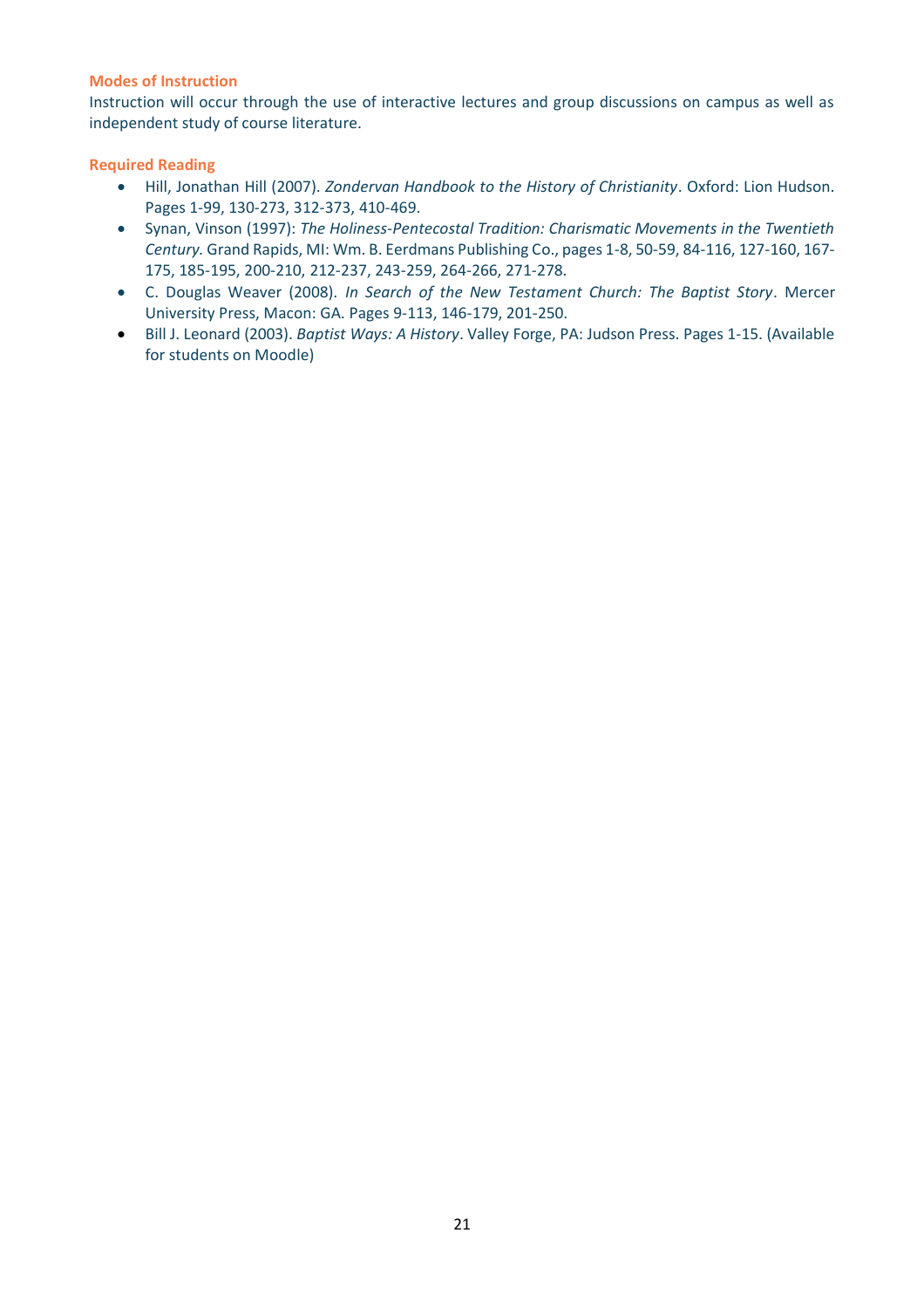#### <span id="page-21-0"></span>**KRI1140E Dogmatics and Spirituality (10 credits/ECTS)**

| Study program              | Bachelor in Theology and Leadership (180 credits/ECTS)                                                                                                                                                                                                                                                                                                                                                                                  |  |
|----------------------------|-----------------------------------------------------------------------------------------------------------------------------------------------------------------------------------------------------------------------------------------------------------------------------------------------------------------------------------------------------------------------------------------------------------------------------------------|--|
| Subject                    | KRI1140E Dogmatics and Spirituality (10 credits/ECTS)                                                                                                                                                                                                                                                                                                                                                                                   |  |
| Assessment                 | <b>Students must:</b>                                                                                                                                                                                                                                                                                                                                                                                                                   |  |
|                            | Take a 4-hour school exam in Dogmatics. The school exam counts<br>as 50% of the final grade. Graded A-F. (Non-resident students<br>submit a 1500 word, 72 hrs take-home exam).<br>Write a 2000-word essay in Spirituality. The essay counts as 50% of<br>$\bullet$                                                                                                                                                                      |  |
|                            | final grade. Graded A-F.                                                                                                                                                                                                                                                                                                                                                                                                                |  |
| Additional<br>requirements | Attendance: Students must attend at least 75% of the lectures to<br>$\bullet$<br>be eligible to submit the exam. Excessive absence without valid<br>reason will disqualify the student from submitting the exam.<br>Students who fail the requirement will have to take the whole<br>course again. The attendance requirement does not apply to non-<br>resident students, but they need to participate in online group<br>discussions. |  |
| Scope                      | 32 hours of lectures and study sessions<br>$\bullet$<br>1.5 hours of online group discussion sessions for non-resident<br>$\bullet$<br>students                                                                                                                                                                                                                                                                                         |  |

#### **Course Description**

KRI1140E *Dogmatics and Spirituality* presents central tenets of the Christian faith such as the triune God, creation, man, sin and evil, Christology, soteriology, pneumatology, ecclesiology, baptism/communion, and eschatology. The course also highlights the importance of different views of Scripture and revelation, and how these doctrines should be communicated to people today. The student will also receive a practical and theoretical introduction to the various dimensions of spirituality within the Christian tradition, with a special emphasis on Charismatic and Pentecostal spirituality. The dimensions that are emphasized include prayer and worship, revival preaching, prayer for spiritual gifts, and the gift of prophecy and healing. Theological and sociological perspectives on spirituality will also be presented.

#### **Learning Outcomes**

The course provides the following learning outcome:

#### **Knowledge**

- Knowledge of the central tenets of the Christian faith such as the triune God, Scripture, revelation, creation, man, sin and evil, Christology, soteriology, pneumatology, ecclesiology, baptism and communion, eschatology.
- Knowledge of key doctrinal teachings in Baptist and /or Pentecostal theology.
- Knowledge of various forms of spirituality in the history of Christianity
- Knowledge of the central aspects of Pentecostal and Evangelical spirituality with an emphasis on revival preaching, prayer and intercession, approaches to the Baptism of the Holy Spirit/ filling of the Spirit, and the gifts of the Spirit.
- Knowledge of alternative forms of religiosity.
- Knowledge of key historical texts relating to spirituality throughout the history of the church.

#### **Skills**

- Ability to see the connection between the biblical material, the history of theology, and current doctrinal positions today.
- Ability to exercise critical reflection upon, and defend, one's own and other's theological beliefs.
- Ability to reflect on how spirituality is expressed individually and collectively
- Ability to assess different forms of Christian spirituality

#### **General Competence**

• A reflected understanding of the relevance of theology for today's society.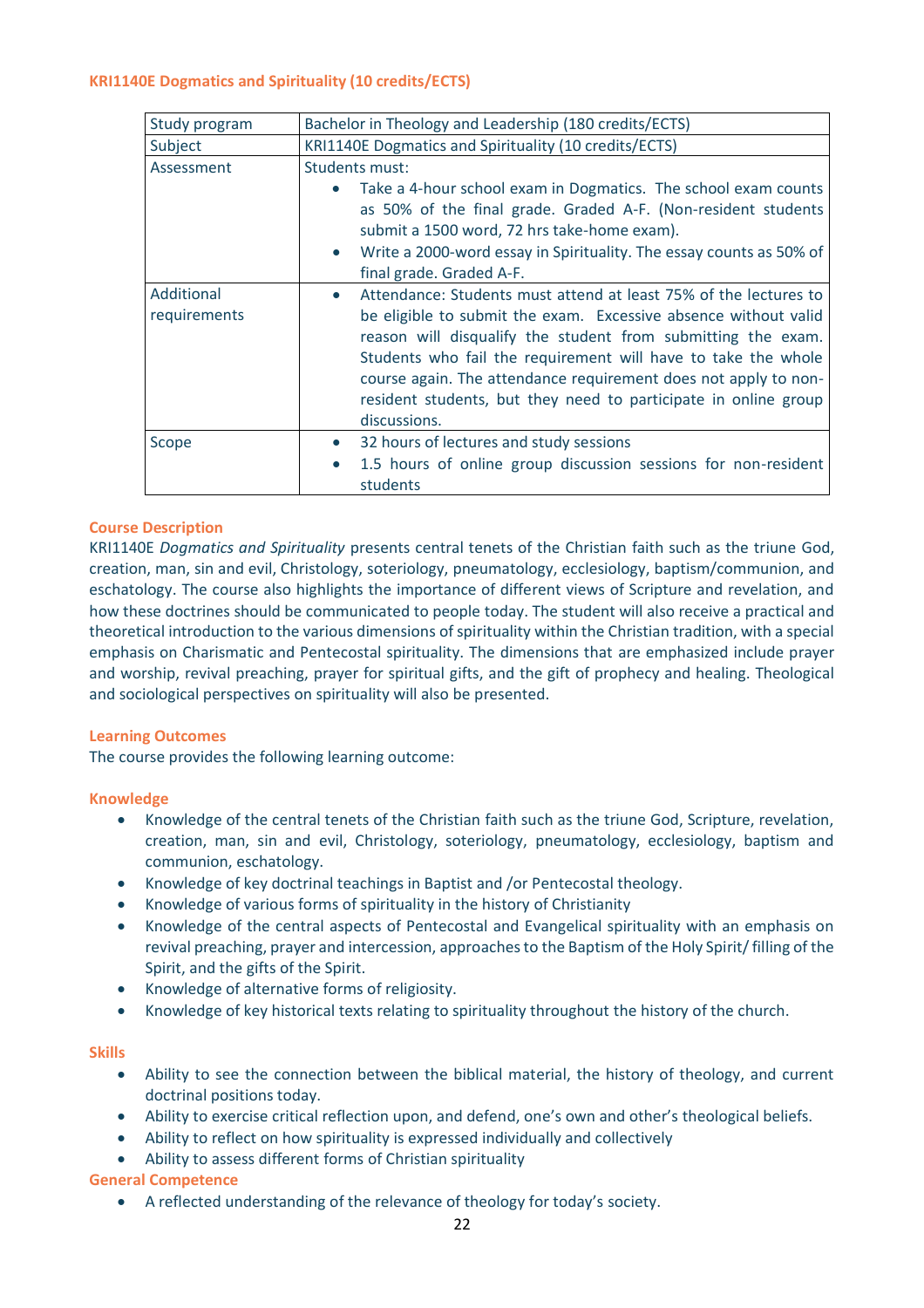- An ability to communicate the content of the Christian faith to people of today.
- Sensitivity and respect for different forms of spirituality
- Ability to demonstrate curiosity and critical thinking in the face of spiritual phenomena and experiences

#### **Modes of Instruction**

Instruction includes interactive lectures on campus, group discussions, and independent study of course literature and online group discussion.

#### **Required Reading**

#### *Dogmatics*

- McGrath, Alister E. (2017). *Christian Theology: An Introduction*, Wiley-Blackwell (6th Edition), pp. 135-170, 175–236, 243-244, 246-292, 299-313, 327-353 (184 pages)
- Horton, S. M. (ed.) (1995): *Systematic Theology*. Springfield, MO. pp. 81 115, 171 176, 423 454, 463 – 469, 489 - 517, 525 – 565, 597 – 637 (184 pages).

#### *Spirituality*

- Foster, Richard, J. (2005). *Devotional Classics: Selected Readings for Individuals and Groups.* New York : HarperOne, pp. 7–25, 41–47, 55–61, 65-71, 80–85, 143–155, 213–218, 258– 263, 271-276, 281–287, 288–300, 302–308, 316–328, 333–343 (104 pages)
- Andersen, Øyvind G. (2014). «The Gifts of the Holy Spirit» Unpublished article. 14 pp. Compendium
- Kay, William K. and Dyer, Anne E. (2008): *Pentecostal and Charismatic studies. A Reader*. London: SCM, pp. xiii-xv and ixx–xxxiii, 25-41, 47 -76, 83 -123, 127-131, 140 -150, 160-166, 225- 234 (130 pages)
- McGrath, Alister E. (1999). *Christian Spirituality*. Oxford: Blackwell. pp 1-109 (108 pages)

#### The following articles:

- Ma, Julie (2002). "Korean Pentecostal Spirituality: A Case Study of Jashil Choi." *Journal of Pentecostal Studies,* 5:2 235-254, [http://www.apts.edu/aeimages/File/AJPS\\_PDF/02-2-JMa.pdf](http://www.apts.edu/aeimages/File/AJPS_PDF/02-2-JMa.pdf) (19 pages)
- Ma, Wonsuk, "Pentecostal Worship in Asia: Its Theological Implications and Contributions." *Ecumenical Institute*, [http://ecumenical-institute.pagesperso-orange.fr/reserve/Ma-](http://ecumenical-institute.pagesperso-orange.fr/reserve/Ma-Pentecostal%20Worship%20in%20Asia.pdf)[Pentecostal%20Worship%20in%20Asia.pdf](http://ecumenical-institute.pagesperso-orange.fr/reserve/Ma-Pentecostal%20Worship%20in%20Asia.pdf) (approximately 10 pages)
- Anderson, Allan (2004): "The Gospel and African Religion." *International Review of Mission*, LXXXIX No. 354, 373-283 (7 pages).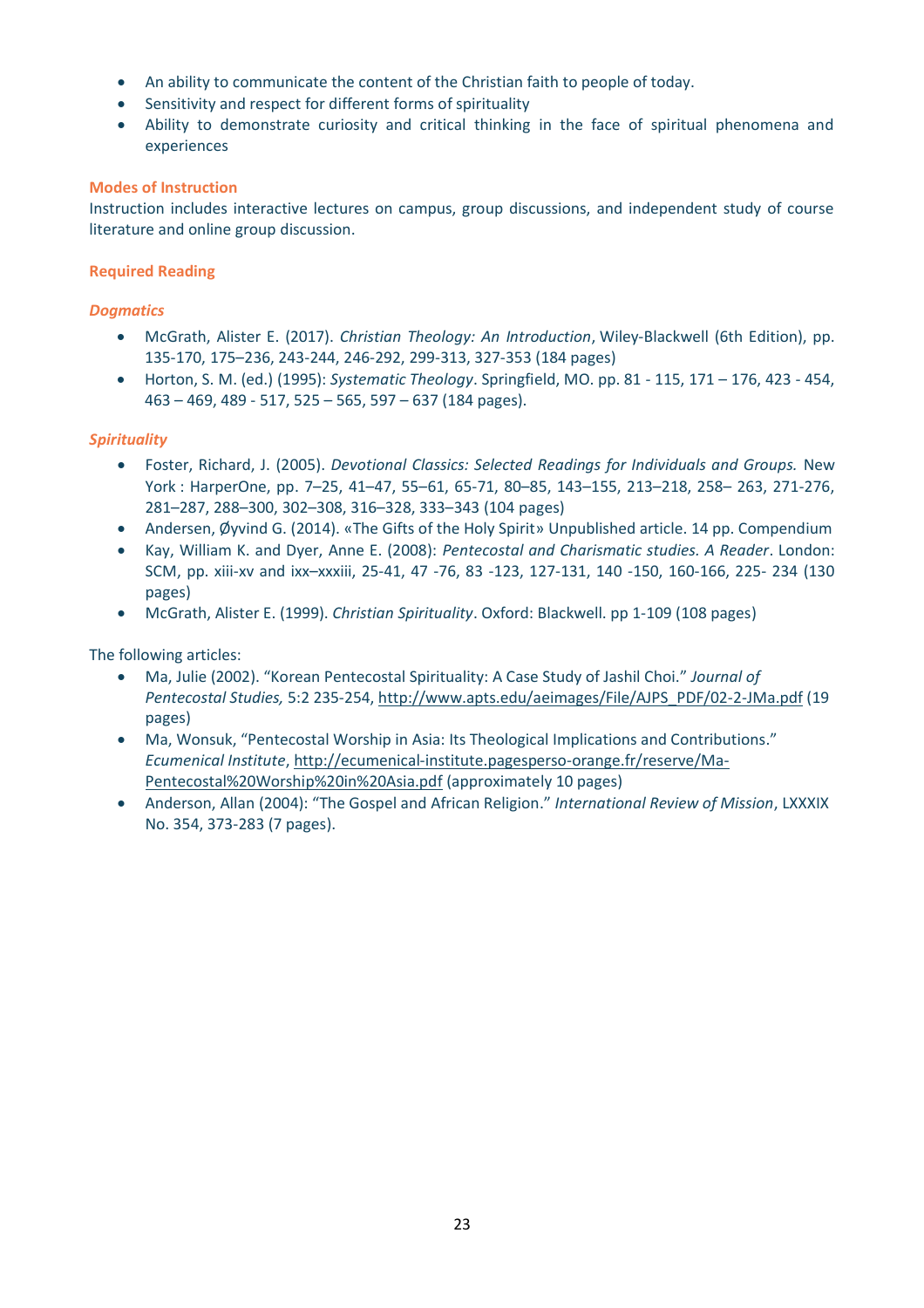#### <span id="page-23-0"></span>**KRI2110E Research, Method, and Design (10 credits/ECTS)**

| Study program                  | Bachelor in Theology and Leadership (180 credits/<br>ECTS)                                                                                                                                                                       |
|--------------------------------|----------------------------------------------------------------------------------------------------------------------------------------------------------------------------------------------------------------------------------|
| Subject                        | KRI2110E Research, Method, and<br>Design<br>(10)<br>credits/ECTS)                                                                                                                                                                |
| Assessment                     | Students must:<br>• Submit a 1000-word proposal for a research<br>project. Counts as 40% of the final grade. Graded<br>$A-F.$<br>Submit a 72-hour, take-home exam. Counts as<br>$\bullet$<br>60% of the final grade. Graded A-F. |
| <b>Additional requirements</b> | Participate in two forum discussions on Moodle<br>$\bullet$                                                                                                                                                                      |
| Scope                          | • 24 hours of lectures and study sessions, including<br>seminar- or tutoring sessions with thesis<br>supervisor as needed                                                                                                        |

#### **Course Description**

The course will give the student a first introduction to research methods. The student should be able to understand the basic principles of research and how to go from an area of interest to a relevant issue and choose an adequate method and relevant material. An important goal in the study is to develop the student's ability to structure and write an academic assignment. This includes presenting logical arguments and giving good reasons for their claims. Furthermore, the course will provide in-depth knowledge of relevant methods for data collection, analysis, and interpretation. The student should also be able to write a research proposal that contains a literature review. The course will also give the student insight into research ethics issues. The course is the basis for KRI2120E *Bachelor Thesis*.

#### **Learning Outcomes**

The course KRI/SAM2110E *Research, Method, and Design* aims to provide the following learning outcomes:

#### **Knowledge**

The course will provide:

- knowledge of how to go from an area of interest to a specific research problem
- knowledge of methodological approaches for data collection, analysis, and method
- knowledge of ethics of research
- knowledge of both quantitative and qualitative research methods

#### **Skills**

The course shall strengthen the student's:

- ability to create a research proposal and structure a scientific thesis
- ability to formulate research questions on the basis of existing research
- ability to demonstrate academic writing skills and an understanding of genres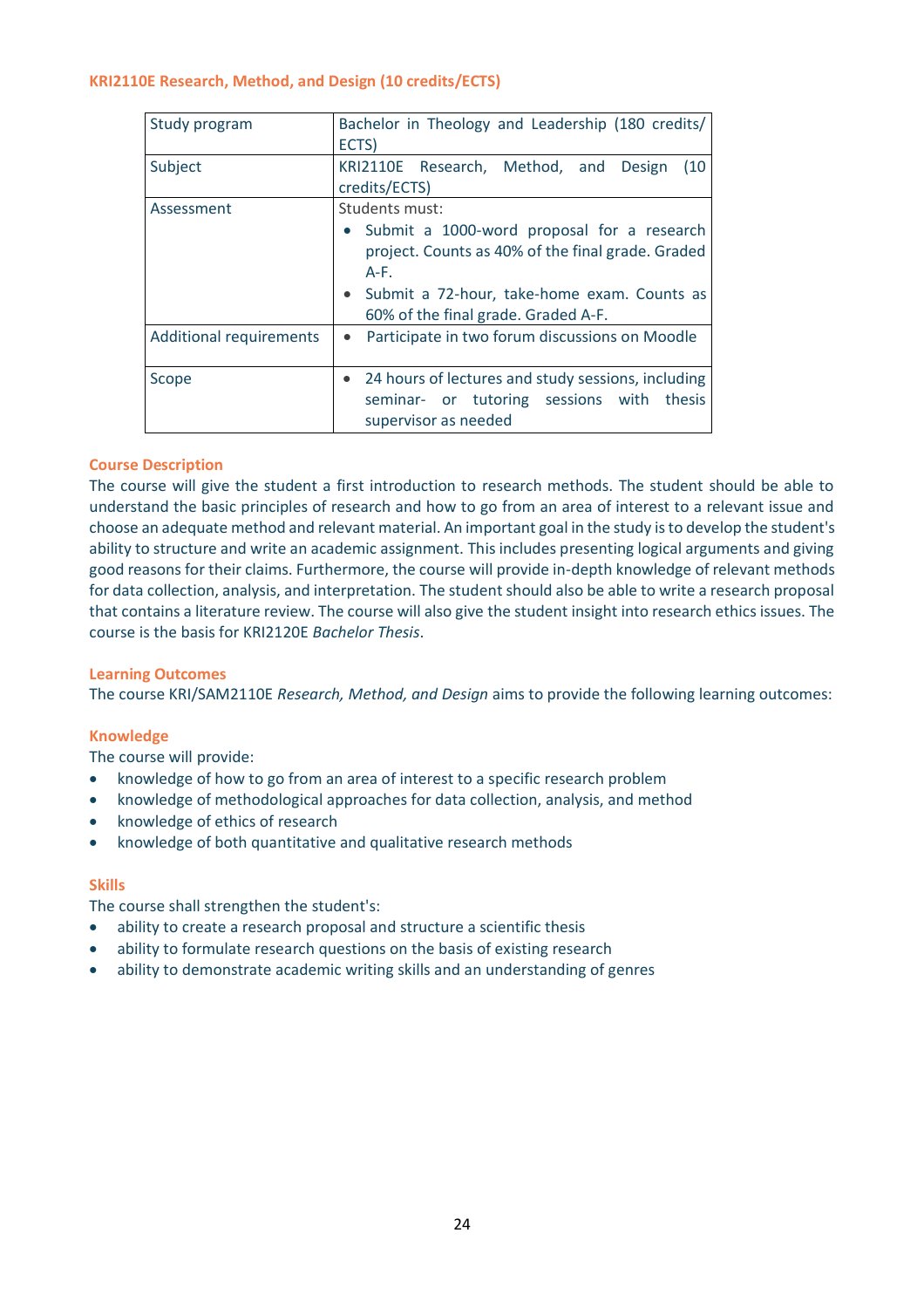#### **General Competence**

The study shall provide:

- ability to apply and relate to issue of research ethics
- ability to apply scientific research in new contexts

#### **Modes of Instruction**

The teaching is given in the form of interactive lectures, seminars, and group work. The teaching consists of a total of 24 teaching hours, as well as seminar- and supervision sessions as needed (at individual level or in groups).

#### **Required Reading**

The required reading is divided into core literature that is read by everyone, and literature that is adapted to the type of assignment the student chooses to write. The in-depth literature must be approved by the instructor or the thesis supervisor. The literature should amount to approximately 800 pages.

#### **Core Literature**

Booth, W. C., Colomb, G. G., Williams, J. M., Bizup, J., & FitzGerald, W. T. (2016). *The craft of research*. University of Chicago Press.

Guthrie, G. (2010). *Basic research methods: an entry to social science research*. SAGE Publications.

#### **Additional Reading by Research Project**

#### Historical research project

- Howell, Martha and Walter Prevenier (2001). *From Reliable Sources: An Introduction to Historical Method*. Cornell University.
- Van der Laan, Cornelis. (2010) "Historical Approaches" i Allan Anderson, et al., eds., *Studying Global Pentecostalism: Theories and Methods.* University of California Press. s 202- 219*.*

Biblical research project

Bray, Gerald. *Biblical Interpretation: Past and Present*. IVP, 2000. Selected pages.

Gorman, Michael J (2009). *Elements of Biblical Exegesis.* Grand Rapids*,* MI: Baker Academic

Köstenberger, Andreas and Richard Patterson (2011): *Invitation to Biblical Interpretation: Exploring the Hermeneutical Triad of History, Literature, and Theology.* Kregel Academic.

#### Theological research project

Meadoors, G. (Ed.) (2009): *Four Views on Moving beyond the Bible to Theology.* Grand Rapids: Zondervan.

Porter, S. E. (Ed.). (2018). *Evangelical theological method : five views*. InterVarsity Press.

Stoke, H. W., & Duke, J. O. (2006). *How to Think Theologically* (2. utg.). Minneapolis, MN: Fortress Press. 1- 131.

#### **Recommended Reading**

- Cartledge, Mark (2012). *Practical Theology: Charismatic and Empirical Perspectives,* Eugene: Wipf & Stock Publishers.
- Creswell, J. W. (2009/2013). *Research design: Qualitative, quantitative, and mixed methods approaches* (3rd or 4<sup>th</sup> ed.) Sage Publications, Inc.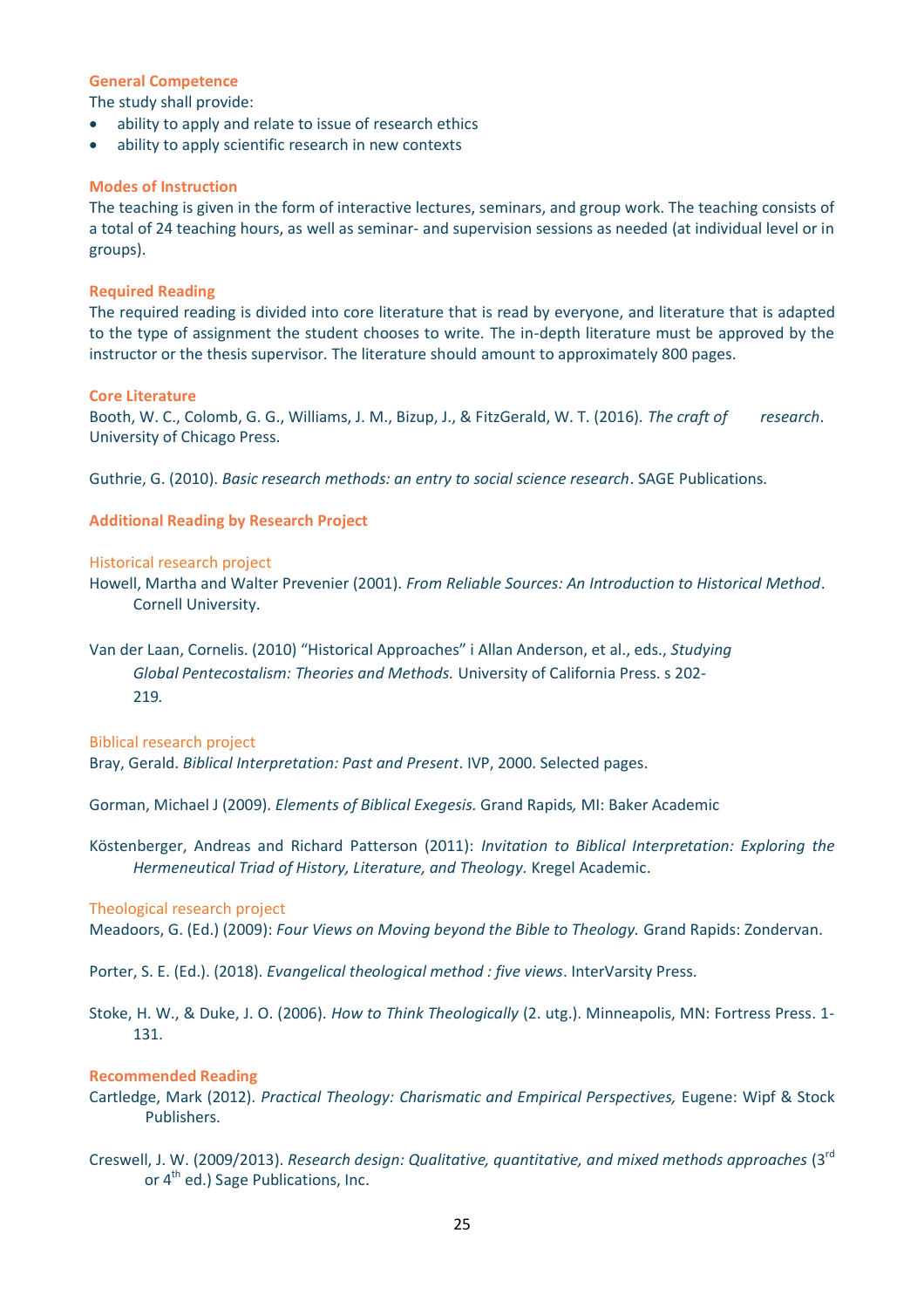- Hennink, Monique, Inge Hutter and Ajay Bailey (2020). *Qualitative Research Methods*. 2<sup>nd</sup> ed. Los Angeles: Sage Publications.
- Miles, A.M., Huberman. B. (2003). The Qualitative Researcher's Companion: Classic and Contemporary. SAGE Publications, Inc.

Miles A.M.; Huberman (2013). Qualitative Data Analysis: A Methods Sourcebook 3, SAGE.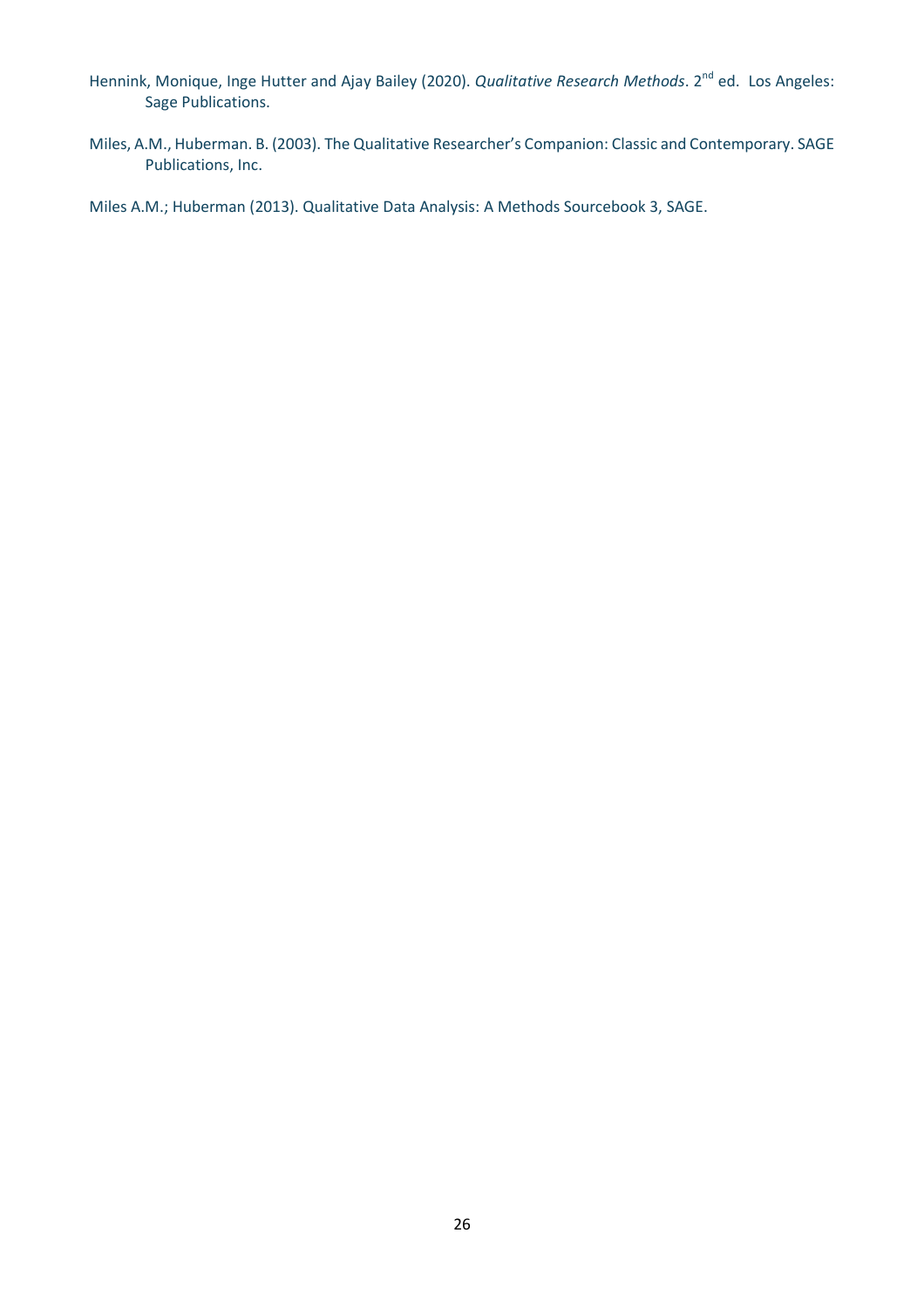#### <span id="page-26-0"></span>**KRI2120E Bachelor Thesis (10 credits/ECTS)**

| Study program                  | Bachelor in Theology and Leadership (180 credits/ECTS)                                                                                                                                      |
|--------------------------------|---------------------------------------------------------------------------------------------------------------------------------------------------------------------------------------------|
| Subject                        | KRI2120E Bachelor Thesis (10 credits/ECTS)                                                                                                                                                  |
| Assessment                     | write an assignment of 6000 words on a topic of<br>choice approved by the supervisor (front page, table<br>of contents, and bibliography are not included in the<br>word count). 100%. A-F. |
| <b>Additional requirements</b> | attend a seminar where a part of the bachelor thesis<br>is presented                                                                                                                        |
| Prerequisite                   | KRI2110E Research, Method and Design                                                                                                                                                        |
| Scope                          | Minimum 3 and maximum 6 hours of supervision                                                                                                                                                |

#### **Learning outcomes**

The course KRI2120E *Bachelor Thesis* aims to provide the following learning outcomes:

#### **Knowledge**

The study will provide:

• in-depth knowledge of a topic of your choice

#### **Skills**

The study shall strengthen the student's:

- ability for independent reflection on the basis of knowledge acquired in the basic study in Christianity program, and in the one year program in social studies
- ability to write up a research proposal with guidance from supervisor
- ability to discuss relevant theory
- ability to present theoretical cases in a clear and concise manner
- ability to use the APA method or another reference system in a consistent manner

#### **General Competence**

The study shall provide:

• ability to complete a research project, justify one's own choices, and present findings and results through relevant forms of expression, both in writing and orally

#### **Course Description**

One of the terms towards the end of the study must be set aside for writing a bachelor's thesis. Theme for the assignment is optional. The bachelor thesis will give the student the opportunity for independent reflection on individual topics. It is encouraged to take a church-based perspective on the thesis.

#### **Modes of Instruction**

Research proposal is submitted in the course KRI2110E *Research, Method, and Design*, which is followed up in SAM2120E *Bachelor Thesis*. In addition to individual supervision, the student must participate in a research seminar. The seminar will provide an opportunity for a broader exchange of experiences with essay writing as well as methodological reflection. The student must have a presentation ready for the seminar, where a part of the bachelor thesis should be presented. The student is entitled to a minimum of 3 and a maximum of 6 supervision hours.

#### **Required Reading**

<span id="page-26-1"></span>The student shall read and compile a reading list of minimum 900 pages of literature that is relevant to the thesis. The reading list must be approved by the supervisor. **KRI2050E Global and Pentecostal Perspectives on Mission (10 credits/ECTS)**

27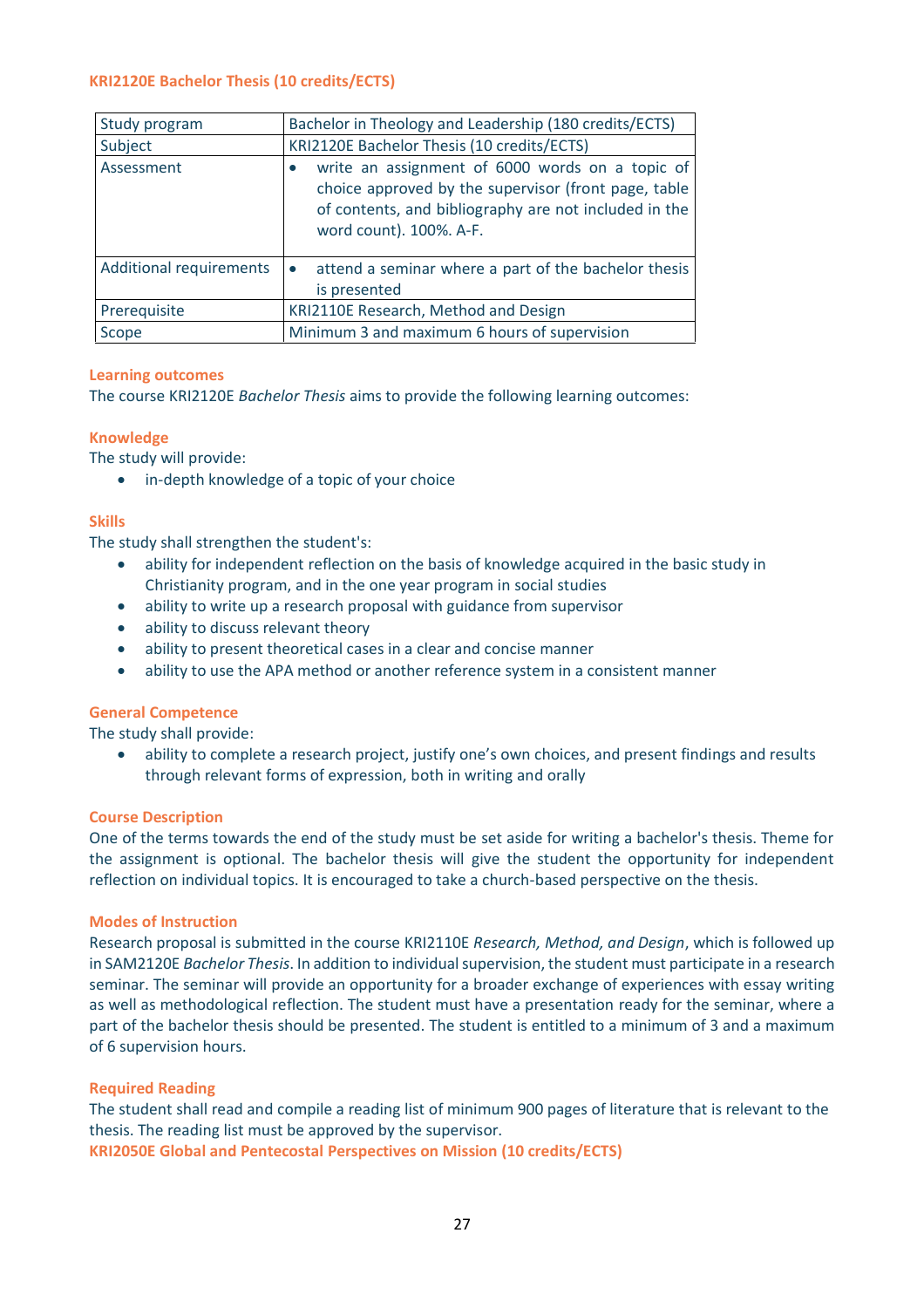| Study program                  | Bachelor in Theology and Leadership (180 credits/ECTS)                                                                                                                                                                                                                                                                                                                                                                                 |
|--------------------------------|----------------------------------------------------------------------------------------------------------------------------------------------------------------------------------------------------------------------------------------------------------------------------------------------------------------------------------------------------------------------------------------------------------------------------------------|
| Subject                        | KRI2050E Global and Pentecostal Perspectives on Mission (10<br>credits/ECTS)                                                                                                                                                                                                                                                                                                                                                           |
| Assessment                     | The student must:<br>Write a 3000-word essay. The essay counts as 100% of the<br>final grade. Graded A-F.                                                                                                                                                                                                                                                                                                                              |
| <b>Additional requirements</b> | Attendance: Students must attend at least 75% of the<br>$\bullet$<br>lectures to be eligible to submit the exam. Excessive absence<br>without valid reason will disqualify the student from<br>submitting the exam. Students who fail the requirement will<br>have to take the whole course again. The attendance<br>requirement does not apply to non-resident students, but<br>they need to participate in online group discussions. |
| Scope                          | 32 hours of lectures and study sessions<br>$\bullet$<br>1.5 hours of online group discussion sessions for non-resident<br>$\bullet$<br>students                                                                                                                                                                                                                                                                                        |

#### **Course Description**

The subject explores the great changes that have occurred in the global church in the last hundred years, and it addresses current missiological challenges from a global and Pentecostal perspectives. The course aims to provide a broader understanding of the Holy Spirit's work in the world by discussing Pentecostalism's emphasis on the Spirit's empowerment for ministry, and by reflecting on how missiology informed by pneumatology may engage other religions. The course also engages the phenomenon of missions in the complex contexts of globalization and migration.

#### **Learning Outcomes**

#### **Knowledge**

The subject will provide...

- Knowledge of important changes and challenges facing the worldwide church in the 21st century.
- An introduction to how the church has understood its mission mandate throughout history.
- Knowledge about the role of Pentecostalism in the global church and characteristics of Pentecostal mission thinking.
- Knowledge of different perspectives on mission, diaconia, and world religions.
- Knowledge of the phenomenon of globalization and migration, and their interaction and implications for mission.

#### **Skills**

The subject will enhance the student's…

- Ability to assess the theology of mission in various Christian traditions.
- Ability to discern the spirit(s) when encountering different belief systems.
- Ability to critically reflect on one's own theology of mission in dialog with other confessions, religions and worldviews.

#### **General Competence**

The subject will provide …

- A greater engagement and understanding of Christian mission.
- A greater respect for different beliefs, traditions and worldviews.
- Understanding of how societal changes and confessional identities affect Christian mission.

#### **Modes of Instruction**

Instruction will occur through the use of interactive lectures on campus, online lectures, independent study of course literature and online group discussion.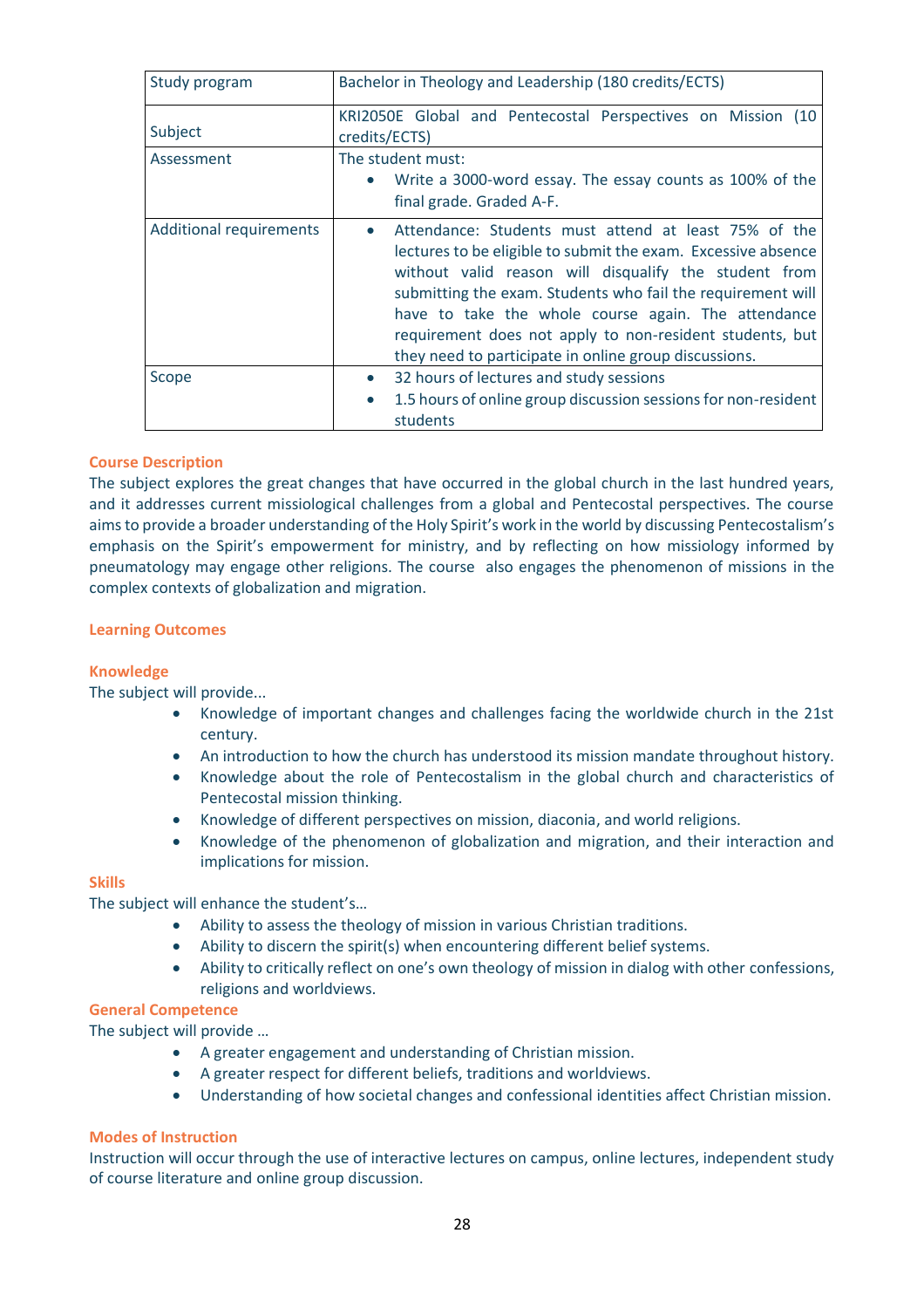#### **Required Reading**

- Goheen, M. W. (2014). *Introducing Christian mission today: scripture, history and issues.* Downers Grove, IL: InterVarsity Press, (435 pages) Available on DTL
- Ma, W., Kärkkäinen, V.-M., & Asamoah-Gyadu, J. K. (Eds.). (2014). *Pentecostal Mission and Global Christianity* (Vol. 20). Oxford: Regnum Books, (pp. 1-66, 139-161, 224-240, 255-271, 301-323, 360- 379) Available on DTL
- Anderson, A. (2013). *An Introduction to Pentecostalism: Global Charismatic Christianity* Cambridge: Cambridge University Press. (Chapter 10) Available on DTL
- Vondey, W. (2020). *The Routledge Handbook of Pentecostal Theology*. London: Routledge, (Chapter 26) Available on DTL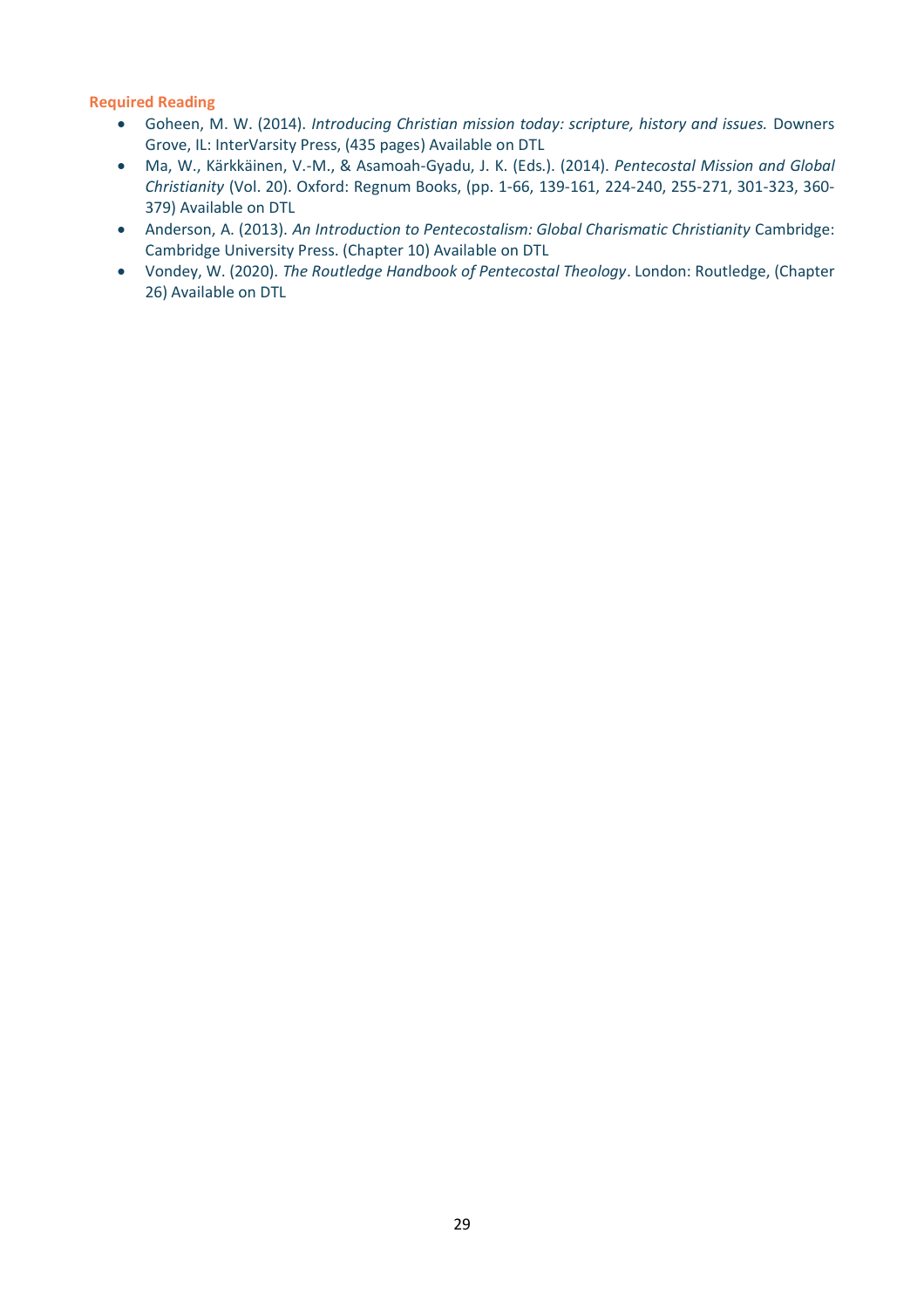#### <span id="page-29-0"></span>**KTR1010E Conflict, Context, and Transformation (10 credits/ECTS)**

| Study program              | Bachelor in Theology and Leadership (180 credits/ECTS)                                                                                                                                                                                                                                                                                                                                                                                 |
|----------------------------|----------------------------------------------------------------------------------------------------------------------------------------------------------------------------------------------------------------------------------------------------------------------------------------------------------------------------------------------------------------------------------------------------------------------------------------|
| Subject                    | KTR1010E Conflict, Context, and Transformation (10 credits/ECTS)                                                                                                                                                                                                                                                                                                                                                                       |
| Assessment                 | Students must:<br>Write a 3000-word assignment. Counts as 100% of final grade.<br>$\bullet$<br>Graded A-F.                                                                                                                                                                                                                                                                                                                             |
| Additional<br>requirements | Attendance: Students must attend at least 75% of the lectures<br>$\bullet$<br>to be eligible to submit the exam. Excessive absence without<br>valid reason will disqualify the student from submitting the<br>exam. Students who fail the requirement will have to take the<br>whole course again. The attendance requirement does not<br>apply to non-resident students, but they need to participate in<br>online group discussions. |
| Scope                      | 30 hours of lectures and study sessions<br>$\bullet$<br>1.5 hours of online group discussion sessions for non-resident<br>$\bullet$<br>students                                                                                                                                                                                                                                                                                        |

#### **Course Description**

The KTR1010E course is an in-depth study on conflict understanding from a modern societal perspective. Conflict on various levels will be compared and analyzed to identify common themes and opportunities for conflict transformation. Through the application of various conflict models and analyses, the course highlights the foundational conflict dynamics of escalation and de-escalation. Gaining an understanding of the nature of conflict gives the student important knowledge on how conflicts can be transformed. The course examines how conflicts that arise today can transcend nationality, ethnicity, religion and ideology. The course also focuses on how migration, traditional media and social media are important in understanding how local and global conflicts are interconnected.

#### **Learning Outcomes**

The course provides the following learning outcome:

#### **Knowledge**

The subject will provide:

- General knowledge on the characteristics of conflict. This includes knowledge on the various phases and cycles of a conflict, and understanding on the different dynamics of conflict on both micro and macro levels.
- An understanding of the foundational conflict-theoretical models, methods and tools used in bringing constructive interventions to actual conflicts as well as for the causal analysis of conflicts.
- Knowledge of the causes of conflict, and the local and global repercussions of conflict.

#### **Skills**

The subject will enhance the student's:

- Skills in effective communication and dialogue with those who hold different opinions.
- skills in diagramming a conflict to recommend or implement measures to de-escalate a conflict.

#### **General Competence**

The subject will develop: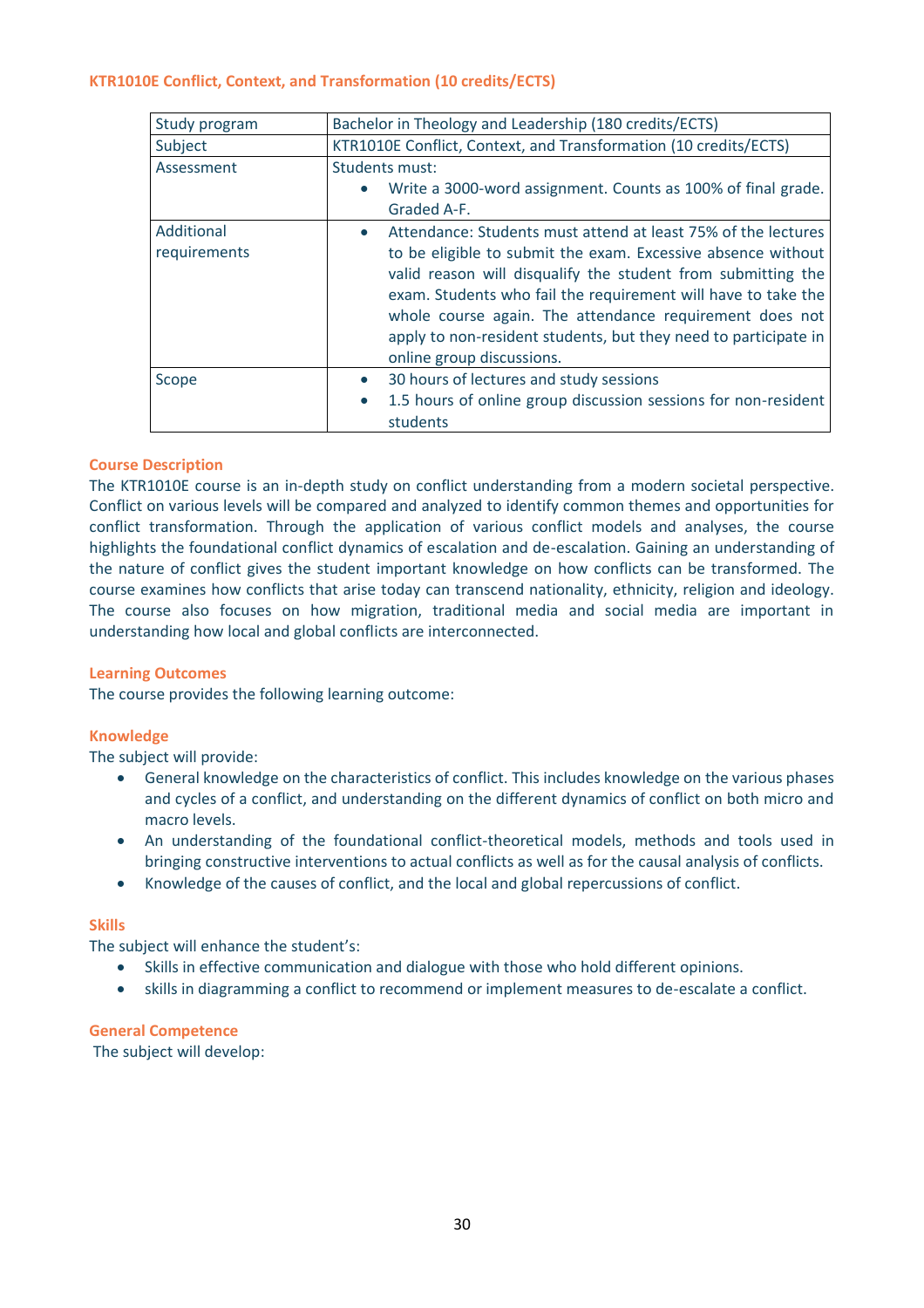- A foundational understanding of conflict-reducing communication, empathic listening and dialogue.
- An increased awareness of their own and other's way of being in conflicts they become personally involved in.

#### **Modes of Instruction**

Various kinds of teaching methods will be employed during the course, including lectures, dialogue, reflective work in plenum, and group exercises.

#### **Required Reading**

- Collier, Paul (2015). *Exodus, Immigration and Multiculturalism in the 21st Century*. Penguin Press UK. (Chapters 1-10, 206 pages)
- Fisher et al. (2000). *Working with Conflict: Skills and Strategies for Action*. 3<sup>rd</sup> ed. Zed Books London. New York. (Chapter 2, 20 pages)
- Glasl, Friedrich (1999). *Confronting Conflict: A First-Aid Kit for Handling Conflict*. Hawthorn Press, Gloucestershire. (pp 71-106, 35 pages)
- Miall et al. (2011). *Contemporary Conflict Resolution*. 3<sup>rd</sup> ed. Polity Press. Cambridge (pp 3-34, 31 pages)
- Moisi, Dominique (2010). *Geopolitics of Emotion: How Cultures of Fear, Humiliation and Hope Are Reshaping the World*. Anchor Books. USA. (pp 1-122, 121 pages)
- Lederach, John Paul (2003). *The Little Book of Conflict Transformation*. Good Books Intercourse. (pp 3-71, 68 pages)
- Lederach, John Paul (2004). *The Moral Imagination: The Art and Soul of Building Peace*. Oxford University Press Oxford, New York. (pp 3-180, 177 pages)
- Rogers, Paul (2010). *Losing Control: Global Security in the Twenty-First Century*. 3rd edition. New York: Pluto Press. (pp 1-10, 119-184, 75 pages)
- Film: *Promises*. An Oscar-nominated film from 2001.

#### **Recommended Reading**

• Huntington, Samuel (1996). *The Clash of Civilizations and The Remaking of World Order*. Simon & Schuster. London.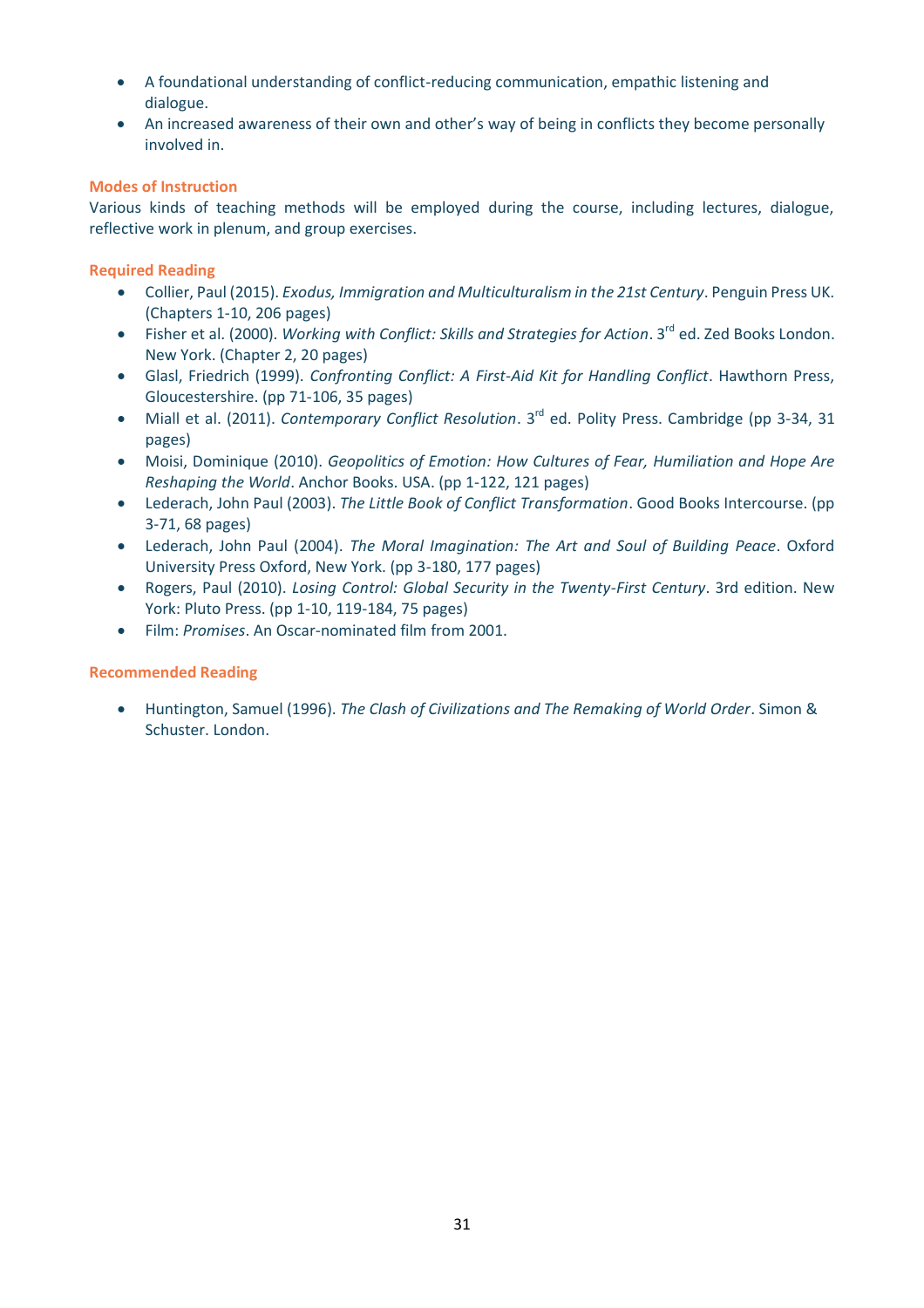#### <span id="page-31-0"></span>**PAL1210E Pastoral Leadership (10 credits/ECTS)**

| Study program | Bachelor in Theology and Leadership (180 credits/ECTS)                   |
|---------------|--------------------------------------------------------------------------|
| Subject       | PAL1210E Pastoral Leadership (10 credits/ECTS)                           |
| Course        | PAL1211E Pastoral Counselling (5 credits/ECTS)                           |
|               | PAL1212E Pastoral Theology (5 credits/ECTS)                              |
| Assessment    | The student must                                                         |
|               | Write a 1500-word essay in Counselling. A-F. 50%.<br>$\bullet$           |
|               | Write a 1500-word essay in Pastoral Theology. A-F. 50%.                  |
| Additional    | Participate in forum dialogues on Moodle in the form of own<br>$\bullet$ |
| requirements  | posts, and by commenting on the contributions of others.                 |
| Scope         | 32 hours of lectures and study sessions<br>$\bullet$                     |

#### **Description**

The topic of PAL1210E Pastoral Leadership gives an introduction to key aspects of having a leadership function in a Free Church congregation. This is done through the courses PAL1211E *Pastoral Counselling* and PAL1212E *Pastoral Theology*. The aim of the course is to give students relevant insights into the many and varied challenges associated with pastoral leadership and ministry. This course will contribute to the development of basic knowledge and skills that can be used in the encounter with today's people and today's challenges. The course will also give the student good tools to work in a local congregation. More comprehensive descriptions are given under the various course descriptions.

#### **Course Objective**

The objective of the course is to give relevant insight into the many diverse challenges that are linked to pastoral leadership and counselling, within primarily free church congregations. It also aims to provide basic knowledge, skills, and tools that can be used in the encounter with modern people and today's challenges. The subject should also give the student good skills to work in a church context.

The course is comprised of 3 courses:

- PAL1211E Pastoral Counselling (5 credits/ECTS)
- PAL1212E Pastoral Theology (5 credits/ECTS)

#### **Modes of Instruction**

Instruction will occur through the use of interactive lectures on campus, independent study of course literature and online group discussion.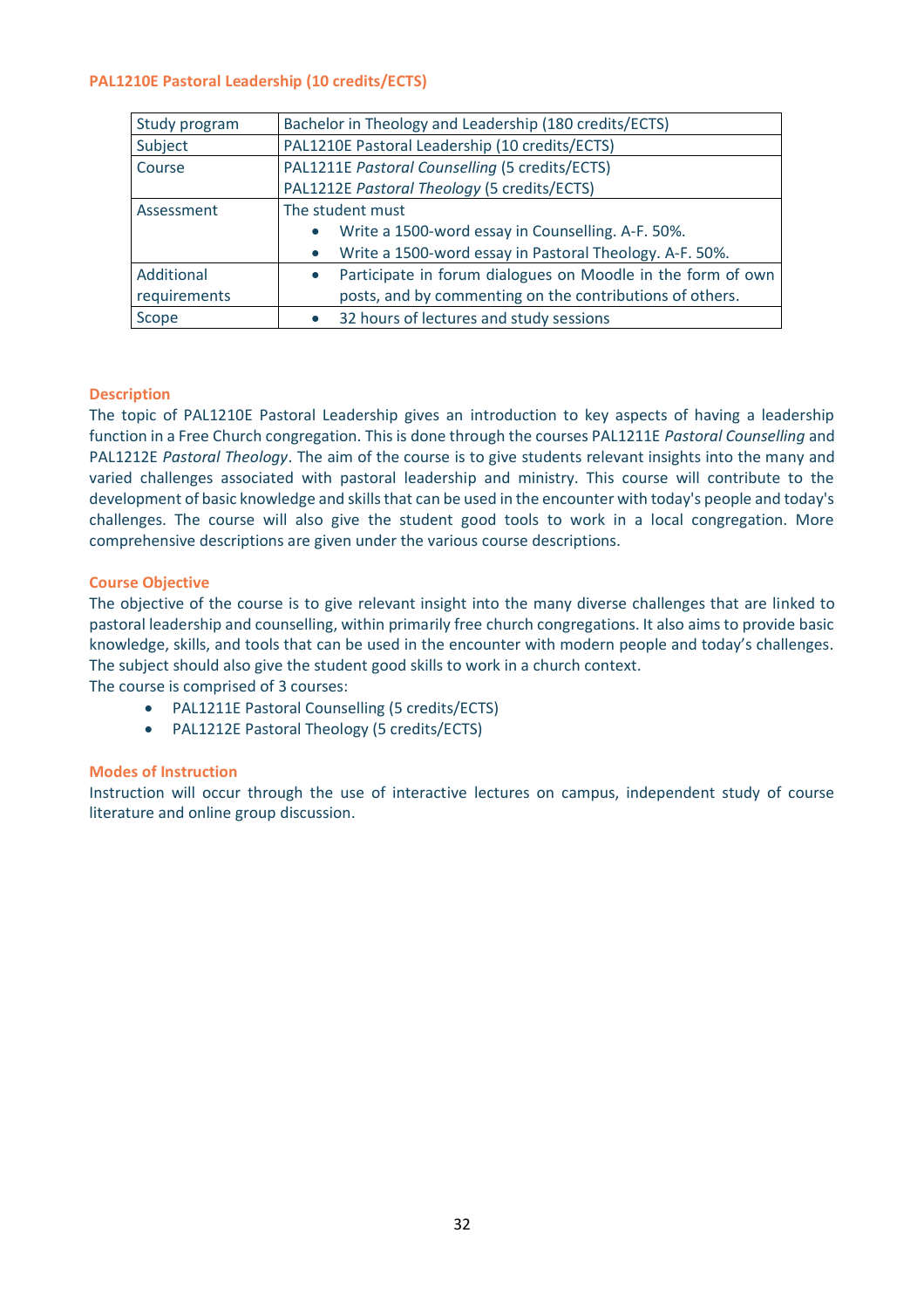#### <span id="page-32-0"></span>**PAL1211E Pastoral Counselling (5 credits/ECTS)**

| Study program          | Bachelor in Theology and Leadership (180 credits/ECTS)                                                                                                                                                                                                                             |
|------------------------|------------------------------------------------------------------------------------------------------------------------------------------------------------------------------------------------------------------------------------------------------------------------------------|
| Subject                | PAL1210E Pastoral Leadership (10 credits/ECTS)                                                                                                                                                                                                                                     |
| Course                 | PAL1211E Pastoral Counselling (5 credits/ECTS)                                                                                                                                                                                                                                     |
| Assessment             | Write a 1500-word essay on counselling (counts as 50% of the<br>$\bullet$<br>final grade)                                                                                                                                                                                          |
| Additional requirement | Participate in forum dialogues on Moodle in the form of own<br>posts, and by commenting on the contributions of others.                                                                                                                                                            |
| Scope                  | 16 hours of lectures and study sessions<br>$\bullet$<br>45 min online group discussion for non-resident students<br>$\bullet$<br>In case of digital learning environment some of the lectures<br>$\bullet$<br>may be substituted by forum discussion and an observation<br>report. |

#### **Course Description**

The course provides fundamental insight into the distinctive characteristics and means of pastoral counselling. In addition, the course provides insight into the Biblical foundation for counselling and its theological justification. A special focus will be placed upon the counsellor and the counselling relationship. Empathy, active listening, and the counselling conversation will be central themes. The same applies to the importance of setting, adequate limits, and establishing constructive frameworks. Brief attention will also be given to crises in everyday life and needs of people affected by illness and loss.

#### **Learning Outcomes**

#### **Knowledge**

The course will provide:

- Knowledge of the many and varied challenges associated with pastoral care primarily within a Free Church setting
- Knowledge of the biblical foundation for pastoral counselling and its theological justification
- Knowledge of the distinctiveness of Christian counselling, the conversation and the relationship in counselling
- Basic knowledge, skills and attitudes on key pastoral counselling issues
- Basic knowledge about ethical guidelines in counselling

#### **Skills**

The course will enhance student's:

- Ability to perform constructive pastoral counselling based on the knowledge, tools and skills that can be used in meeting today's people and today's challenges.
- Ability observation and reflection and ability to encounter all types of persons with respect
- Ability to communicate faith, hope and grace into people`s life regardless of their situation in life

#### **General Competence**

The course will provide:

- Self-perception in relation to their own role, strengths and limitations as counsellors, and knowledge of when they themselves need to seek guidance, in addition to knowing when persons seeking counselling should be referred to other counsellors or other practitioners when it seems relevant or necessary.
- Students will have the opportunity to develop a healthy and balanced identity and integrity as Christians, pastors, and counsellors, influenced both by their relationship to God and their theological founding, in addition to their knowledge, skills, self-perception and professional attitudes.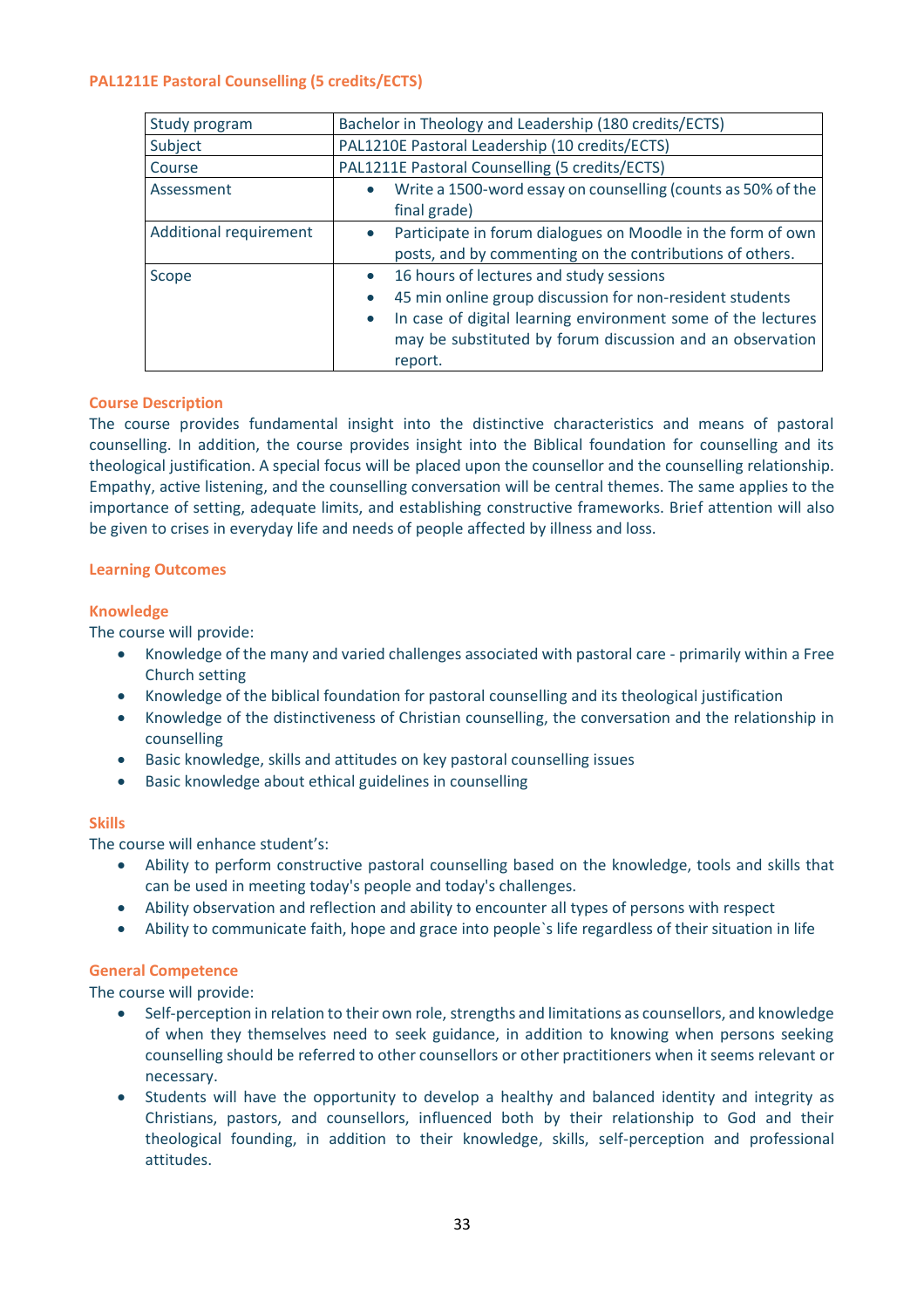**Required Reading**

- Baab, L. M. (2018). *Nurturing hope – Christian pastoral care in the twenty-first century.* Fortress Press, pp.45-56 (ch.3), (11 pages). DTL.
- Benner, D. G. (1998). *Care of Souls: Revisioning Christian Nurture and Counsel*. Grand Rapids: Baker, pp. 131-155, 205-215 (34 pages). Compendium.
- Benner, D. G. (2003). *Strategic Pastoral Counseling: A Short-Term Structured Model.* Grand Rapids: Baker, pp.13-103, 147-149 (chapt. 1-4 and appendix), (103 pages). DTL.
- Lartey, E. Y. (2003). *In Living Color: An Intercultural Approach to Pastoral Care and Counselling*. Retrieved from: [https://ebookcentral.proquest.com/lib/dtl/detail.action?docID=290815,](https://ebookcentral.proquest.com/lib/dtl/detail.action?docID=290815) pp.60-78, 163-177 (chapt.4 and 9), (32 pages). DTL.
- Mathew, T. (2002). *Ministry Between Miracles. Caring for Hurting People in the Power of the Spirit*. Xulon Press, pp.91-96, 118-134 (22 pages). DTL or compendium.
- Patton, J. (2005). *Pastoral Care. An Essential Guide.* Nashville, Abingdon Press, pp.1-118 (118 pages). DTL.
- Peterson, S. B (2008). *The Indispensable Guide to Pastoral Care.* Cleveland: The Pilgrim Press, pp.13- 21 (9 pages). Compendium.
- Ross, A. (2003). *Counseling Skills for Church and Faith Community Workers.* Retrieved from: <https://ebookcentral.proquest.com/lib/dtl/detail.action?docID=295454>*.,* pp.151-170 (ch. 14), (19 pages). DTL.

#### **Recommended Reading**

- Augsburger, D. W. & Malony, N. H. (2007). *Christian Counseling. An Introduction.* Nashville, Abingdon Press.
- Benner, D. & Moon, D. W. (2009). *Spiritual Direction and the Care of Souls: A Guide to Christian Approaches and Practices.* Illinois: InterVaristy Press. DTL.
- Clinebell, H. (2011). *Basic Types of Pastoral Care and Counseling. Resources for a ministry of healing*  and growth. (3<sup>rd</sup> ed), updated by Bridget Clare McKeever. Nashville: Abingdon Press.
- Dayringer, R. L. F & Mcnish, J. (2004). *Transforming Shame: A Pastoral Response.* Taylor & Francis Group. DTL.
- Dayringer, R. L. & Farris, J. R. F. (2002). *Imternational Perspectives on Pastoral Counseling.* Taylor & Francis Group. DTL.
- Engelbert, P. E. (2019). *Who is Present in Absence?: A Pentecostal Theological Praxis of Suffering and Healing.* Eugene, OR: Pickwick Publications.
- Frielingsdorf, K. (2006). *Seek the face of god. Discovering the power of your images of god.* Ave Maria Press.
- Johnson, D. and Van Vonderen, J. (1991). *The Subtle Power of Spiritual Abuse.* Minneapolis, Minnesota: Bethany.
- Hunsinger, D. v. D. (2015). *Bearing the Unbearable: Trauma, Gospel and Pastoral Care.* Michigan: Eerdmans.
- Mathew, T. K. (2017). *Spirit-Led Ministry in the 21st Century*. Bloomington, WestBow Press.
- Mucherera, T. N. E. (2017). *Counseling and Pastoral Care in Africa and Other Cross-Cultural Contexts.*  Wipf and Stock Publishers. DTL.
- Oden, Thomas C. (1983). *Pastoral Theology: Essentials of Ministry*. San Fransisco: Harper.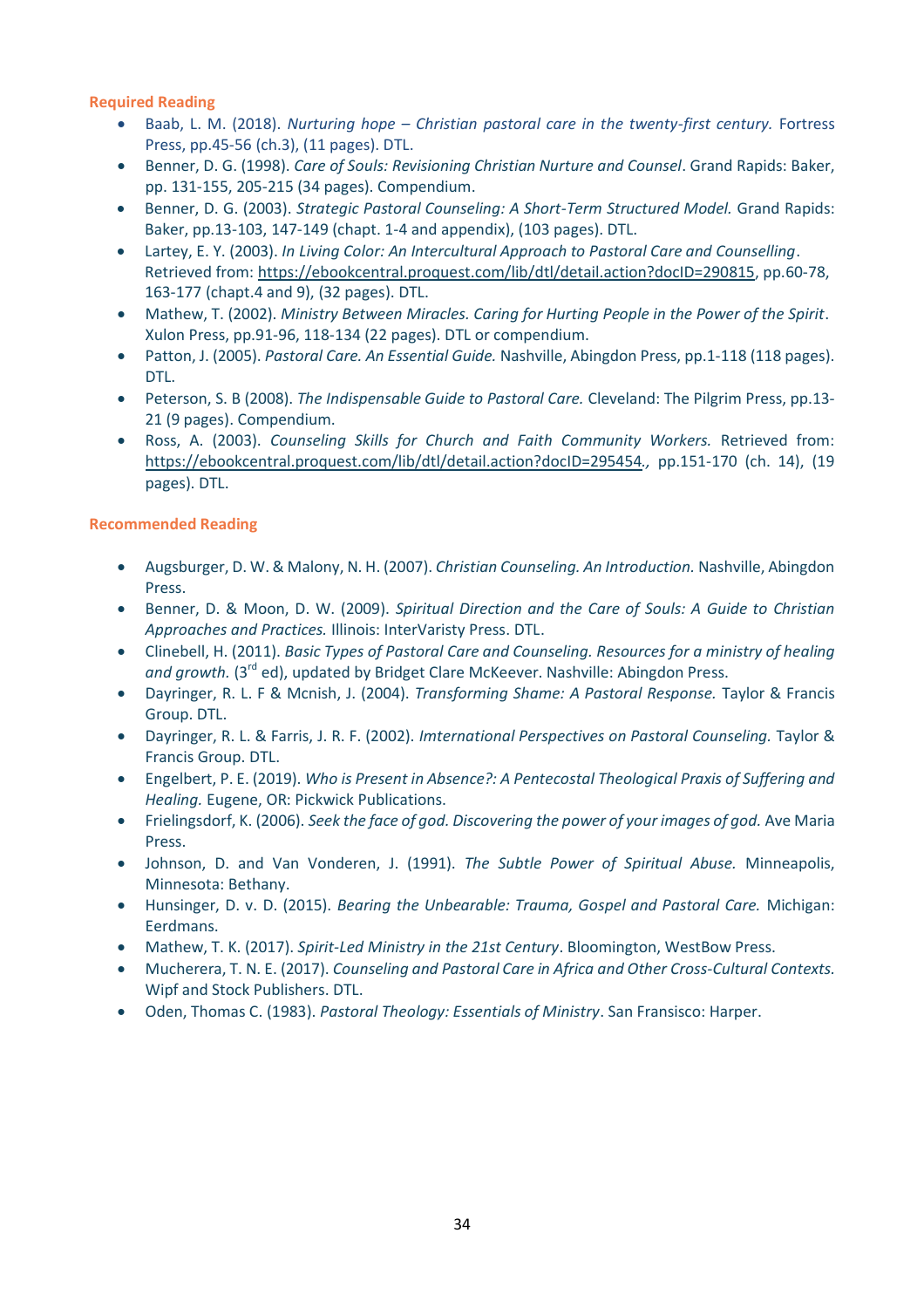#### <span id="page-34-0"></span>**PAL1212E Pastoral Theology (5 credits/ECTS)**

| <b>Study Program</b>           | Bachelor in Theology and Leadership<br>(180<br>credits/ECTS)                                                         |
|--------------------------------|----------------------------------------------------------------------------------------------------------------------|
| Course                         | PAL1212E Pastoral Theology (5 credits/ECTS)                                                                          |
| Assessment                     | The student shall:<br>Write a 1500-word essay in the course<br>PAL1212E. A-F. counts 50%.                            |
| <b>Additional requirements</b> | Participate in forum dialogues on Moodle in<br>the form of own posts, and by commenting on<br>others' contributions. |
| Scope                          | 16 lecture hours                                                                                                     |

#### **Course Description**

This course addresses pastoral leadership, worship, ethics, and church practices. The course will discuss the understanding of the pastor's role as leader, preacher, friend, community influencer, and team builder. The course's objective is to prepare, equip and develop the student for pastoral service. The subject will look at pastoral theology and practice from a free-church perspective.

#### **Learning Outcomes**

#### **Knowledge**

The course shall provide:

- knowledge of the pastor's various roles and functions
- knowledge of various forms of pastoral leadership
- knowledge of ethics and the role of one's personal character
- knowledge of various liturgies

#### **Skills**

The study should strengthen the student's:

- ability to understand various forms of church leadership
- ability to perform pastoral duties
- ability to lead and engage teams and staff

#### **General Competence**

The course shall give…

- the student's greater insight into theological perspectives on the pastor's calling and work
- the student's greater understanding of the responsibilities related to the pastoral role
- the student's greater insight into the meaning of rituals

#### **Modes of Instruction**

The teaching is structured around lectures, group work and practical assignments.

#### **Required Reading**

• Akin, Daniel L and Race, Scott. *Pastoral Theology: Theological Foundations for Who a Pastor is and What he Does.* (2017) B&H Adademic.

#### **Recommended Reading**

• Vanhoozer, J. Kevin, Strachan Owen (2015). *The Pastor as Public Theologian: Reclaiming a Lost Vision*. Baker Academic.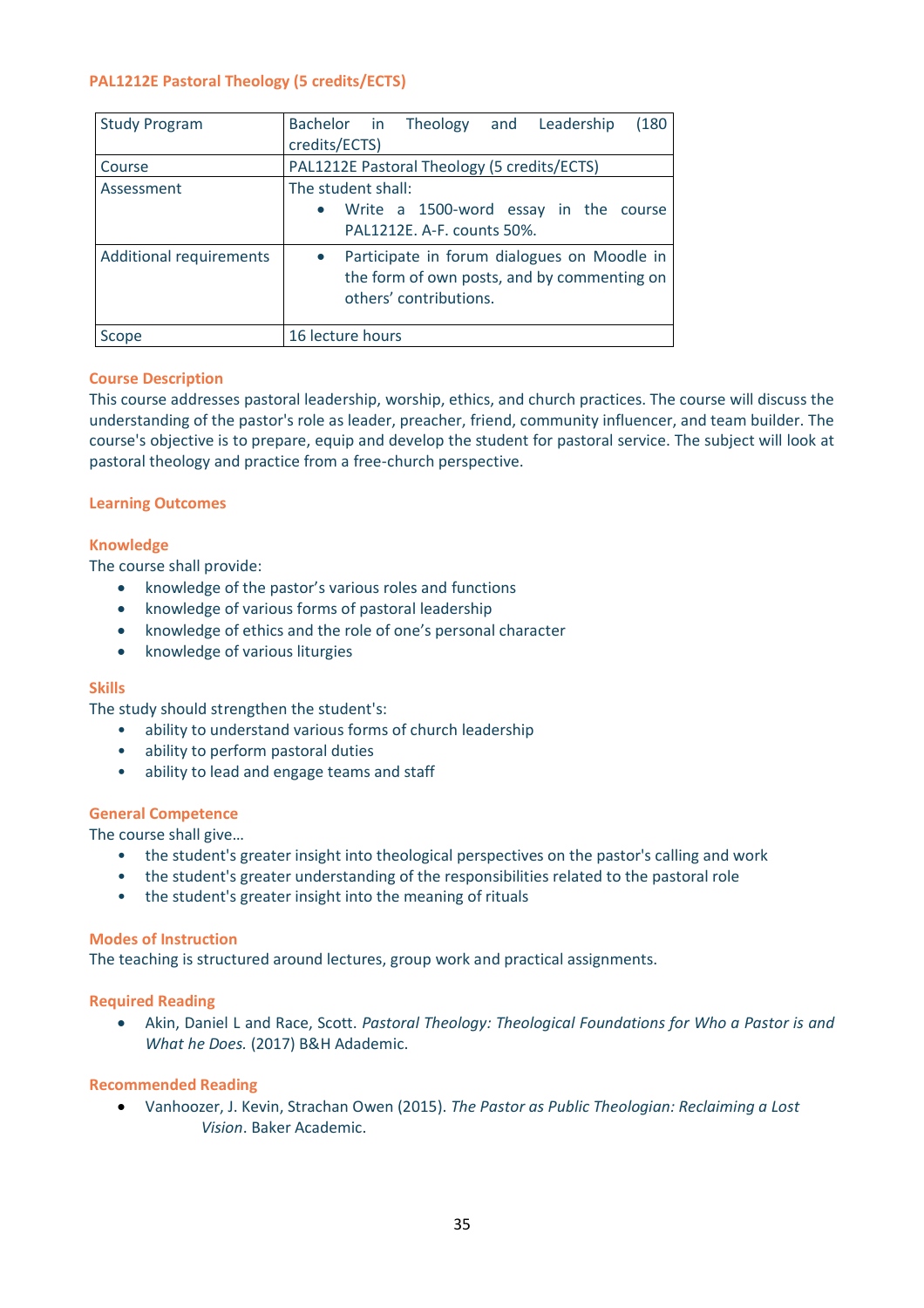#### <span id="page-35-0"></span>**PAL1020E Communication and Preaching (10 credits/ECTS)**

| Study program                  | Bachelor in Theology and Leadership (180 credits)                                                                                                                                                                                                                                                                                                                                                                         |
|--------------------------------|---------------------------------------------------------------------------------------------------------------------------------------------------------------------------------------------------------------------------------------------------------------------------------------------------------------------------------------------------------------------------------------------------------------------------|
| Subject                        | PAL1020E Communication and Preaching (10 credits/ECTS)                                                                                                                                                                                                                                                                                                                                                                    |
| Assessment                     | Students must complete:<br>Oral Exam (60%) Prepare a sermon and give an oral<br>presentation for a group of students and a teacher. The grade<br>for the presentation counts for 60% of the total grade.                                                                                                                                                                                                                  |
|                                | 3-day (72 hrs) Take-home Exam (40%) (1500 words).<br>$\bullet$                                                                                                                                                                                                                                                                                                                                                            |
| <b>Additional requirements</b> | Attendance: Students must attend at least 75% of the<br>lectures to be eligible to submit the exam. Excessive absence<br>without valid reason will disqualify the student from<br>submitting the exam. Students who fail the requirement will<br>have to take the whole course again. The attendance<br>requirement does not apply to non-resident students, but<br>they need to participate in online group discussions. |
| Scope                          | 26 hours of lectures and study sessions<br>$\bullet$                                                                                                                                                                                                                                                                                                                                                                      |
|                                | 6 hours of preaching presentation<br>$\bullet$                                                                                                                                                                                                                                                                                                                                                                            |
|                                | 1.5 hours online preaching seminar for non-resident students                                                                                                                                                                                                                                                                                                                                                              |

#### **Course Description**

This subject focuses on the creative processes that contribute to creating good preachers and communicators. Students will receive a practical introduction to varying sermon styles and methods of sermon preparation. The subject will also focus on the inner life and ethical integrity of the preacher, and assist the student in reflecting theologically in relationship to the function of the Holy Spirit in Christian preaching. Students will also receive an opportunity to participate actively in-group refection on effective communication through classroom instruction, group discussions and videos.

#### **Learning Outcomes**

#### **Knowledge**

The subject will provide:

- Knowledge of models, methods and tools for creative processes in the preparation of sermons or lectures.
- Knowledge of various forms of communicational and preaching genres; their structure and most important elements
- Knowledge of both the theological foundation and the human view implicit in the varying forms, including models of preaching inspired by the Holy Spirit.
- Knowledge of the visual aspects of late-modern communication, including body language and the use of IT technology.

#### **Skills**

The subject will enhance the student's:

- Ability to deliver a basic sermon or a basic lecture /presentation.
- Ability to communicate effectively with an audience with and understanding of their type of language and interests.

#### **General Competence**

The study will provide:

- An attentive and humble attitude in relationship to an audience and the role of the preacher.
- Theological and ethical consciousness in relationship to processes of communication
- Courage, joy, and a passion for authentic and transformational communication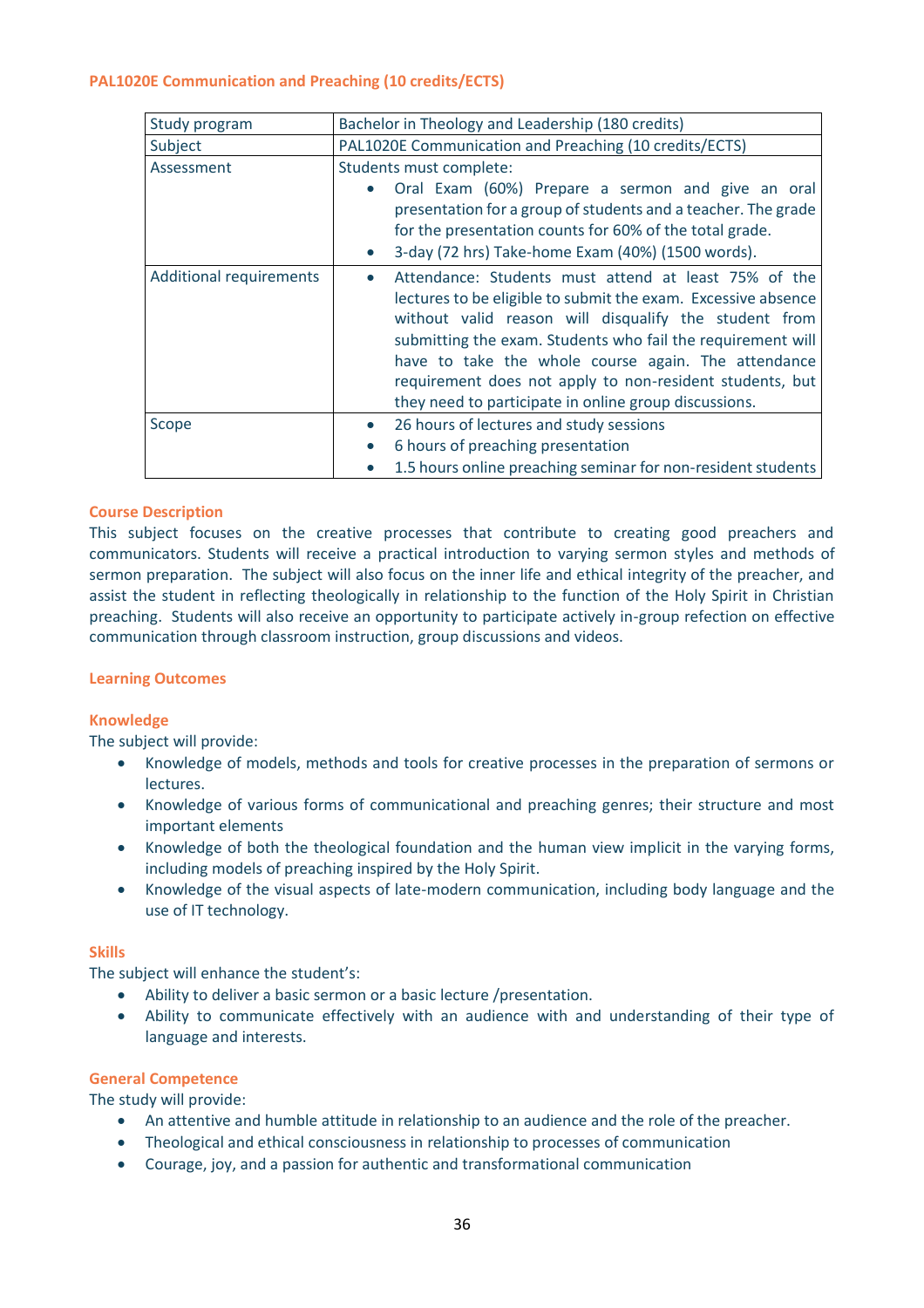#### **Modes of Instruction**

The course is based on learning in theory and practice through a combination of lectures, dialogue, and experiential learning (case assignments and practice / training). The subject consists of a combination of lectures, discussions and activities.

#### **Required Reading**

- Quicke, M. J. (2003) *360 Degree Preaching.* Grand Rapids, Michigan: Baker Academic, pp. 19-209 (190 pages)
- Keller, T. (2015) *Preaching : communicating faith in an age of skepticism.* New York: Redeemer/Viking, an imprint of Penguin Random House. (218)
- Robinson, Haddon W. (2014, 3. edition) *Biblical Preaching. The Development and Delivery of Expository Messages.* Grand Rapids: baker Academic, pp 1-166 (165 pages)
- Brown, Sally A., and Rev. Luke A. Powery. (2016). *Ways of the Word : Learning to Preach for Your Time and Place*, Fortress Press. Chapters 1 and 2 (50 pages)
- Hussey, I. (2015). *"The Other Side of the Pulpit: Listener's Experiences of Helpful Preaching".* Homiletic, 39(2).<http://www.homiletic.net/ojs/index.php/homiletic/article/view/4026> (18 sider)
- Martin, L. R. (2016) "Towards a Biblical Model of Pentecostal Prophetic Preaching," *Verbum et Ecclesia*, 37(1). doi: 10.4102/ve.v37i1.1456. (10 pages) Available Online
- Leoh, V. (2006). *A pentecostal preacher as an empowered witness.* Asian Journal of Pentecostal Studies, 9(1), 35–58. (23 pages) Available Online

#### **Recommended Reading**

- Astley, J., Day, David, Francis, Leslie J. (2005). *A Reader on preaching (Explorations in practical, pastoral, and empirical theology).* Aldershot: Ashgate.
- Brueggemann, W. (1989) *Finally Comes the Poet.* Minneapolis, MN: Augsburg Fortress
- Childers, J., Schmit, Clayton J. (2009). *Performance in preaching.* Grand rapids: Baker Academic
- Gordy J.: *"Toward a Theology of Pentecostal Preaching"* i Journal of Pentecostal Theology 10.1 (2001), ss. 81-97
- Lewis & Lewis (1983). *Inductive Preaching.* Wheaton, Illinois: Crossway Books
- Lowry, E. L. (2001, 2. ed) *The Homiletical Plot. Louisville,* Kentucky: Westminster John Knox Press
- Rietveld, D. (2013). *"A Survey of the Phenomenological Research of Listening to Preaching".* Homiletic, 38(2), 3–47.
- Robinson og Larson, red (2005). *The Art and Craft of Biblical Preaching.* Grand Rapids, Michigan: Zondervan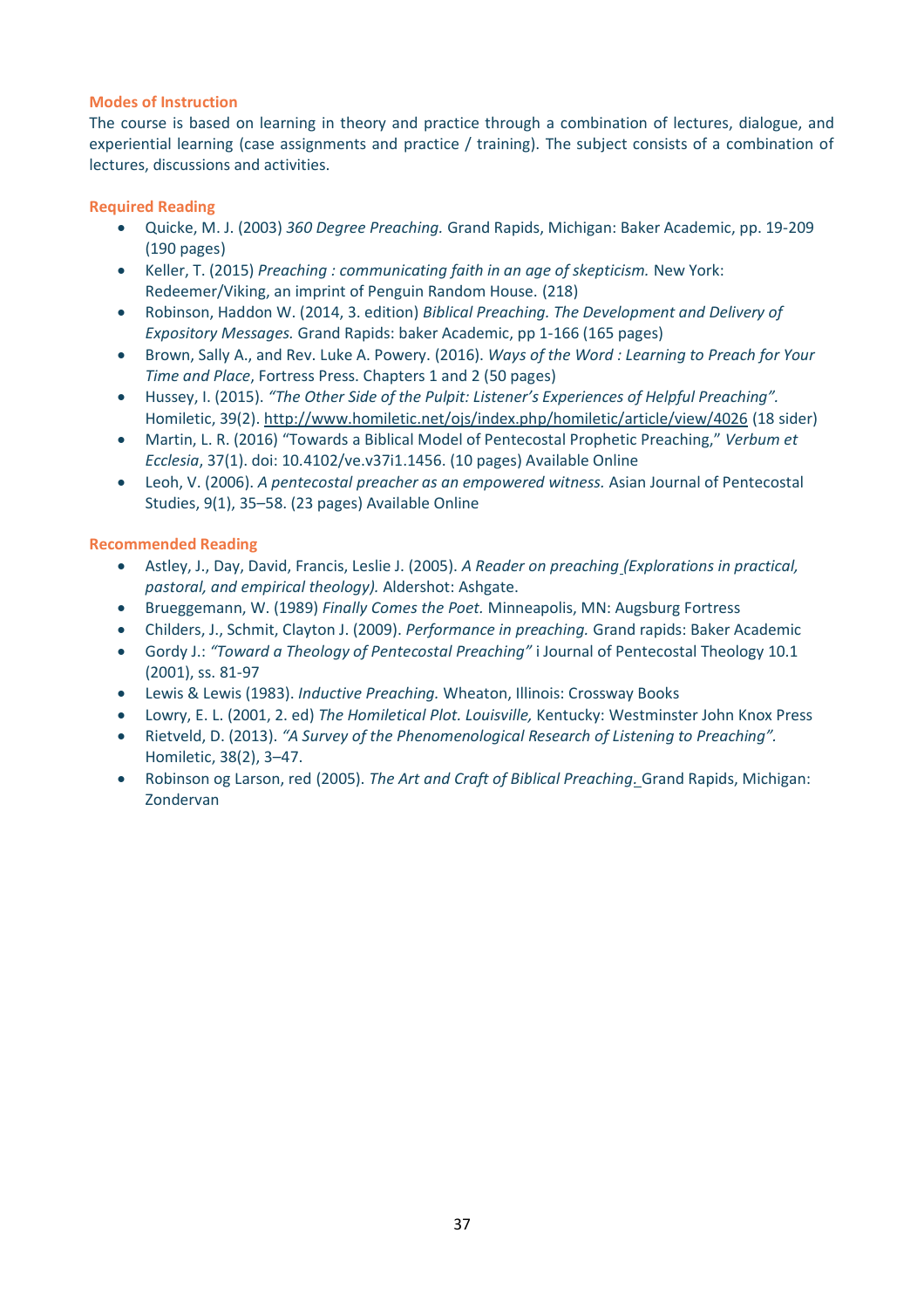#### <span id="page-37-0"></span>**PAL1140E Church, Mission and Society (10 ECTS)**

| Study program | Bachelor in Leadership and Theology (180 credits/ECTS)                                                                                                                                                                                                                                                                  |
|---------------|-------------------------------------------------------------------------------------------------------------------------------------------------------------------------------------------------------------------------------------------------------------------------------------------------------------------------|
| Course        | PAL1140 Mission, Church and Society (10 credits/ECTS)                                                                                                                                                                                                                                                                   |
| Assessment    | The student is expected to:                                                                                                                                                                                                                                                                                             |
|               | Complete a case study or an interview of an individual or<br>organization that has been innovative and/or effective within<br>the area of church, mission, or Christian community<br>involvement. The report is to be 1500 words (50%).<br>Write an essay of 1500 words on a theme determined by the<br>lecturer (50%). |
|               | Presentation of a review of an article/book chapter.<br>$\bullet$                                                                                                                                                                                                                                                       |
|               | Participate in two forum discussions.<br>$\bullet$                                                                                                                                                                                                                                                                      |
| Scope         | 32 hours of lectures and study sessions<br>$\bullet$                                                                                                                                                                                                                                                                    |
|               | 1.5 hours of online group discussion sessions for non-<br>$\bullet$<br>resident students                                                                                                                                                                                                                                |

#### **Course Description**

What is God doing in the world and how can we be involved in what He is doing? What is *mission*, what are the goals of mission and what role does the church play in this work? What is a "A Good Society" and how can believers effectively work for social justice and social change? And what do all these things have to do with the local church?

These are some of the questions that will be looked at and discussed in PAL1140E. The course seeks to go beyond the traditional divisions between church and society, evangelism and diaconal work, promoting a holistic understanding of the role of the church that is based on the fact that God is intentionally active in the world as both Savior and Creator. This means that the church has to reach out to those who do not yet believe while actively working to transform people and society.

The aim of the course is to promote theological reflection and practical skills in the development of models for church-, mission- and community involvement, within the globalized and postmodern context.

#### **Learning Outcomes**

#### **Knowledge**

The course will offer the student:

- A good understanding of the purpose and the extent of mission in terms of contemporary mission theology, including the missional church and the Lausanne Movement (the Cape Town Commitment).
- An introduction on what the church is (ecclesiology) and its purpose (missiology) -- and how these two aspects of the church can be viewed in relation to the other.
- Knowledge of the various models and perspectives on Christian social engagement.
- Understanding on how the Christian faith must be presented in various ways in various cultures (contextualization) and an introduction to different perspectives on how this can be done in contemporary society today.

#### **Skills**

The course will strengthen the student's:

• Ability to discover, analyze and learn from individuals or groups that have been effective and/or innovative in the work of transforming people and society.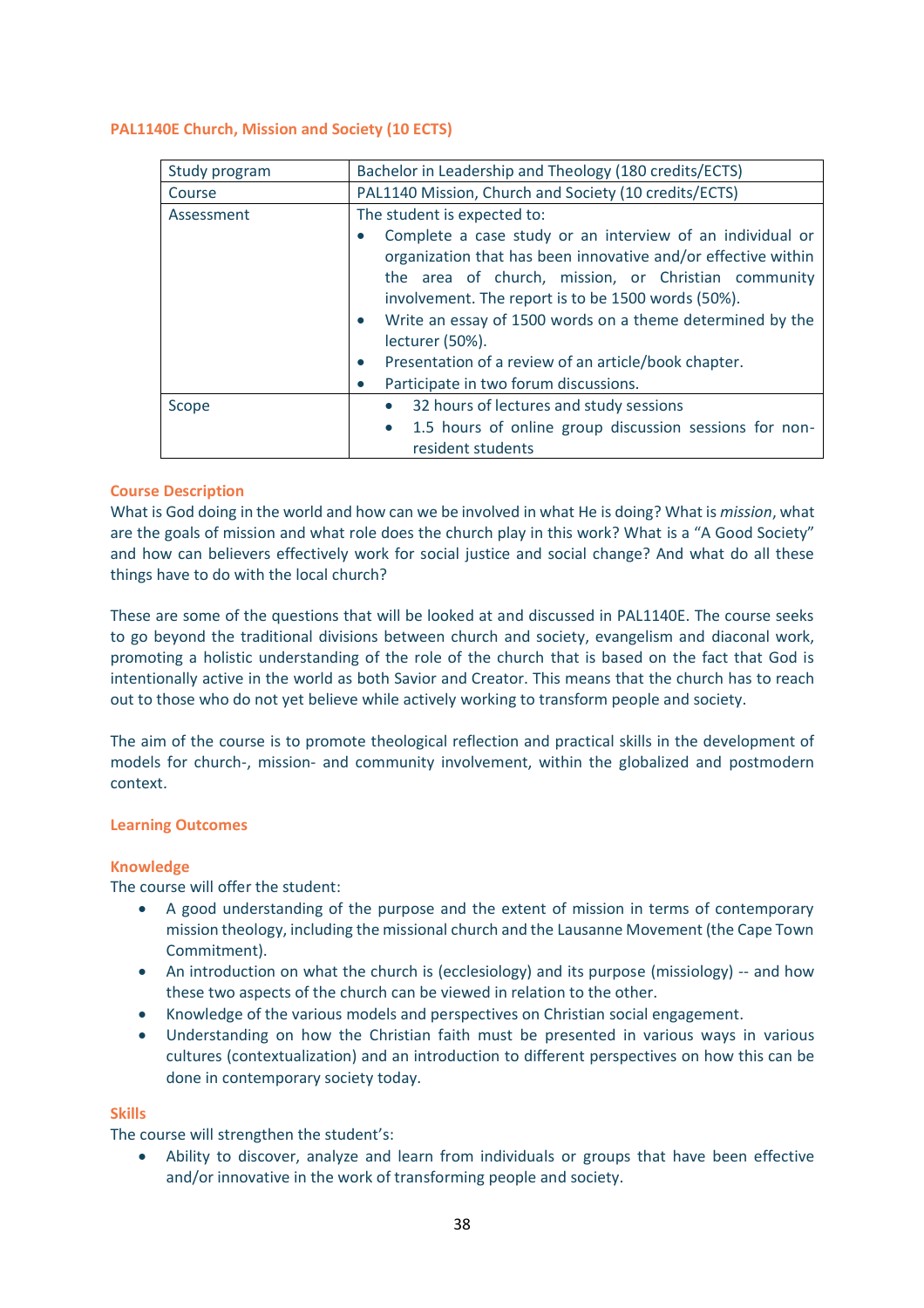- Skills in reflecting over the relation between what the church is, what it does and how it is organized -- including various views on the purpose and function of the church service.
- Ability to develop strategies for influence and innovation that are grounded in Christian faith and tradition.
- Practical skills in utilizing models for church development -- and to critically reflect on these models.

#### **General Competence**

The course will:

- Strengthen national and global engagement in 'doing mission with both hands' -- sharing the gospel and community involvement.
- Promote the respect and understanding of different perspectives on church- and community development.
- Develop the student's wisdom and competence in how individuals, churches and volunteer organizations can contribute to a just and sustainable world.

#### **Modes of Instruction**

The course is structured around lectures, group work, and case studies. The course length is 32 lecture hours.

#### **Required Reading**

- Wright, C. J. H. (2006). *The mission of God: Unlocking the Bible's grand narrative*. Downers Grove, Ill.: IVP Academic, s. 303-333, 393-420 (59 pages)
- Wright, C. J. H. (2010). *The mission of God's people: A biblical theology of the church's mission*. Grand Rapids, MI: Zondervan, kap. 1-2, 13 (44 pages)
- Cape Town Commitment (http://www.lausanne.org/content/ctc/ctcommitment. 70 pages)
- Roxburgh, A. J. (2004) "The Missional Church". *Theology Matters* 10(4), ss. 1-5 (6 pages)
- Kimlyn J. Bender and D. Stephen Long (2020) T&T Clark Handbook of Ecclesiology Chapters 1- 5 (67 pages).
- Volf, M. (2011). *A public faith: How followers of Christ should serve the common good*. Grand Rapids, MI: Brazos Press, ss. 55-145 (91 pp.)
- J. M. Vorster, (2015) "Kingdom, church and civil society: A theological paradigm for civil action", HTS Theological Studies
- Bevans, S. B. *Models of Contextual Theology*. Orbis Books, 2002. Chapter 1 and 7 (24 pages).
- Goheen, M. W. (2014). *Introducing Christian Mission Today: Scripture, History and Issues*. Downers Grove, IL: InterVarsity Press, Chapters 5 – 6, and 10 (133 pages)
- Kraft, C. H (2002) "Culture, Worldview and Contextualization" i *Perspectives in the World Christian Movement. A Reader.* Ralph D. Winter (red). 3. utg. Pasadena, California: William Carey Library, ss. 384-391 (8 pages)
- Nikolajsen, J. B. (2013). Beyond sectarianism: the missional church in a post-Christendom society. *Missiology*, *41*(4), 462–475 (14 pages)
- Harris, P. (2010) "Towards a Missiology of Caring for Creation". *Evangelical Review of Theology*, 34(3), 220–232 (13 pages)
- + 100 pages of literature relevant to the theme of the case study.

#### **Recommended Reading**

- Boyd, G. A. (2007) "The Myth of a Christian Nation: How the Quest for Political Power Is Destroying the Church ". Grand Rapids, Mich: Zondervan.
- Flemming, D. (2005) *Contextualization in the New Testament: Patterns for Theology and Mission*. Downers Grove, Ill-: IVP Academic.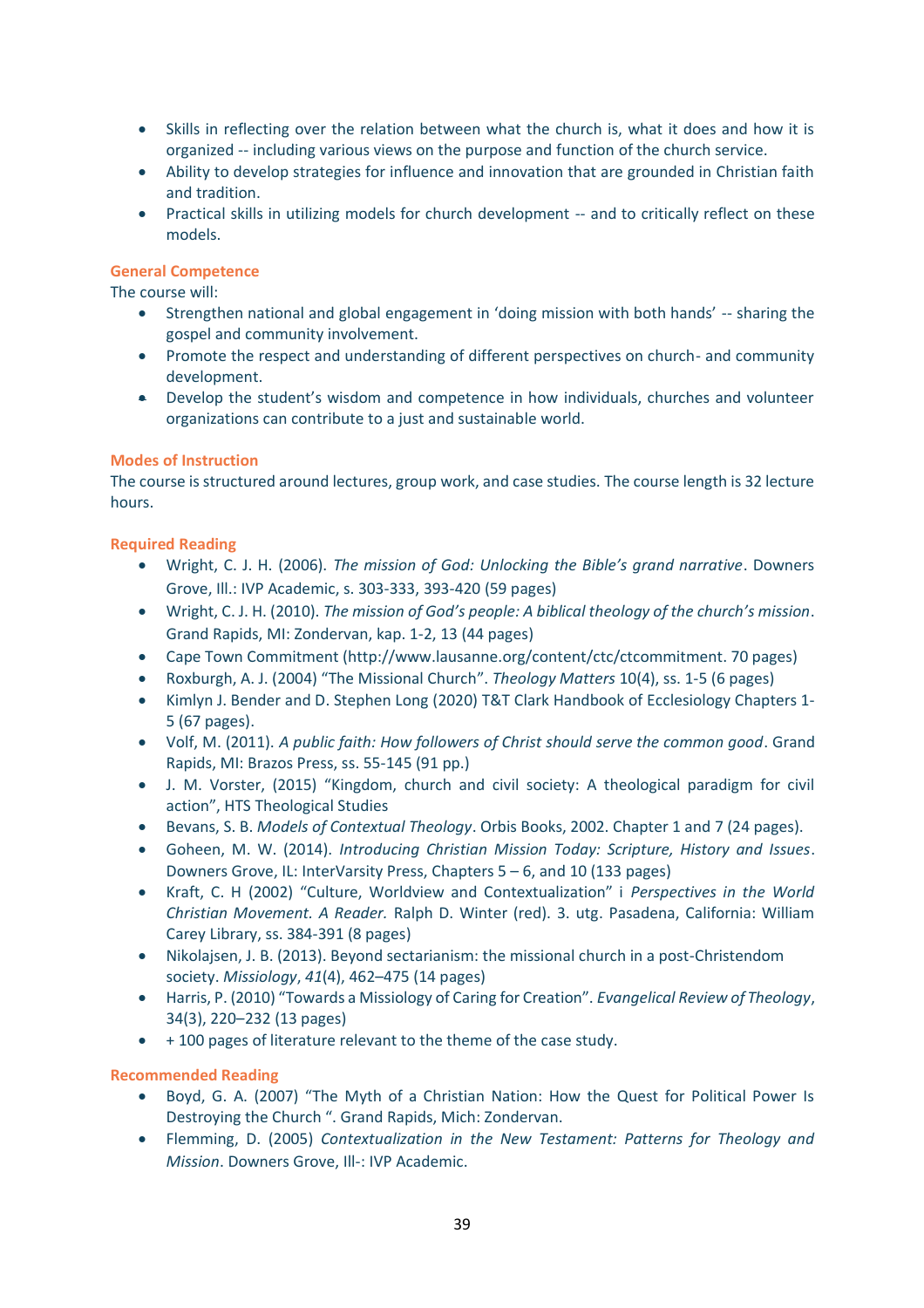- Gibbs, E., & Bolger, R. K. (2005) *Emerging churches: Creating Christian community in postmodern cultures*. Grand Rapids, Mich.: Baker Academic.
- Kirk, J. A. (2006). *Mission under scrutiny: Confronting current challenges*. London: Darton, Longman & Todd.
- Paas, S. (011). Post-Christian, Post-Christendom, and Post-Modern Europe: Towards the Interaction of Missiology and the Social Sciences. Mission Studies, 28(1), pp. 3–25
- Van Gelder, C. og Dwight J. Z. (2011) *The Missional Church in Perspective: Mapping Trends and Shaping the Conversation*. Grand Rapids, Michigan: Baker Academic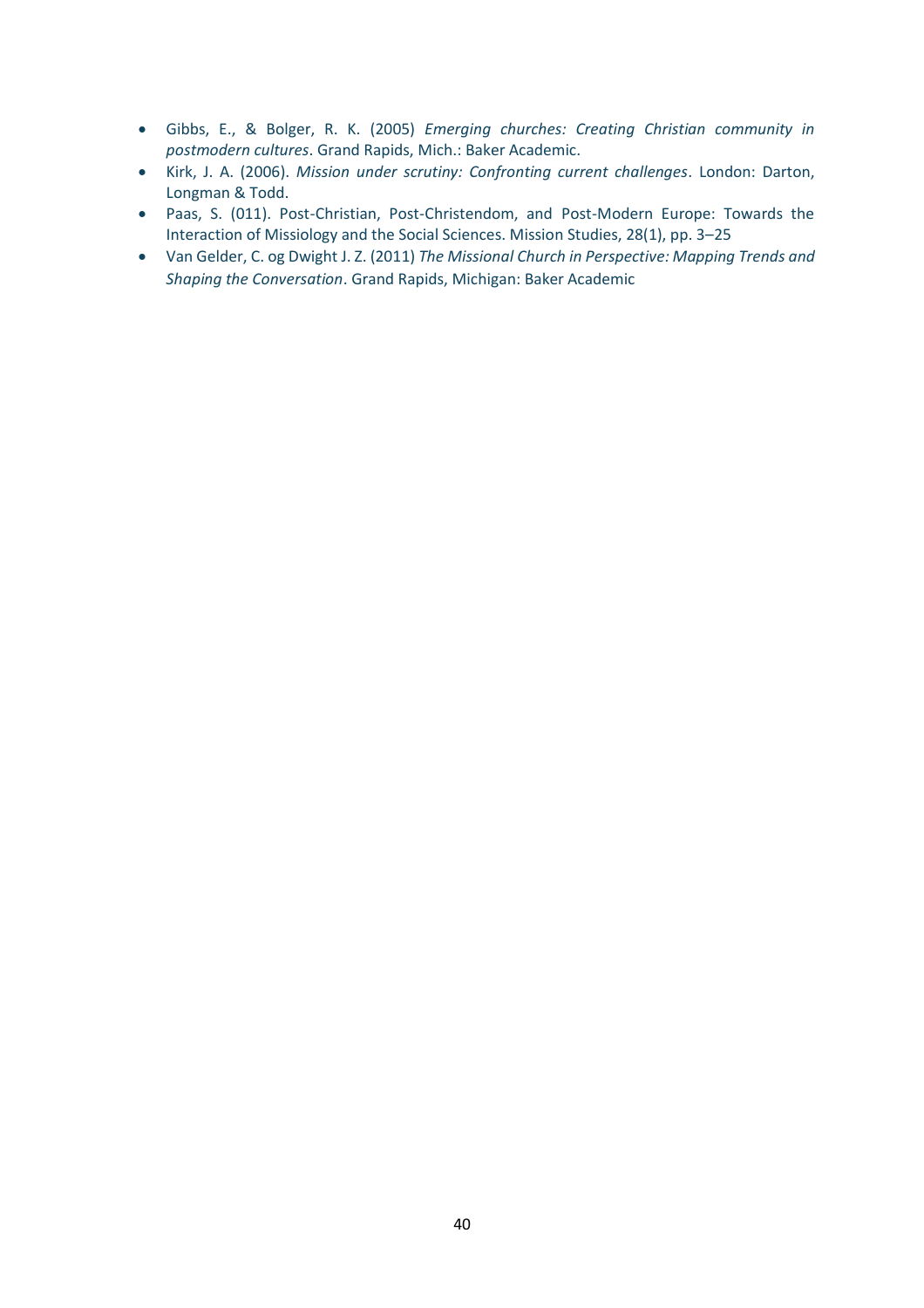#### <span id="page-40-0"></span>**PAL2010E The Church and Healing (10 credits/ECTS)**

| Study program                  | Bachelor in Theology and Leadership (180 credits/ECTS)                                                                                                                                                                                                                                                                                                                                                                                 |
|--------------------------------|----------------------------------------------------------------------------------------------------------------------------------------------------------------------------------------------------------------------------------------------------------------------------------------------------------------------------------------------------------------------------------------------------------------------------------------|
| Subject                        | PAL2010E The Church and Healing (10 credits/ECTS)                                                                                                                                                                                                                                                                                                                                                                                      |
| Assessment                     | Students must:<br>Write 3000-word essay. Counts as 100% of final grade. Graded<br>$A-F.$                                                                                                                                                                                                                                                                                                                                               |
| <b>Additional requirements</b> | Attendance: Students must attend at least 75% of the lectures<br>$\bullet$<br>to be eligible to submit the exam. Excessive absence without<br>valid reason will disqualify the student from submitting the<br>exam. Students who fail the requirement will have to take the<br>whole course again. The attendance requirement does not<br>apply to non-resident students, but they need to participate in<br>online group discussions. |
| Scope                          | 32 hours of lectures and study sessions<br>$\bullet$<br>1.5 hours of online group discussion sessions for non-resident<br>$\bullet$<br>students                                                                                                                                                                                                                                                                                        |

#### **Course Description**

The subject PAL2010E *The Church and Healing* provides a practical introduction to the healing ministry, which is part of the task of the church. It will provide a broad description of different theological approaches to the topics of health and healing, and the consequences these may have for such a ministry. The subject also discusses various approaches to disease and health in the health sciences, social anthropology and philosophy. Moreover, there will be a practical introduction to the various models of prayer for the sick.

#### **Learning Outcomes**

The subject in *The Church and Healing* aims to provide the following learning outcome:

#### **Knowledge**

The subject will provide:

- Knowledge of the New Testament background for the church's healing ministry
- Knowledge of different approaches to the church's healing ministry based on Catholic, Evangelical, liberal and classical Pentecostal theology
- Knowledge of recent Pentecostal and charismatic healing theology
- Practical knowledge of various models of prayer for healing
- Knowledge of the discussion of questions related to scientific investigation of healing by prayer.

#### **Skills**

The subject will enhance students:

- Ability to reflect theologically about the church's healing practice
- Ability to reflect theologically and philosophically about the relationship between faith and health

#### **General Competence**

The subject will provide:

• A coherent theological perspective on the relationship between illness and healing, faith and medical research.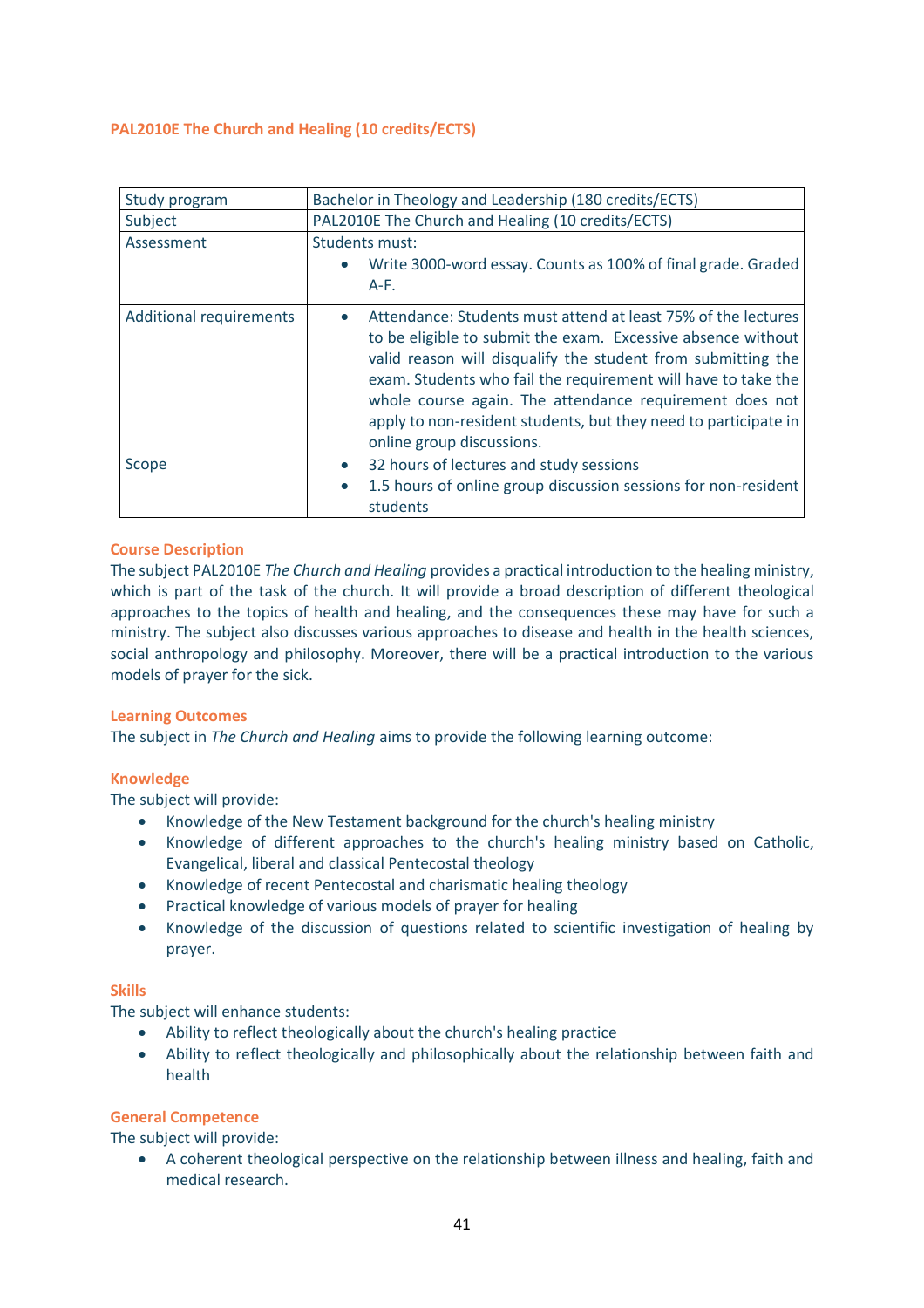#### **Modes of Instruction**

Instruction will occur through the use of interactive lectures on campus, online lectures, and independent study of course literature and online group discussion.

#### **Required Reading**

- Andersen, Ø.G. (2020): "Healing and Preaching: The eschatological and legitimizing perspectives on healing constitute a unity that has important implications for the Church" in Scandinavian Journal for Leadership and Theology, Vol. 7, https://doi.org/10.53311/sjlt.v7.47, (20 pages)
- Brown, Candy Gunther (2012). Testing Prayer: Science and Healing. Cambridge, MA: Harvard Univeristy Press, pp. 71-109, 129-162, 194-206, 215-222, 234-274 (130 pages)
- Hiebert, Paul G. (1994). "The Flaw of the Excluded Middle," in Anthropological Reflections on Missiological Issues. Grand Rapids, MI: Baker Book House, pp. 189-202 (12 pages)
- Keener, Craig S. (2021). Miracles Today: the supernatural work of God in the modern world. Grand Rapids, MI: Baker Academic, pp. 1-238
- MacNutt, Francis (1999). Healing. Notre Dame, IN: Ave Maria Press, pp. 17–236. (219 pages)
- McIntyre, Joseph (2002). "Healing in Redemption", Refleks 1/2, pp. 20–35 (15 pages)
- Wimber, John and Springer, Kevin (2009). Power Evangelism. Bloomington, MN: Chosen Books, pp. 25 - 44, 74–93, 129–230 (139 pages)
- Wimber, John (1986). Power Healing. San Francisco: Harper, pp. 164–171 (7 pages).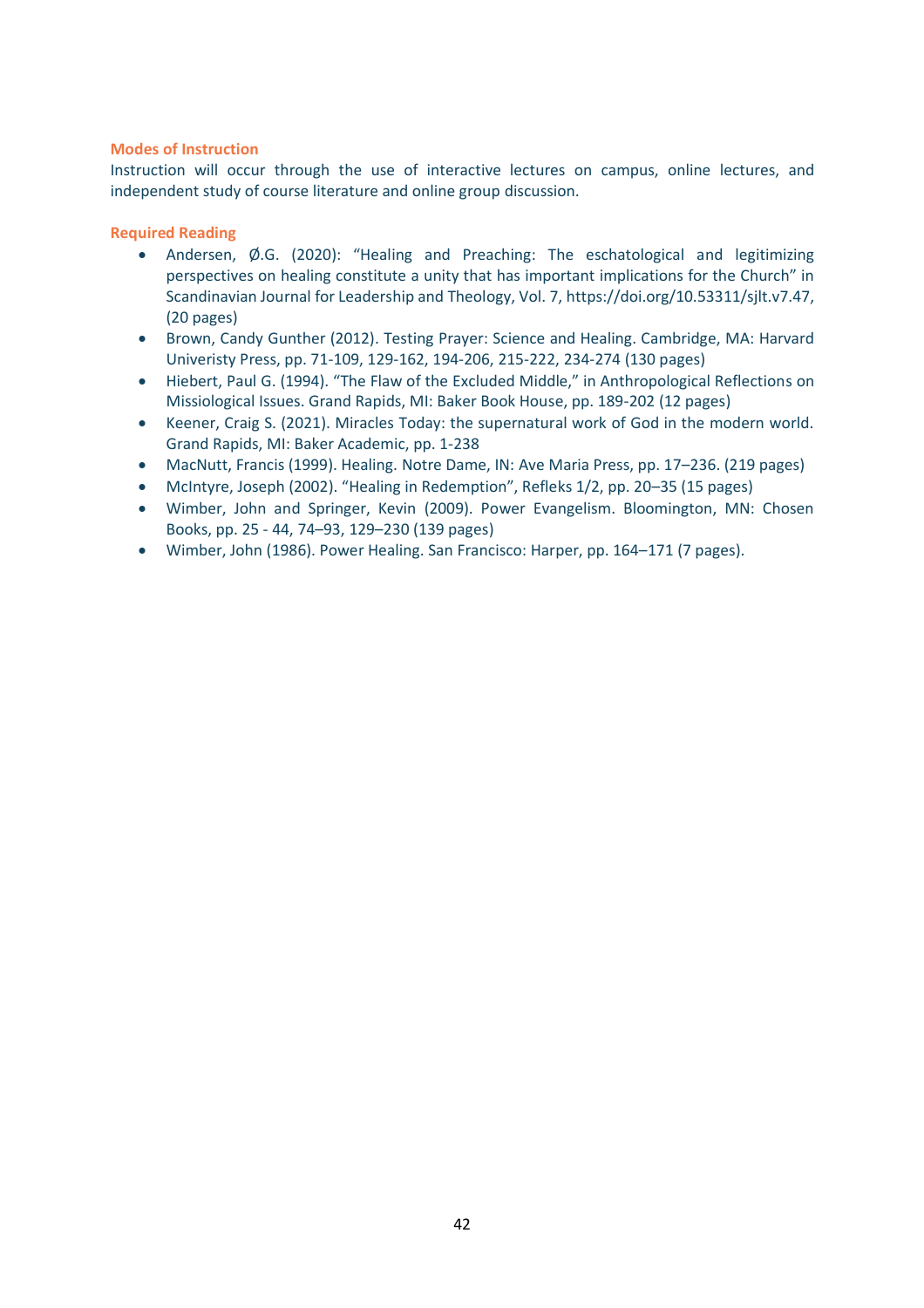#### <span id="page-42-0"></span>**PRA1010E Internship I (10 credits/ECTS)**

| Study program                  | Bachelor in Theology and Leadership (180 credits/ECTS)                                                                                                                                                                                                                                                                                                                                            |
|--------------------------------|---------------------------------------------------------------------------------------------------------------------------------------------------------------------------------------------------------------------------------------------------------------------------------------------------------------------------------------------------------------------------------------------------|
| Subject                        | PRA1010E Internship I (10 credits/ECTS)                                                                                                                                                                                                                                                                                                                                                           |
| Assessment                     | The student must:<br>Submit 1 reflection note on fixed theme (1000 words)<br>Submit 1 reflection note on theme chosen by the<br>$\bullet$<br>student (1000 words).<br>Write faith and life history Essay (1500 words).<br>$\bullet$<br>Write and present a book/article report.<br>$\bullet$<br>Assessment in this subject will be pass/fail.<br>$\bullet$                                        |
| <b>Additional requirements</b> | 100 hours internship<br>$\bullet$<br>Logbook - organize and structure the internship<br>$\bullet$<br>through a logbook<br>Take part in internship study groups<br>$\bullet$<br>4 – Mentor Conversations<br>$\bullet$<br>Attendance – students need to attend all lecture hours<br>$\bullet$<br>to complete the course. There is no exemption from<br>attendance except for non-resident students. |
|                                |                                                                                                                                                                                                                                                                                                                                                                                                   |

#### **Course Description**

PRA1010E Internship I aims to prepare and equip the student for internship in churches and related organizations in society. It functions as an introduction to Internship II - PRA1020E.

The student will be introduced to understanding of the relationship between theory and practice, models of reflection, calling and vocation, ethics in professional settings and assessment and understanding of different internship situations.

The models of reflection will also be used as a foundation learning tool to meet challenges in the field with both cognitive knowledge and practical experience.

The central element in this subject is the student. Students chose their own internship place, mentor and concrete goals for their practice. Students must work independently and individually. The learning goals for practice are those chosen for the reflection notes, which aim to support an ongoing reflection about practice that happens throughout the course. The overall aim is that through mentorship and self-reflection, the student will go through a personal and spiritual process that prepares them for internship.

#### **Learning Outcomes**

This subject aims to have the following learning outcomes:

#### **Knowledge**

The subject will enhance the student's:

- Knowledge about their own leadership abilities and how to develop an effective team
- Knowledge about the field in which they will be interning, focusing on organizations and the church
- Knowledge about the significance of one's own history for behavior and action

#### **Skills**

The subject will strengthen the student's ability to:

• Compare, reflect and apply theoretical and practical knowledge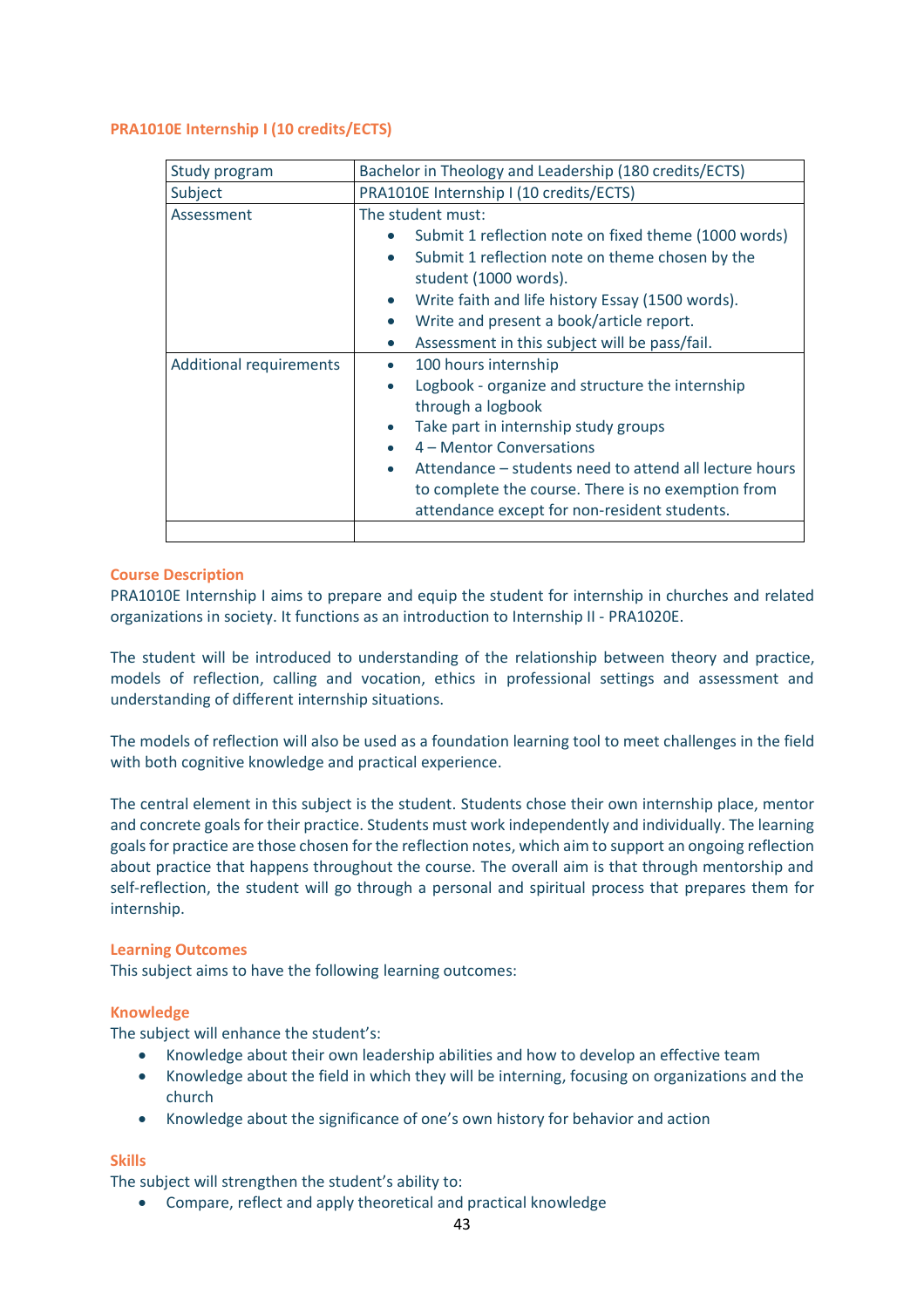- Develop themselves and others as leaders
- Reflect over their own behavior in relation to other individuals and the community around them

#### **General Competence**

The subject shall give the student:

- Experience of being a reflective practitioner
- Insight into one's own behavioral patterns, leadership skills, and leadership practice

#### **Modes of Instruction**

The subject will be taught over a semester, with lecture weeks dedicated to specific themes where students through lectures, group work, exercises, and writing their own faith and history are prepared for the internship. The starting point will be the following themes:

- 1. Theory and practice and their interrelationship
- 2. Models of theological reflection
- 3. The role of one's own history for behavior and action
- 4. Recognizing and developing one's call and talents
- 5. Ethics in professional settings.

Parallel to the lectures mentioned above, this subject will also comprise of the practical aspect of the course. Each student will, together with their student advisor, choose a relevant internship place. The form of the internship will be individual, and the student will choose a theme for their reflection notes based on their own learning needs. This is documented through the logbook, reflection notes, mentor meetings, internship study group and finally evaluated in the subject reflection notes.

The internship should altogether comprise 280 hours divided between the lectures, reflection notes, personal study time, mentor meetings, internship study group, meetings with the student advisor, and internship hours. The internship hours are 100 hours divided into 5 hours per week for 20 weeks.

#### **Required Reading**

- Richard R. Osmer (2008) *Practical Theology: An Introduction* Eerdmans
- Pete Ward (2017) *Introducing Practical Theology : Mission, Ministry, and the Life of the Church* Baker Academic
- Lingenfelter, Sherwood and Mayers, Marvin (2016): *Ministering Cross-Culturally. A Model for Effective Personal Relationships.* Grand Rapids, Mi: Baker Academic,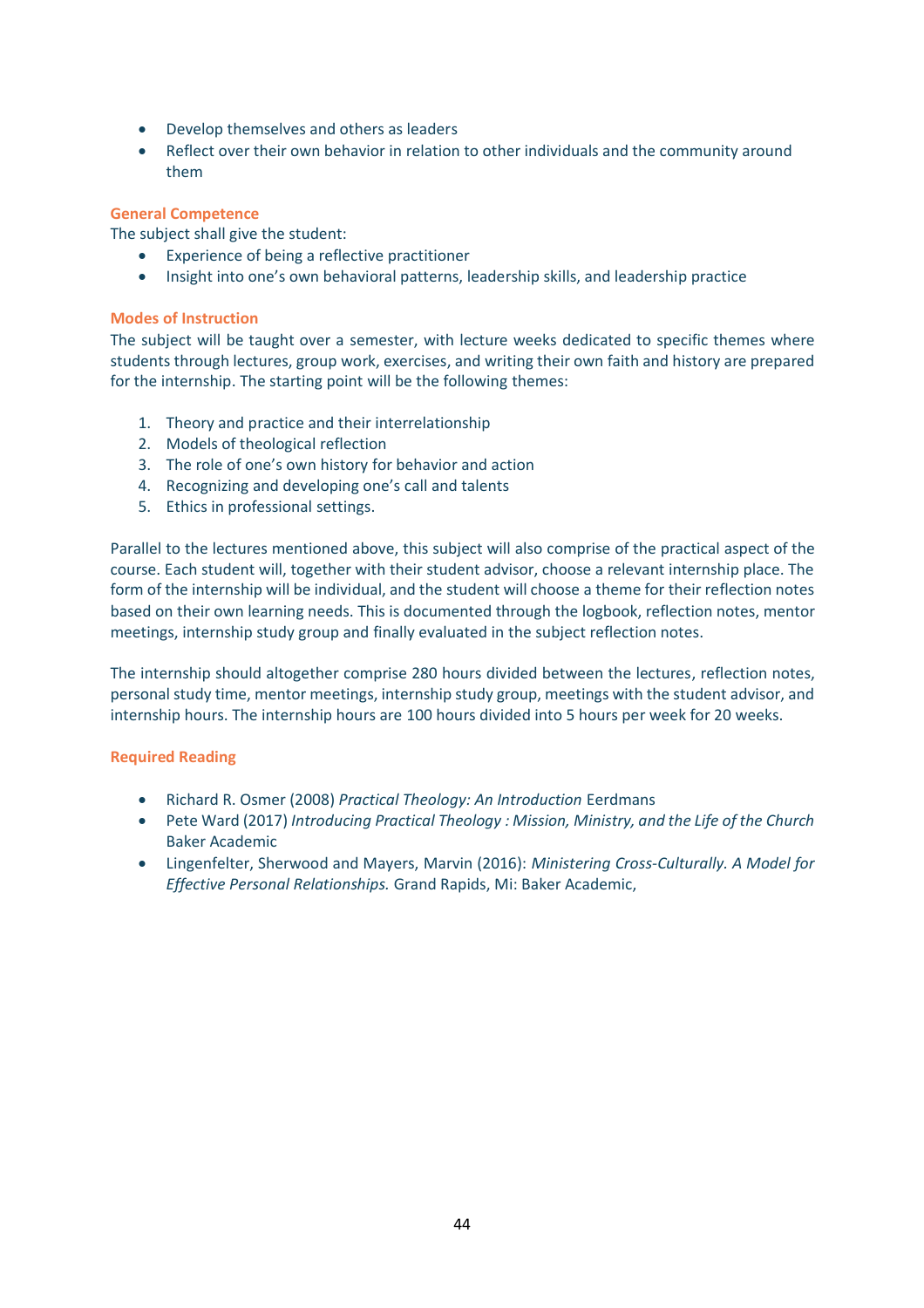#### <span id="page-44-0"></span>**PRA1020E Internship II (10 credits/ECTS)**

| Study program                  | Bachelor in Theology and Leadership (180 credits/ECTS)                                                                                                                                                                                                                      |
|--------------------------------|-----------------------------------------------------------------------------------------------------------------------------------------------------------------------------------------------------------------------------------------------------------------------------|
| Subject                        | PRA1020E Internship II (10 credits/ECTS)                                                                                                                                                                                                                                    |
| Assessment                     | The student must submit:<br>2 fixed reflection notes (500 words each)<br>3 self-selected reflection notes (500 words each)<br>$\bullet$<br>based on one's own goals for internship<br>The evaluation in the course is done as pass/fail.                                    |
| <b>Additional requirements</b> | 120 hours of practical intership based on the<br>objectives of the course<br>400 pages of reading related to the objectives of<br>$\bullet$<br>the course/intership<br>Keep a log<br>3 internship study group sessions<br>4 meetings with mentor<br><b>Final evaluation</b> |
| Scope                          | A total of 200 hours                                                                                                                                                                                                                                                        |
| Prerequisite                   | PRA1010E Internship I                                                                                                                                                                                                                                                       |

#### **Course Description**

PRA1020E Internship II is based on PRA1010E Internship I and presupposes that this subject has been completed. PRA1020E begins with module 4, which follows up the 3 modules from PRA1010E (Faith and Life History, Life Vision, Ethical Challenges in Professional Settings) (see description in course catalogue). Each student, in collaboration with the internship supervisor, chooses a suitable internship site and specific learning objectives. The internship must be adapted to the individual student. The learning objectives become the basis for the self-selected reflection notes. This is made visible in the log, developed in the reflection notes, mentor interviews, internship study groups, and evaluated in the course reflection. It is important that the internship provides an opportunity to gain leadership experience at different levels and in various tasks. See also the practice manual and logbook for a more detailed description of the internship.

#### **Learning Outcomes**

This subject aims to have the following learning outcomes: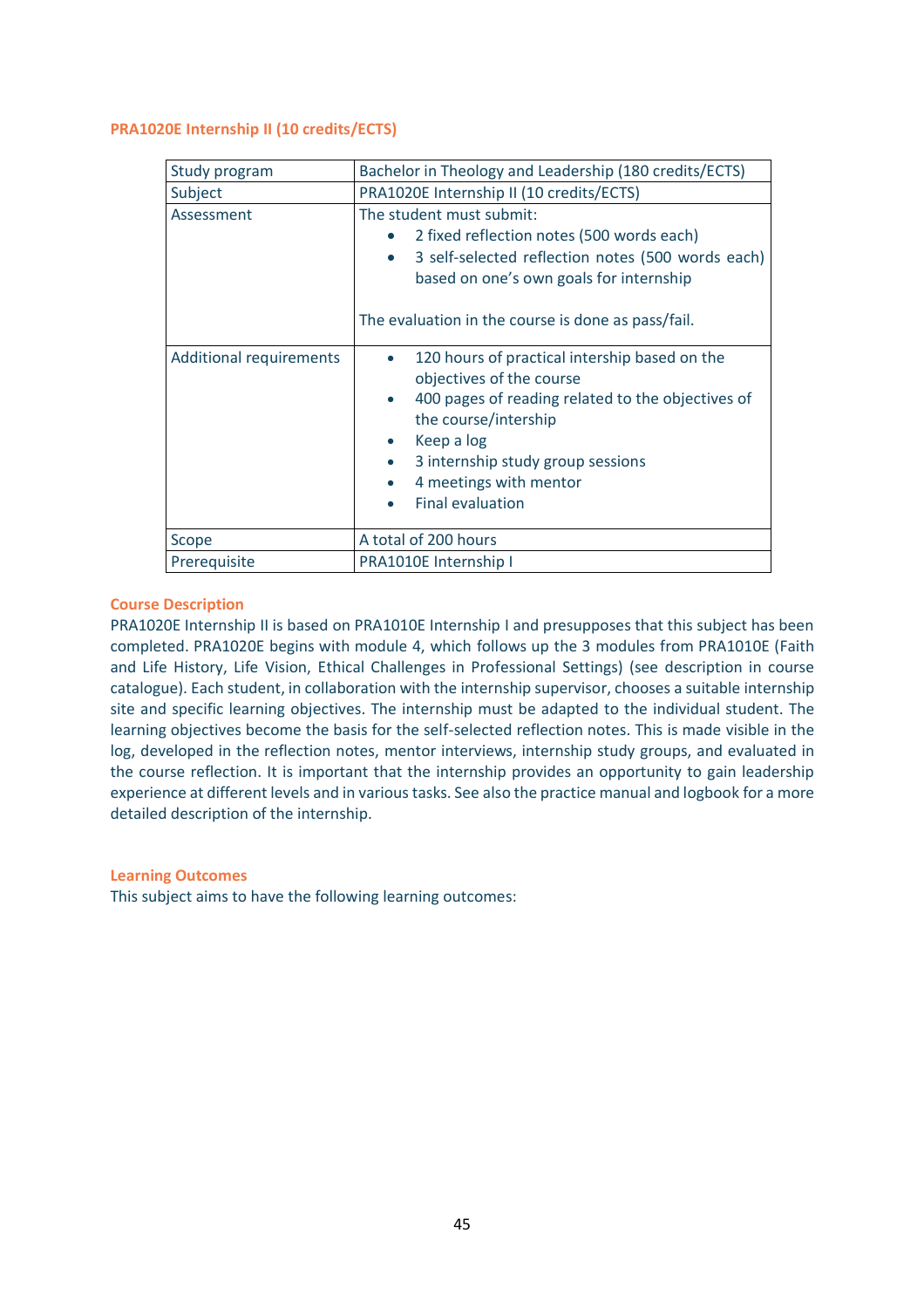#### **Knowledge**

The study will provide knowledge of:

- The characteristics, challenges and opportunities of the internship site
- Perspectives on the most important traditions of Christian practice and their significance for spiritual formation.
- Christian Ministry and Service

Additional learning outcomes during internship abroad:

- partnerships and values in cross-cultural mission work
- the relationship between words and action in missionary work
- ethical aspects of missionary work

#### **Skills**

The study must strengthen the student's ability to:

- self-leadership
- to organize, execute, and further develop work on the internship site
- strategic planning
- to assess situations and make decisions that meet specific challenges
- to apply theoretical knowledge in specific situations
- to develop spiritual practices and leadership
- to develop spiritual disciplines

Additional learning outcomes during internship abroad:

- respect the culture and religion of others
- reflection on the relationship between mission, religion, and freedom of religion
- reflect on challenges related to short-term missions

#### **General Competence**

The program will give the student:

- ability to lead and carry out tasks in connection with the internship
- practice in practical-theoretical reflection in connection with tasks and relationships at the internship
- ability to identify needs and to prioritize between them

#### **Modes of Instruction**

The internship shall amount to a total of 120 hours. This is coupled with module teaching, reflection notes, self-study, meetings with mentor, internship study groups. The practical ministry amounts to flexible hours per week. Practical ministry can be carried out both in Norway and abroad. Missionary practice is defined as a stay abroad for more than 2 weeks.

#### **Required Reading**

- Foster, R. J. (1998) *Streams of Living Water. Celebrating the Great Traditions of Christian Faith.*  HarperCollins, Pages.1-272 (Chapters.1-7), (272 pages). (DTL).
- Lingenfelter, S. & Mayers, M. (2016) *Ministering Cross-Culturally. A Model for Effective Personal Relationships.* Baker Academic, s.17-32 (Chapter.21), 115-121 (Appendix), (14 pages). DTL.
- Smith, J.K.A. (2016) You are what you love: the spiritual power of habit. Brazos Press, a division of Baker Publishing Group. (Chapters 1,2,4 and 7) (102 pages) DTL.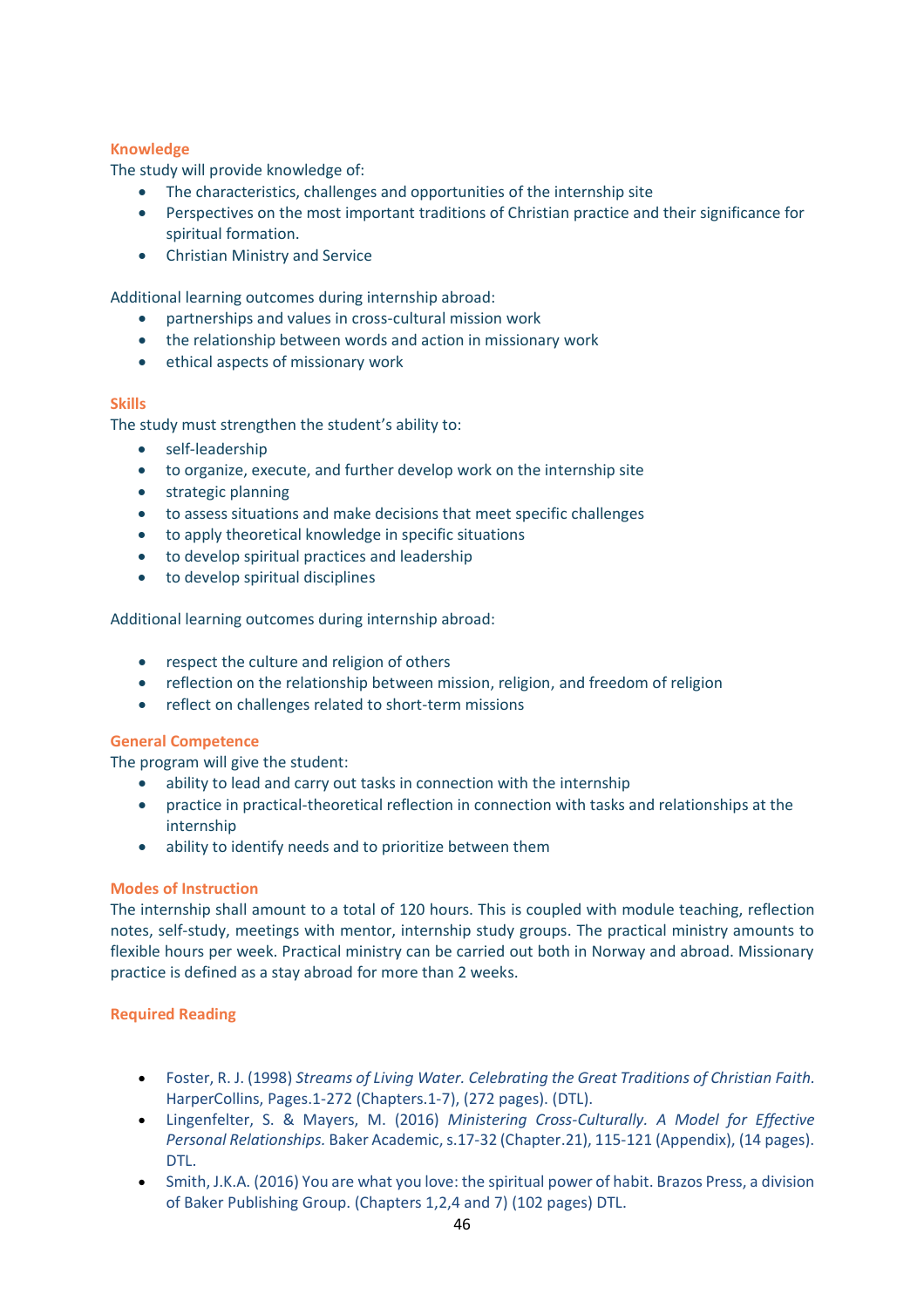For those who are to have missionary practice, it is mandatory to read 100 pages of self-selected literature about the country and the missionary work that the student will engange in. The literature must be approved by the teacher and used in the reflection notes.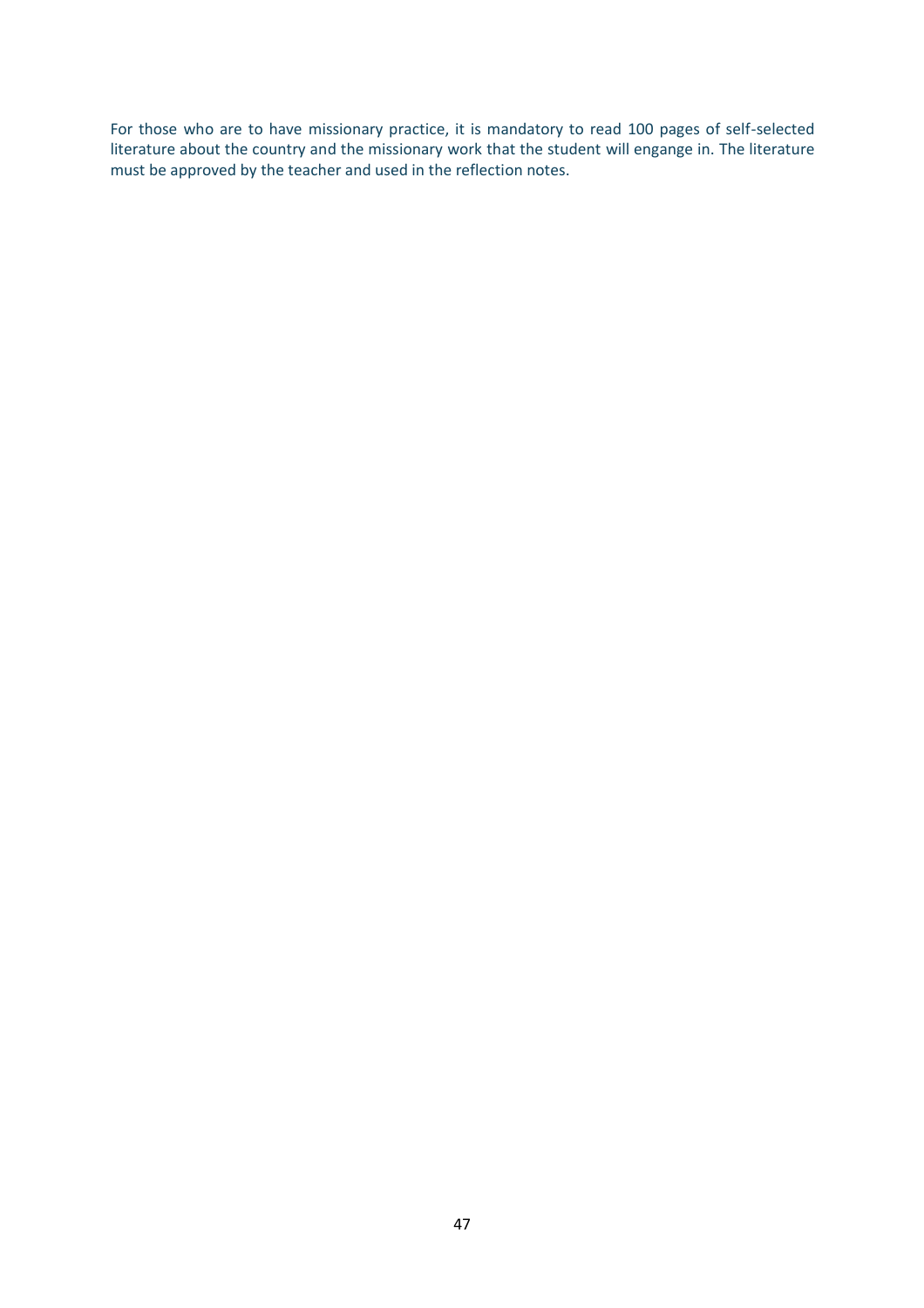#### <span id="page-47-0"></span>**PRA1030E Internship III (10 credits/ECTS)**

| Study program                  | Bachelor in Theology and Leadership (180 credits/ECTS)                                                                                                                                                                                                         |
|--------------------------------|----------------------------------------------------------------------------------------------------------------------------------------------------------------------------------------------------------------------------------------------------------------|
| Subject                        | PRA1020E Internship II (10 credits/ECTS)                                                                                                                                                                                                                       |
| Assessment                     | The student must submit:<br>2 fixed reflection notes (500 words each)<br>3 self-selected reflection notes (500 words each)<br>$\bullet$<br>based on one's own goals for internship<br>The evaluation in the course is done as pass/fail.                       |
| <b>Additional requirements</b> | 120 hours of practical intership based on the<br>objectives of the course<br>400 pages of reading related to the objectives of<br>the course/intership<br>Keep a log<br>3 internship study group sessions<br>4 meetings with mentor<br><b>Final evaluation</b> |
| Scope                          | A total of 200 hours                                                                                                                                                                                                                                           |
| Prerequisites                  | PRA1010E Internship I and PRA1020E Internship II                                                                                                                                                                                                               |

#### **Course Description**

PRA1030E Internship III builds on PRA1010E Internship I and presupposes that this subject has been completed. In the course PRA1030E Internship III, HLT has organized practice in connection with a bachelor's degree in theology and leadership. It is important that the internship should provide an opportunity to gain leadership experience at different levels and in various tasks. See also the practice manual and logbook for a more detailed description of the internship.

#### **Learning Outcomes**

This subject aims to have the following learning outcomes:

#### **Knowledge**

The study will provide knowledge of:

- about the internship place characteristics, challenges and opportunities
- practically feasible management at the practice site
- balance in life and service, and Christian practices' role in this
- how one meets challenges in stressful situations and burnout, with a special focus on Christian service
- on a holistic approach to spiritual formation and the challenges of our time

#### Additional learning outcomes during internship abroad:

- partnerships in mission
- the relationship between words and action in missionary work
- ethical aspects of missionary work

#### **Skills**

The study must strengthen the student's ability to:

- self-leadership
- to organize, execute, and further develop work on the internship site
- strategic planning
- to assess situations and make decisions that meet specific challenges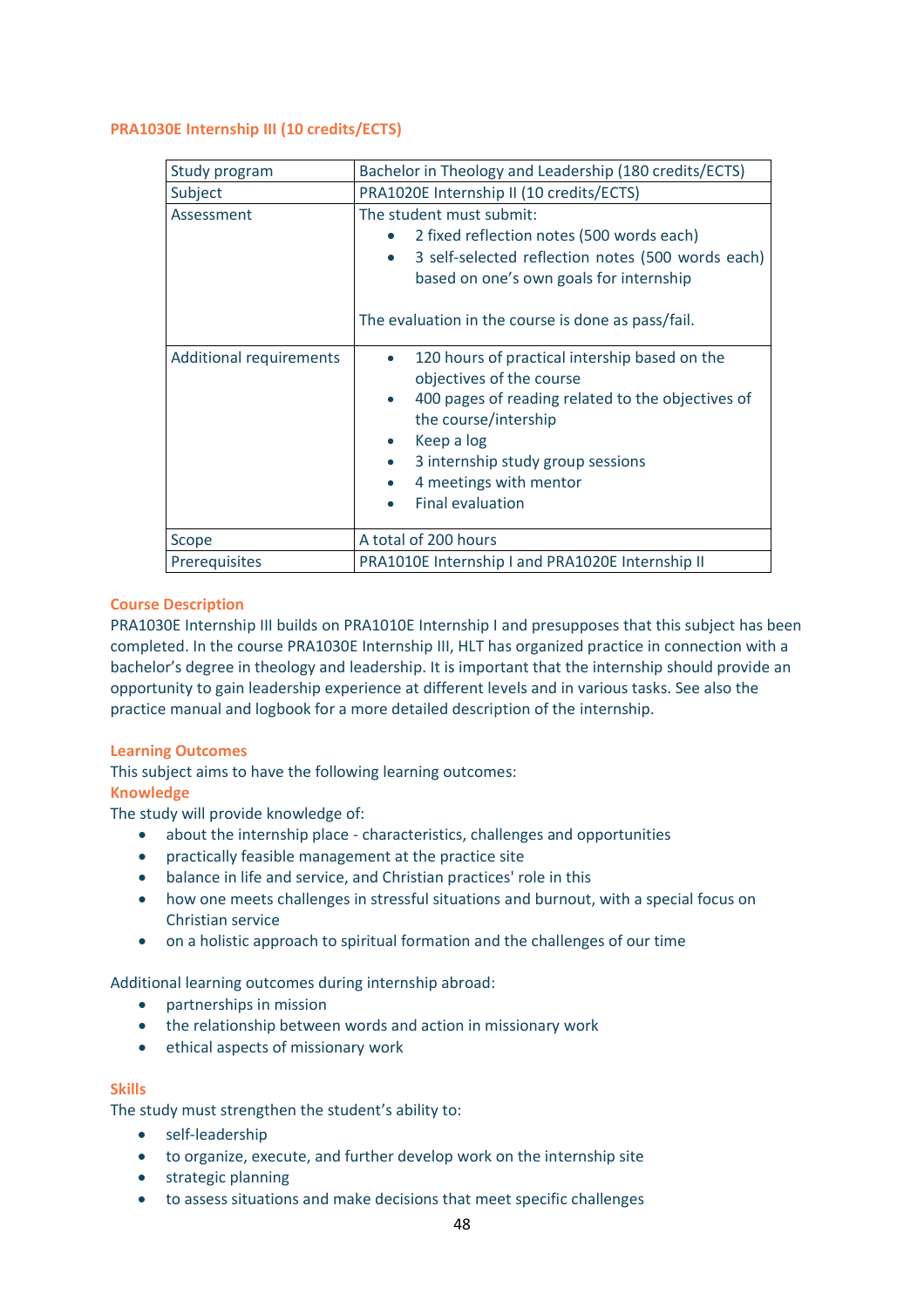- to apply theoretical knowledge in specific situations
- to develop spiritual practices and leadership
- to develop spiritual disciplines
- to handle stress and inward and outward pressure

Additional learning outcomes during internship abroad:

- respect the culture and religion of others
- reflection on the relationship between mission, religion, and freedom of religion
- to assess situations and make decisions that meet the specific challenges
- to apply theoretical knowledge in specific situations

#### **General Competence**

The program will give the student:

- practice in general skills like maintaining spiritual practices, coping with stress.
- ability to lead and carry out tasks in connection with the internship
- practice in practical-theoretical reflection in connection with tasks and relationships at the internship
- ability to identify needs and to prioritize between them

#### **Modes of Instruction**

PRA1030E begins with module 5, which follows up the 4 modules from PRA1010E (see description in course catalogue) and PRA1020E. Each student, in collaboration with the intership supervisor, chooses a suitable internship site and specific learning objectives. The intership must be adapted to the individual student. The learning objectives become the basis for the self-selected reflection notes. This is made visible in the log, developed in the reflection notes, meetings with mentor, internship study groups, and evaluated in the course reflection.

The internship shall amount to a total of 120 hours divided between module teaching, reflection notes, self-study, meetings with mentor, internship study groups, and practical ministry. The internship amounts to flexible hours a week with the aim of completing 120 hours over the course of the spring semester. The internship can be carried out both in Norway and abroad. Missionary practice is defined as a stay abroad for more than 2 weeks.

#### **Required Reading**

- Burns, B., Chapman, T., & Guthrie, D. (2013). *Resilient ministry : what pastors told us about surviving and thriving.* InterVarsity Press. (Chapters 1-10, 15) (185 Pages) DTL
- Fredrick, T. V. & Dunbar, S. & Thai, Y. (2018). *Burnout in Christian Perspective.* Pastoral Psychol, 67, pages.267-276 (9 pages). https://doi.org/10.1007/s11089-017-0799-4
- Nouwen, H. (1977). *The living reminder: Service and prayer in the memory of Jesus Christ.* HarperSanFrancisco, pages.17-75 (58 pages). DTL
- Peterson, E. H. (1987). *Working the angles: the shape of pastoral integrity.* W.B. Eerdmans. (192 pages) DTL

For those who are to have missionary practice, it is mandatory to read 100 pages of self-selected literature about the country and the missionary work that the student will engange in. The literature must be approved by the teacher and used in the reflection notes.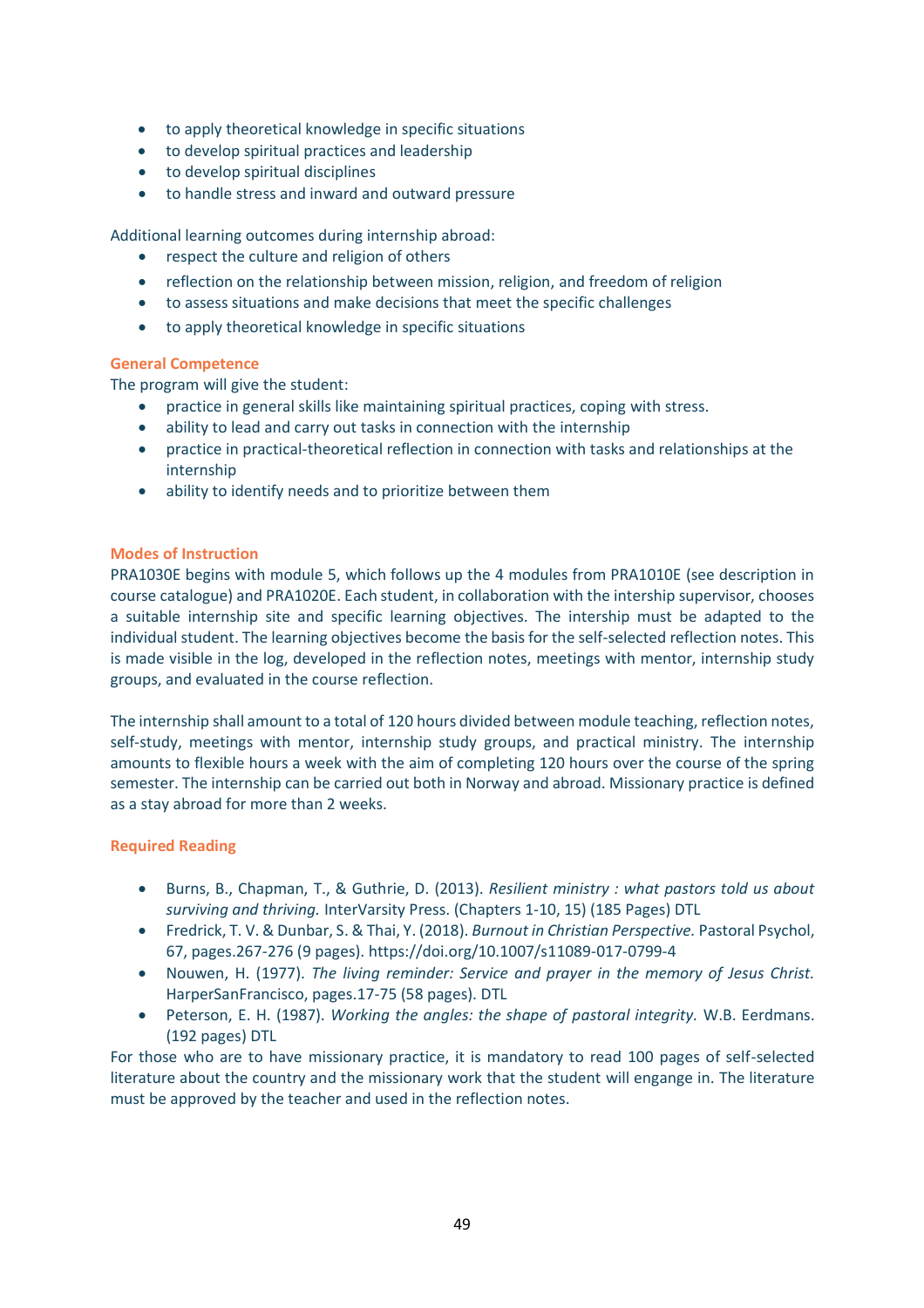#### <span id="page-49-0"></span>**RLE1120E Social Analysis and Ethics (10 credits/ECTS)**

| Study program                  | Bachelor in Theology and Leadership (180 credits/ECTS)                                                                                                                                                                                                                                                                                                                                                                                 |
|--------------------------------|----------------------------------------------------------------------------------------------------------------------------------------------------------------------------------------------------------------------------------------------------------------------------------------------------------------------------------------------------------------------------------------------------------------------------------------|
| Subject                        | RLE1120E Social Analysis and Ethics (10 credits/ECTS)                                                                                                                                                                                                                                                                                                                                                                                  |
| Course                         | RLE1121E Culture and Social Analysis (5 credits/ECTS)                                                                                                                                                                                                                                                                                                                                                                                  |
|                                | RLE1122E Ethics (5 credits/ECTS)                                                                                                                                                                                                                                                                                                                                                                                                       |
| Assessment                     | Students must:                                                                                                                                                                                                                                                                                                                                                                                                                         |
|                                | Write a 1500-word essay in RLE1121E. The Essay counts for 50%<br>$\bullet$<br>of the total grade. Graded A-F.                                                                                                                                                                                                                                                                                                                          |
|                                | Write a 1500-word essay in RLE1122E Ethics. The essay counts<br>$\bullet$<br>for 50% of the total grade.                                                                                                                                                                                                                                                                                                                               |
| <b>Additional requirements</b> | Attendance: Students must attend at least 75% of the lectures<br>$\bullet$<br>to be eligible to submit the exam. Excessive absence without<br>valid reason will disqualify the student from submitting the<br>exam. Students who fail the requirement will have to take the<br>whole course again. The attendance requirement does not<br>apply to non-resident students, but they need to participate in<br>online group discussions. |
| Scope                          | 32 hours of lectures and study sessions<br>$\bullet$<br>1.5 hours of online group discussion sessions for non-resident<br>$\bullet$<br>students                                                                                                                                                                                                                                                                                        |

#### **Course Description**

This subject offers an introduction to theological and sociological analysis in order to help the student to reflect on her or his social context, and on her own role in society. Different forms of Christian and social activism will be presented, so that the student may reflect on how she or he can live ethically in the postmodern context, and serve the community in which we live, in the best possible way. The subject will give an introduction to Christian ethics and what the Bible says about different ethical issues. Key virtues and norms within the Christian and other ethical traditions will be presented, and the role of the Holy Spirit in Christian ethics will be reviewed. See the course descriptions for *RLE1121E Culture and Social analysis* (5 credits/ECTS) and *RLE1122E Ethics(5 credits/ECTS)* for learning outcomes and required reading.

#### **Modes of Instruction**

Instruction will occur using interactive lectures on campus, online lectures and independent study of course literature.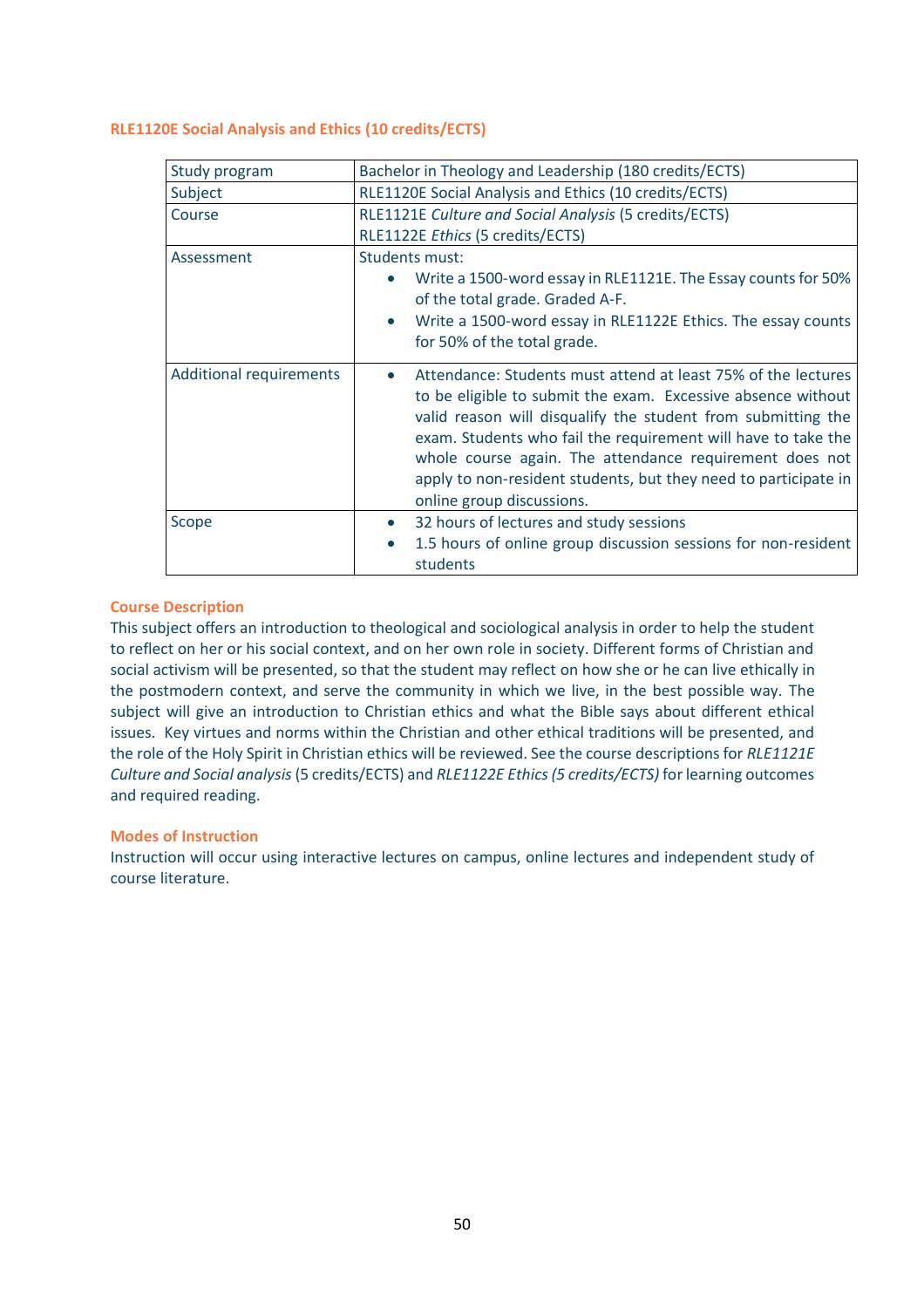#### <span id="page-50-0"></span>**RLE1121E Culture and Social Analysis (5 credits/ECTS)**

| Study program | Bachelor in Theology and Leadership (180 credits/ECTS)   |
|---------------|----------------------------------------------------------|
| Subject       | RLE1120E Social Analysis and Ethics (10 credits/ECTS)    |
| Course        | RLE1121E Culture and Social Analysis (5 credits/ECTS)    |
| Assessment    | See RLE1120E                                             |
| Scope         | 16 hours of lectures and study sessions<br>$\bullet$     |
|               | (45 min online group discussion session for non-resident |
|               | students)                                                |

#### **Course Description**

This course provides the student with an introduction to sociological and theological thinking about the community he or she lives in. The course also provides an elementary introduction to social science methods. The student will be presented with various forms of descriptive ethics, but the subject will also present a type of sociology, which seeks to be a morally practicing and morally challenging discipline. The course will also introduce various forms of Christian social engagement and help students to see themselves in a bigger context and to reflect upon how he or she can influence society.

#### **Learning Outcomes**

#### **Knowledge**

The course will provide:

- Knowledge of descriptive ethics and empirical theology
- Knowledge of basic sociological perspectives (paradigms) for social and cultural analyses
- Knowledge of basic theological perspectives on social and cultural realities
- Knowledge of the critical applications of Robert Bellah's model for phronetic sociology
- Knowledge of social science methods

#### **Skills**

The course will provide:

- Ability to reflect on social and cultural phenomena with the assistance of social science perspectives
- Ability to understand ethical thinking in a social and cultural perspective
- Ability to write a project description for a social science term paper

#### **General Competence**

The course will provide:

- A critical approach to causal and moral contexts of culture and society.
- Improved capacity for moral discernment

#### **Required Reading**

- Cartledge, M. J. (2003). *Practical Theology: Studies in Pentecostal and Charismatic Issues*. Carlisle: Paternoster, pp 11-16, 41 -62, 69- 102 (59 pages).
- Fraser, D., Campolo, Tony (1992). *Sociology through the Eyes of Faith*. Leicester: Apollos, pp 13-25 ,103-121, 138- 168, 191- 307 (176 pages).
- Lingenfelter, Sherwood (1998). *Transforming culture.* Grand Rapids: Baker Academic Press, pp 11 – 63, 83-105, 129-145 (90 pages).
- Flyvbjerg, B. (2006). "Making Organization Research Matter: Power, Values, and Phronesis." In Stewart R. Clegg, Cynthia Hardy, Thomas B. Lawrence, and Walter R. Nord, eds., *The Sage Handbook of Organization Studies*. Second Edition. Thousand Oaks, CA: Sage, July 2006, pp. 370-387 (17 pages).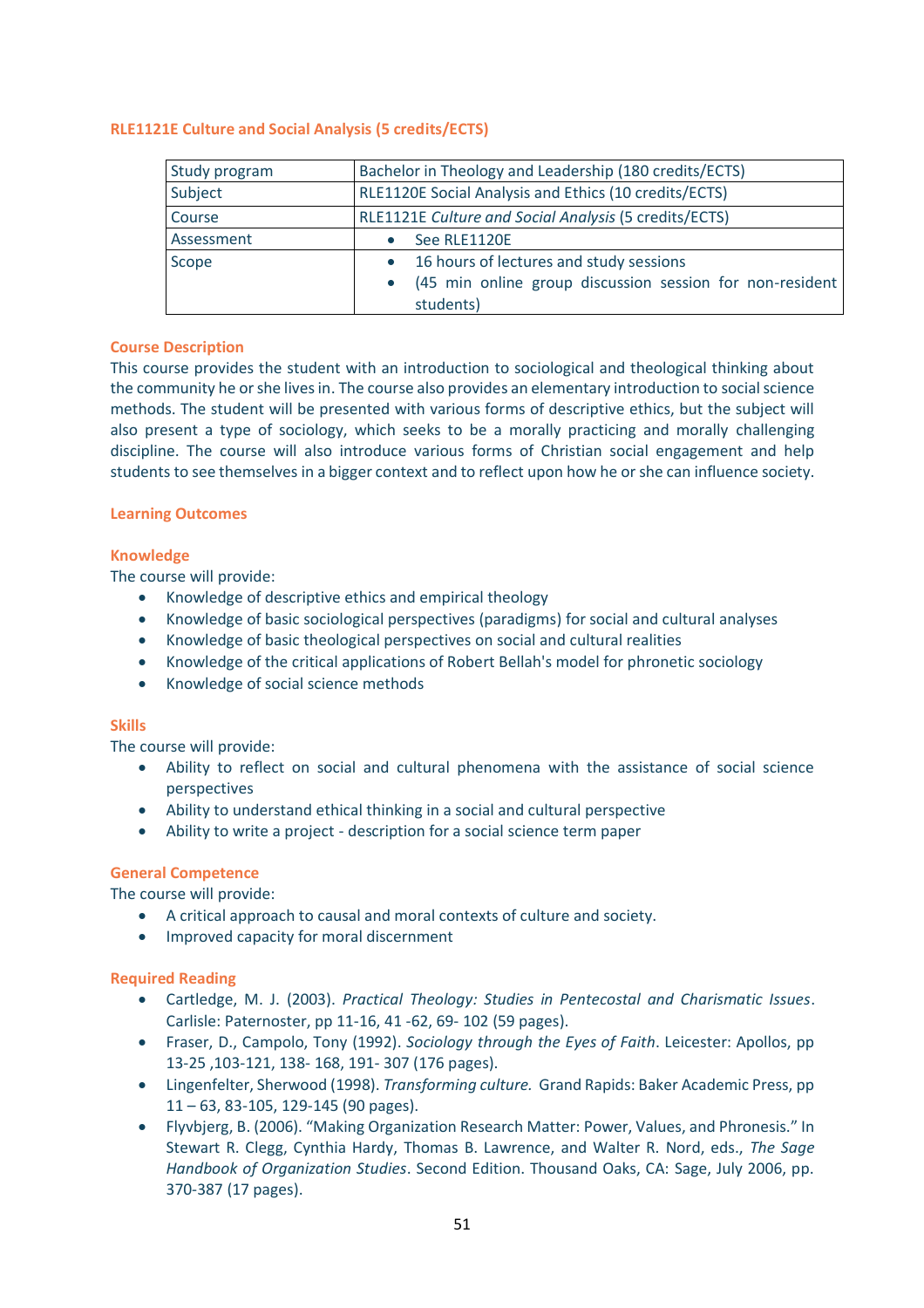• Flyvbjerg, B. (2006). "Social Science That Matters." *Foresight Europe*, No. 2, October 2005– March 2006, pp. 38-42 (4 pages).

**Recommended Reading**

• Bryman, A. (2008). *Social Research Methods* (3rd ed.). Oxford: Oxford University Press.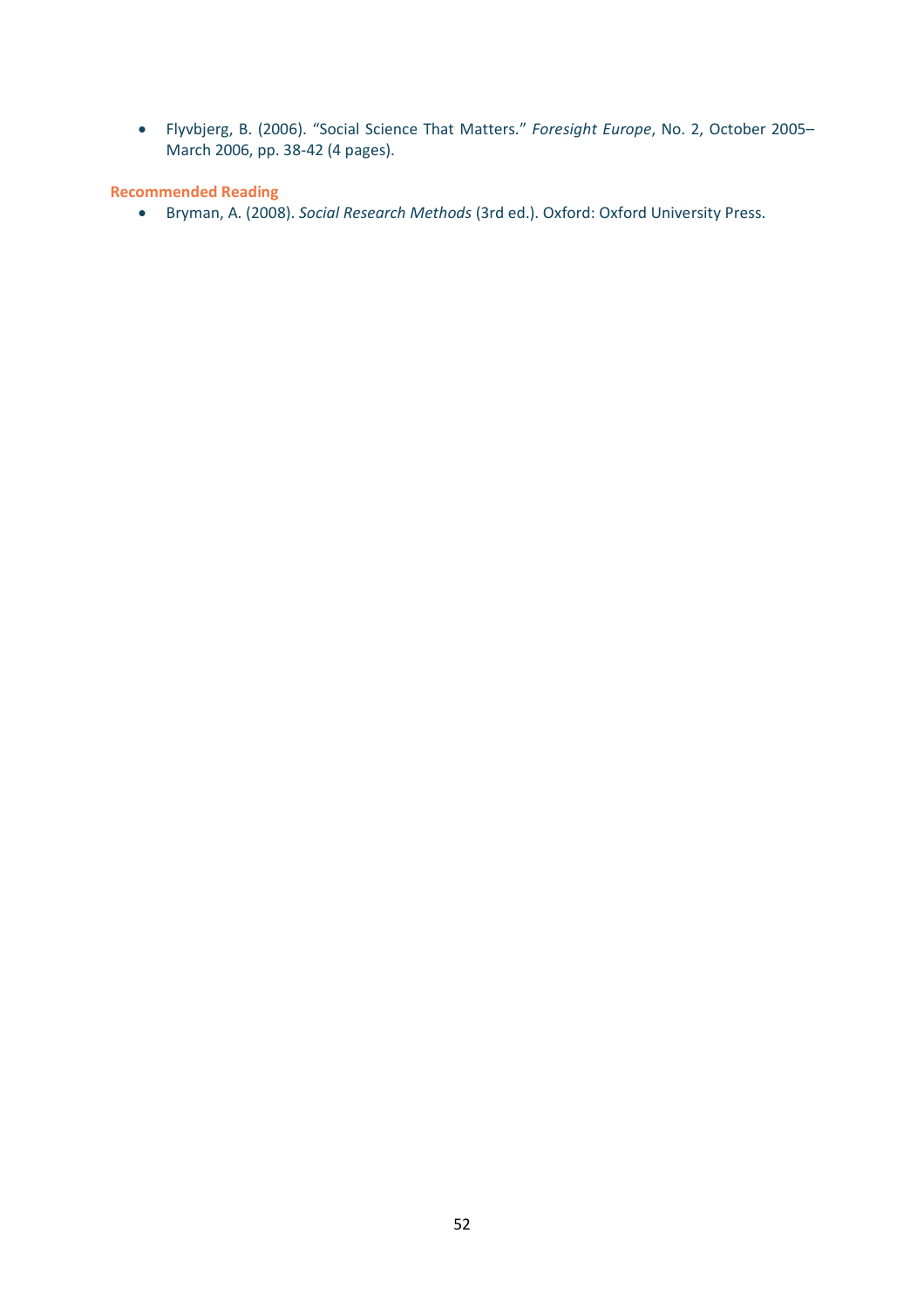#### <span id="page-52-0"></span>**RLE1122E Ethics (5 credits/ECTS)**

| Study program | Bachelor in Theology and Leadership (180 credits/ECTS)   |
|---------------|----------------------------------------------------------|
| Subject       | RLE1120E Social Analysis and Ethics (10 credits/ECTS)    |
| Course        | RLE1122E Ethics (5 credits/ECTS)                         |
| Assessment    | See RLE1120E                                             |
| Scope         | 16 hours of lectures and study sessions<br>$\bullet$     |
|               | (45 min online group discussion session for non-resident |
|               | students)                                                |

#### **Course Description**

The course will give an introduction to Christian ethics, what the Bible says about ethical questions and the importance of Christian fellowship for an ethical life. The course seeks clarification of the central virtues and norms within Christian ethics, and will also touch upon the Holy Spirit's role in Christian ethics. Further, the course will illuminate the relationship between general and Christian ethics and present different ethical methods. The course will give the students help to discuss ethical questions with focus on current issues.

#### **Learning Outcome**

#### **Knowledge**

The course will provide:

- Knowledge of Christian ethics and biblical view of ethics and ethical lifestyle
- Knowledge of the relationship between Christian ethics and general ethics
- Knowledge of various ethical methods
- Knowledge of selected topics within the area of ethics. This includes, human dignity, family and relationships, culture, work and profession, environment and stewardship responsibility, economics and politics

#### **Skills**

The course will provide:

- Ability to base ethical thinking in Biblical values
- Ability to reflect ethically upon social and cultural phenomena
- Ability to discuss and explain an ethical problem using various ethical methods

#### **General Competence**

The course will provide:

- Improved capacity for moral discernment and good ethical lifestyle
- Respect for one's own and others' ethical convictions

#### **Required Reading**

- Castello, D. (2004). "Tarrying on the Lord: Affections, Virtues and Theological Ethics in Pentecostal Perspective." *Journal of Pentecostal Theology,* 13(1), 31-56. (25 pages)
- Kenyon, H. N. (2019): Ethics in the Age of the Spirit: Race, Women, War, and the Assemblies of God. Eugene, Oregon: Pickwick, chp 22, pp.292-304 (12 pages). (Compendium).
- Rae, Scott (2016): *Introducing Christian Ethics: A Short Guide to Making Moral Choices.* Grand Rapids, Mi.: Zondervan, pp.7-172 (169 pages)
- Stassen, Glen and Gushee, David P. (2016). *Kingdom Ethics: Following Jesus in Contemporary*  Context. 2<sup>nd</sup> ed. Grand Rapids, Mi: Eerdmans, s.3-85 (82 pages). Compendium.
- Wells, Samuel and Quash, Ben (2010). *Introducing Christian Ethics.* Oxford: Wiley-Blackwell, pp.336-359 (23 pages). Compendium.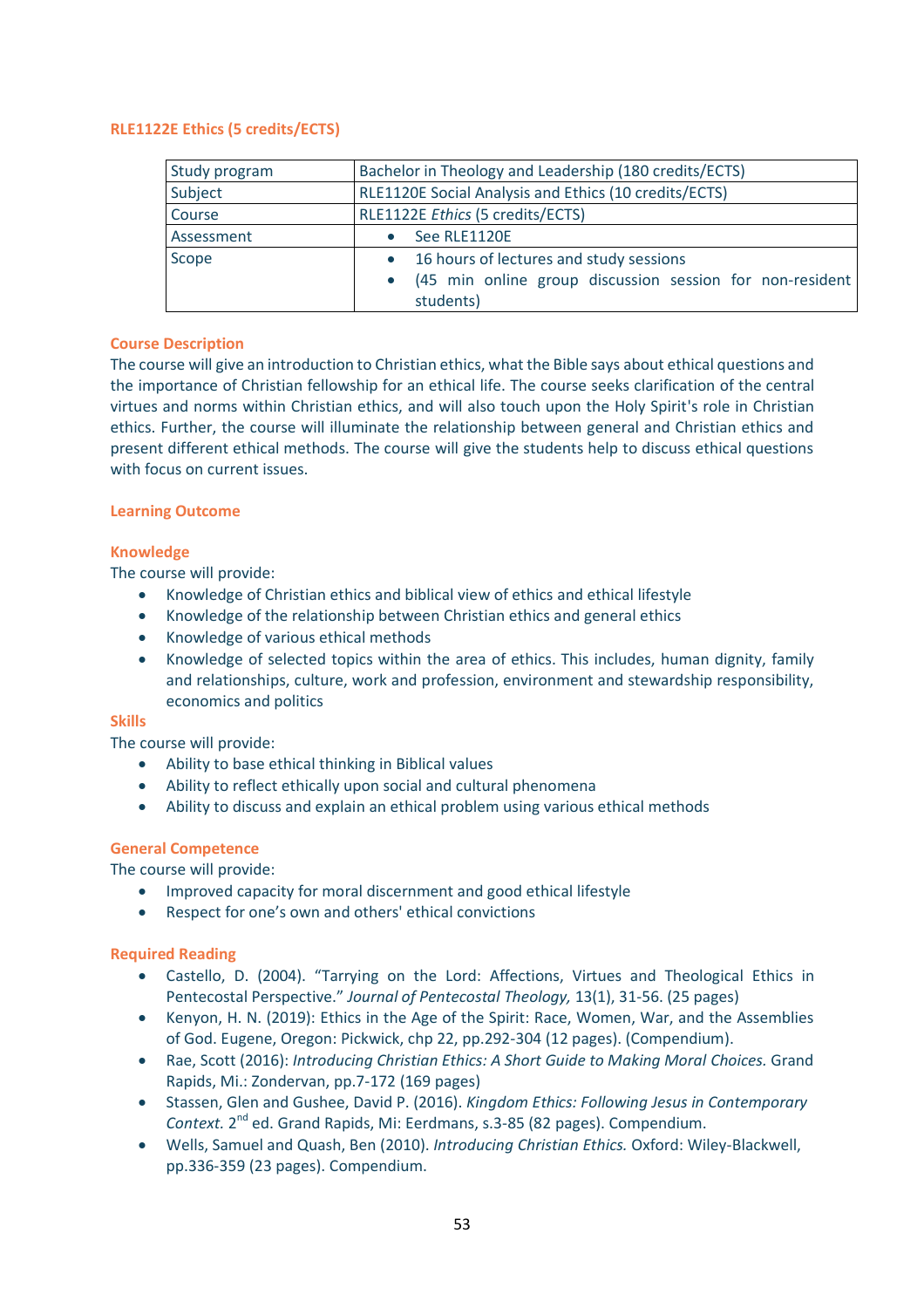#### **Recommended Reading**

- Bretherton, Luke (2016): *Hospitality as Holiness. Christian Witness Among Moral Diversity*. New York: Routledge. (DTL)
- Castelo, Daniel (2012): *Revisioning Pentecostal Ethics. The Epicletic Community.* Cleveland: CPT Press.
- Davis, John Jefferson (2015): *Evangelical Ethics. Issues Facing the Church Today.* 4<sup>nd</sup> ed. Phillipsburg: New Jersey: P&R Publishing Company.
- Gill, Robin, ed. (2012): The Cambridge Companion to Christian Ethics. 2<sup>nd</sup> ed. Cambridge, UK: Cambridge University Press.
- Hauerwas, Stanley, Willimon, William H. (2014): *Resident aliens. Expanded 25th Anniversary Edition*. Nashville: Abingdon Press. (DTL)
- Hauerwas, Stanley and Wells, Samuel (ed) (2011): *The Blackwell Companion to Christian*  Ethics. 2<sup>nd</sup> ed. West Sussex: Blackwell Publishing Ltd. (DTL)
- McClendon, J. W. (2002): *Ethics. Systematic Theology* . Rev.ed. Nashville: Abingdon Press. (DTL)
- Mott, Stephen Charles (2011): *Biblical Ethics and Social Change.* 2<sup>nd</sup> ed. Oxford: Oxford University Press. (DTL)
- Rae, Scott (2018): *Moral Choices. An Introduction to Ethics.* 4<sup>nd</sup> ed. Grand Rapids, Mi.: Zondervan. (DTL)
- Vander Lugt, Wesley (2016): *Living Theodrama: Reimagining Theological Ethics.* New York: Routledge. (DTL)
- Wells, Samuel and Quash, Ben (2017). *Introducing Christian Ethics*. 2<sup>nd</sup> ed. Oxford: John Wiley & Sons, eBook ISBN 9781119155737 (DTL)
- Wells, Samuel (2004): *Improvisation: The Drama of Christian Ethics.* Grand Rapids, Mi: Baker Publishing Group.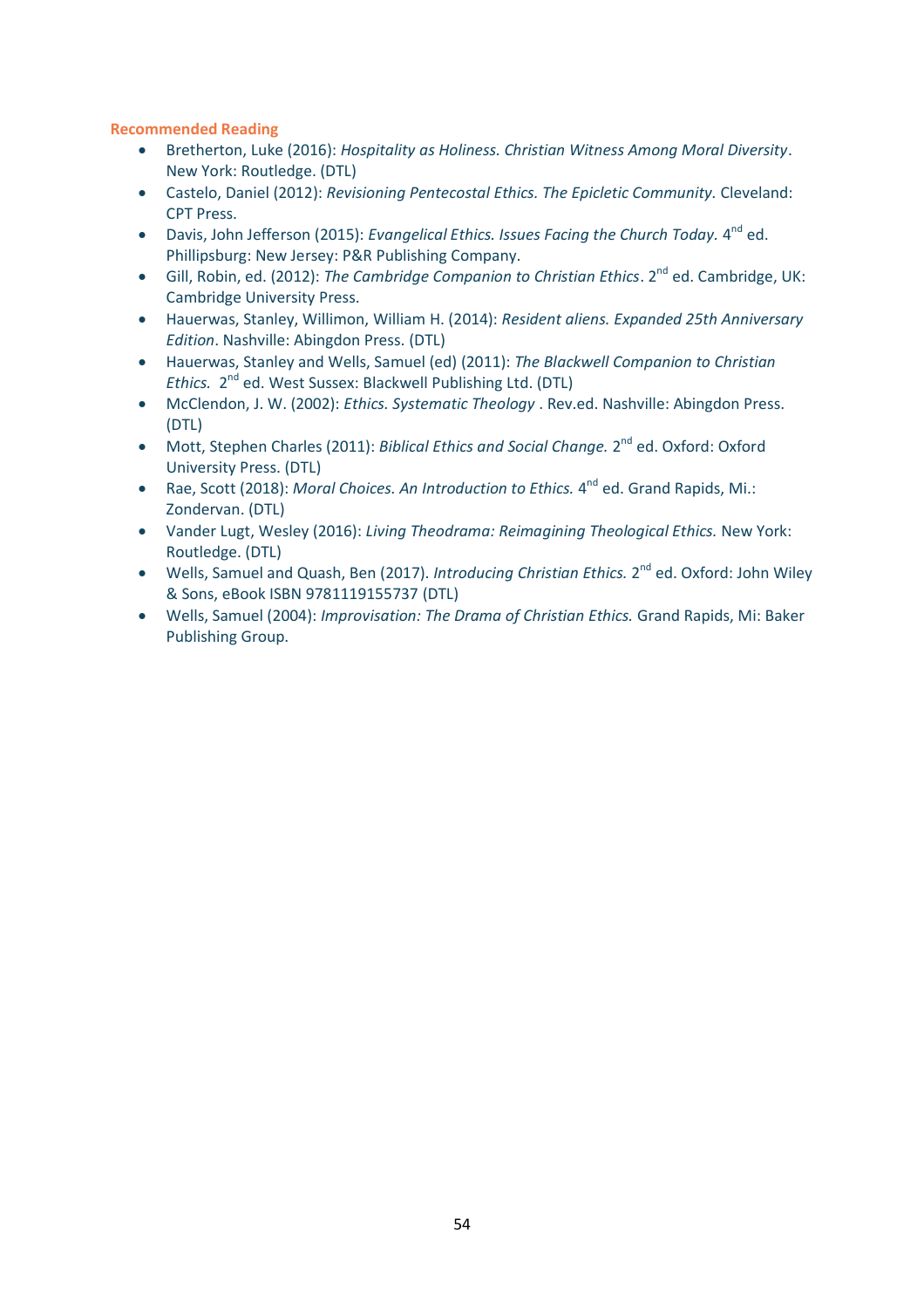#### <span id="page-54-0"></span>**RLE1030E World Religions and Secular World Views (10 credits/ECTS)**

| Study program                  | Bachelor in Theology and Leadership (180 credits/ECTS)                                                                                                                                                                                                                                                                                                                                                                                 |
|--------------------------------|----------------------------------------------------------------------------------------------------------------------------------------------------------------------------------------------------------------------------------------------------------------------------------------------------------------------------------------------------------------------------------------------------------------------------------------|
| Subject                        | RLE1030E World Religions and Secular World Views (10 credits/ECTS)                                                                                                                                                                                                                                                                                                                                                                     |
| Assessment                     | <b>Students must:</b><br>Complete a multiple-choice (MC) test. Counts as 10% of the<br>final grade.<br>Attend a religious service and write an essay (2000 words). The<br>$\bullet$<br>essay counts as 60% of the final grade.<br>An essay - take-home exam (1500 words). The take-home exam<br>$\bullet$<br>counts as 30% of the final grade.                                                                                         |
| <b>Additional requirements</b> | Attendance: Students must attend at least 75% of the lectures<br>$\bullet$<br>to be eligible to submit the exam. Excessive absence without<br>valid reason will disqualify the student from submitting the<br>exam. Students who fail the requirement will have to take the<br>whole course again. The attendance requirement does not<br>apply to non-resident students, but they need to participate in<br>online group discussions. |
| Scope                          | 32 hours of lectures and study sessions<br>$\bullet$                                                                                                                                                                                                                                                                                                                                                                                   |
|                                | 1.5 hours online group discussion session                                                                                                                                                                                                                                                                                                                                                                                              |

#### **Course Description**

The course will provide knowledge of the "major" religions of the world and a brief introduction to humanism and new religious movements. The course aims to provide students critical skills for understanding the religious phenomenon of our global and pluralistic society. The course will draw some connections from the major religions to the growing new age religiosity in today's society. Students will be capable of reflecting on the differences in practice and theory in the various religions, and will be able to explain the ethics within different religions. The subject constitutes one element within the necessary skills to teach RLE in a multicultural and multi-religious school context. An introduction to the history of religions will be provided, but there will also be a particular emphasis on the development of the theology of these religions and their religious expression in today's society. Students will examine variations of these religions, from the more culturally assimilated to the more extreme fundamentalist groups, plus the various religions' relationship to their national culture and their political significance. Many new religious movements have emerged in the last century. These socalled new-age movements often combine aspects from older religions with modern concerns. There will also be an introduction to current non-religious beliefs such as humanism, naturalism, and other ideological streams of thought.

#### **Learning Outcomes**

This course aims to provide the following learning outcomes:

#### **Knowledge**

The course will provide:

- Knowledge of religious science' understanding of and perspectives on religion.
- Knowledge of the major world religions: Christianity, Judaism, Islam, Hinduism and Buddhism
- Knowledge of their historical development, sacred writings, teachings and practices.
- Knowledge of their holidays and symbols.
- First-hand knowledge of selected texts in their scriptures.
- Knowledge of the diversity and background of new age religiosity.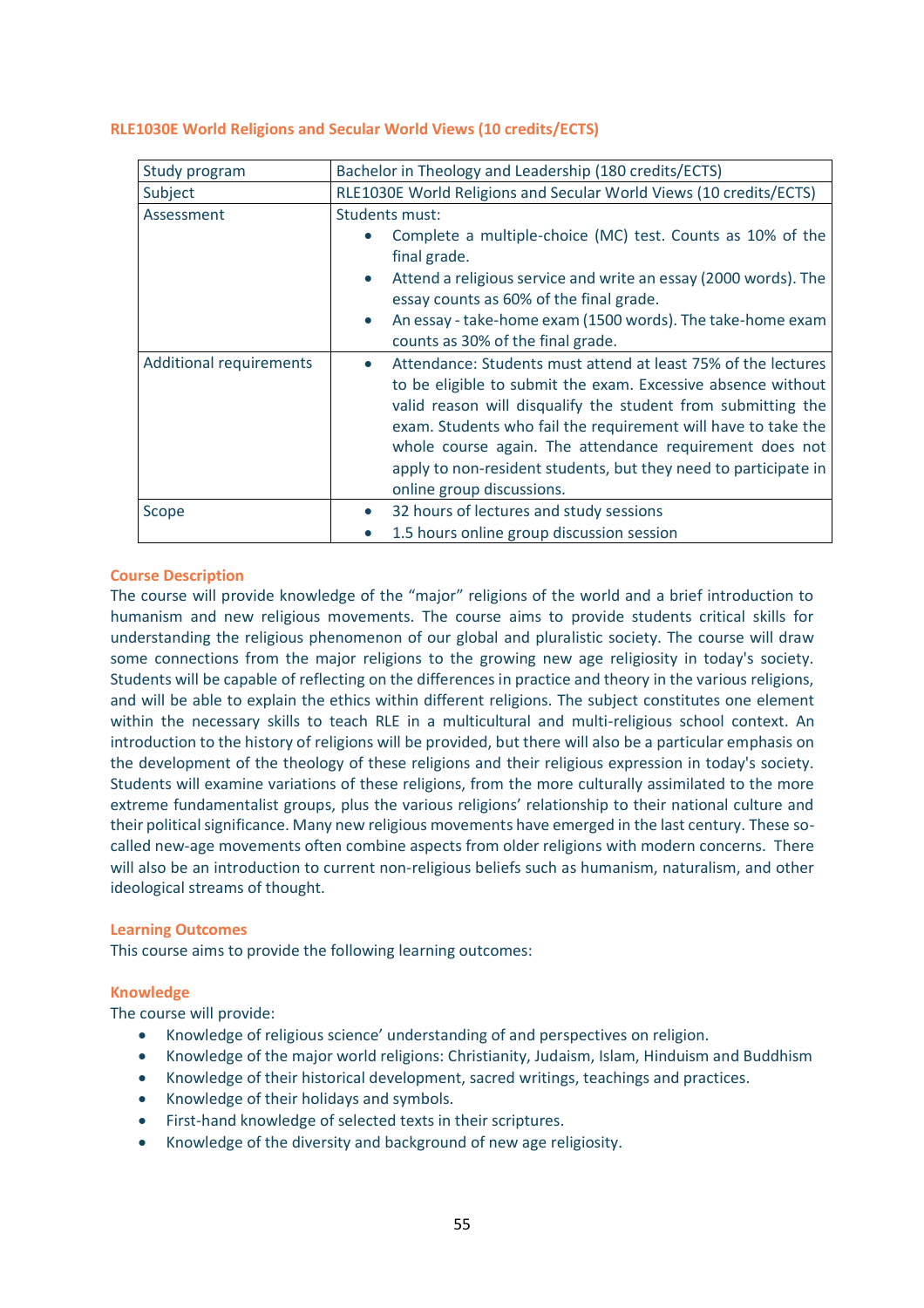• Knowledge of current non-religious beliefs such as humanism, naturalism, and other ideological streams of thought with an emphasis on their historical background, perception of reality, human view and ethics.

#### **Skills**

The course will enhance student's:

- Ability to communicate religious ideas and the reasoning inherent in other belief systems than shared by oneself with fairness and respect.
- Ability to explain the similarities and differences between different religions and beliefs and relate them to one's own point of view.

#### **General Competence**

The course will provide:

- Understanding and respect for beliefs, worldviews and lives of adherents of diverse groups of people.
- Insight into the importance of taking other people's faith and beliefs seriously by investing enough efforts in the study of their religion or belief.
- Confidence in meeting people of other religions and other beliefs.

#### **Required Reading**

- Dowley, T. (Ed.). (2018). *Introduction to world religions*. Fortress Press,U.S. Part 1, 3, 4, 5, 7, 9, 10, 11, 13 (DTL).
- Anthony B. Pinn (2013). *What is Humanism and Why Does it Matter?* London: Routledge (Chapter 1 and the appendix) – (DTL)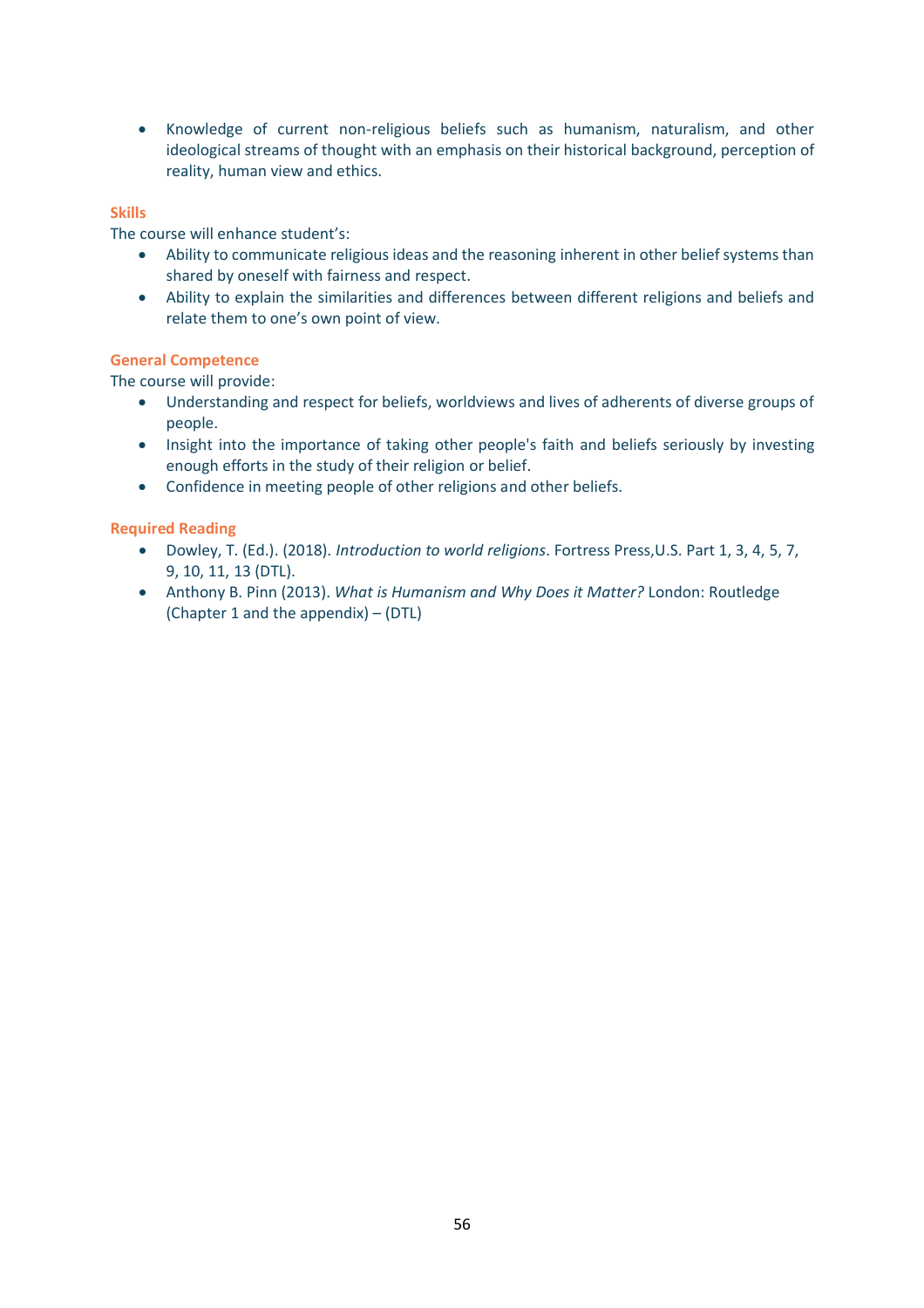#### <span id="page-56-0"></span>**TEO1140E Apologetics and Christian Initiation (10 credits/ECTS)**

| <b>Study Program</b>           | Bachelor in Theology and Leadership (180 credits/ECTS)                                                                                                                                                                                                                                                                                                                                                                                 |
|--------------------------------|----------------------------------------------------------------------------------------------------------------------------------------------------------------------------------------------------------------------------------------------------------------------------------------------------------------------------------------------------------------------------------------------------------------------------------------|
| Subject                        | TEO1140E Apologetics and Christian Initiation (10 credits/ECTS)                                                                                                                                                                                                                                                                                                                                                                        |
| <b>Courses</b>                 | TEO1141E Apologetics (5 credits/ECTS)                                                                                                                                                                                                                                                                                                                                                                                                  |
|                                | TEO1142E Christian Initiation (5 credits/ECTS)                                                                                                                                                                                                                                                                                                                                                                                         |
| Assessment                     | Students must:                                                                                                                                                                                                                                                                                                                                                                                                                         |
|                                | Write a 1500-word essay in TEO1141E Apologetics (counts as                                                                                                                                                                                                                                                                                                                                                                             |
|                                | 50% of final grade). Graded A-F.                                                                                                                                                                                                                                                                                                                                                                                                       |
|                                | Write a 1500-word essay in TEO1142E Christian Initiation                                                                                                                                                                                                                                                                                                                                                                               |
|                                | (counts as 50% of final grade). Graded A-F.                                                                                                                                                                                                                                                                                                                                                                                            |
| <b>Additional requirements</b> | Attendance: Students must attend at least 75% of the<br>$\bullet$<br>lectures to be eligible to submit the exam. Excessive absence<br>without valid reason will disqualify the student from<br>submitting the exam. Students who fail the requirement will<br>have to take the whole course again. The attendance<br>requirement does not apply to non-resident students, but<br>they need to participate in online group discussions. |
| Scope                          | 30 hours of lectures and study sessions<br>$\bullet$                                                                                                                                                                                                                                                                                                                                                                                   |
|                                | 45 min online group discussion for non-resident students                                                                                                                                                                                                                                                                                                                                                                               |

#### **Course Description**

The course *TEO1140E* is comprised of *TEO1141E Apologetics (5 credits ECTS)* and *TEO1142E Christian Initiation (5 credits ECTS)*. *TEO1141E Apologetics (5 credits ECTS)* gives an introduction into the most common objections to the Christian faith, and corresponding answers which can be given from a Christian point of view. The course *TEO1142E Christian Initiation (5 credits ECTS)* gives an introduction to different church traditions within the Charismatic movement regarding the relationship between faith, baptism and the baptism of the Spirit.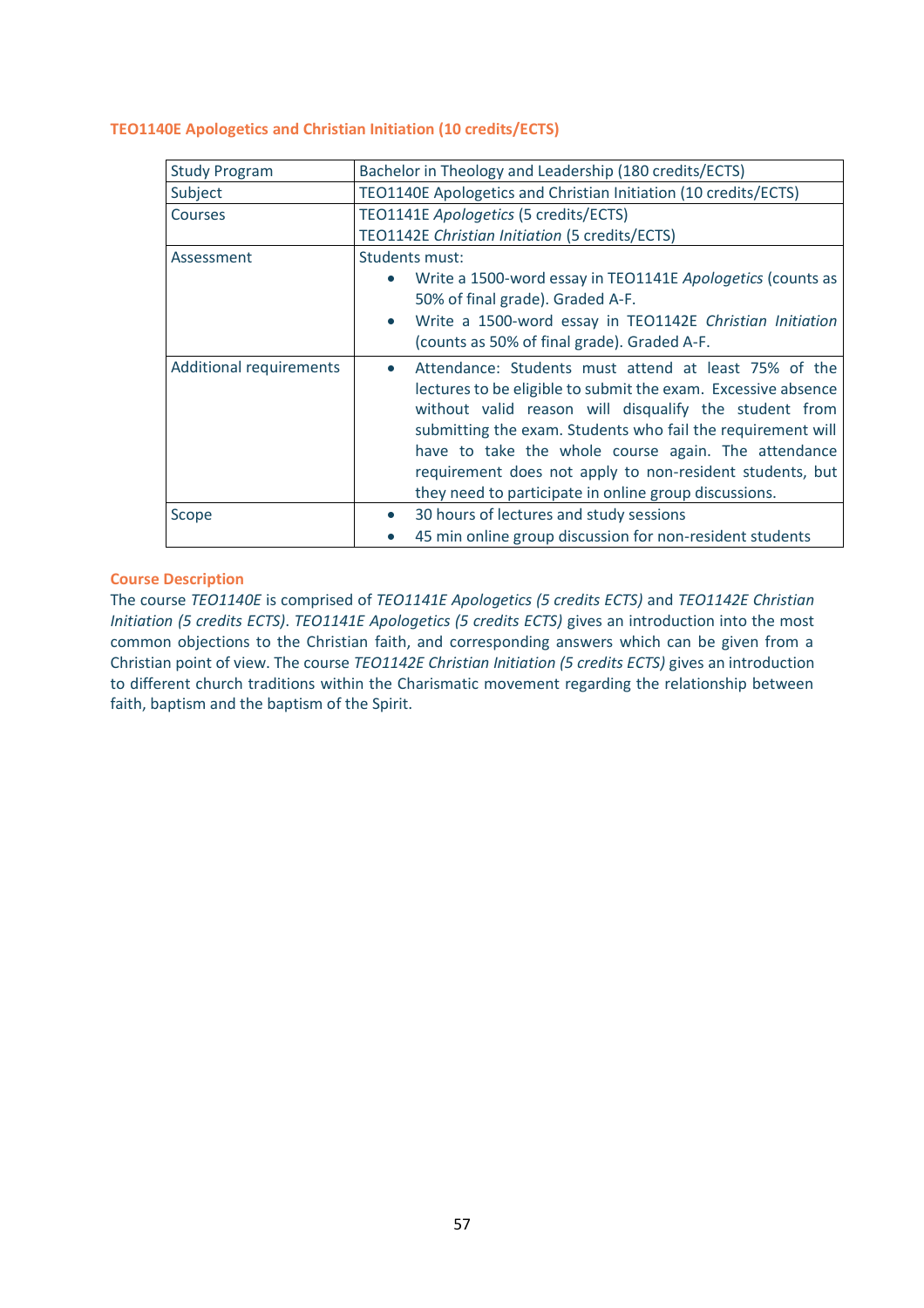#### <span id="page-57-0"></span>**TEO1141E Apologetics (5 credits/ECTS)**

| <b>Study Program</b> | Bachelor in theology and leadership (180 credits/ECTS)               |
|----------------------|----------------------------------------------------------------------|
| Subject              | TEO1140E Apologetics and Christian Initiation (10 credits/ECTS)      |
| Course               | TEO1141E Apologetics (5 credits/ECTS)                                |
| Assessment           | Write a 1500-word essay (counts as 50% of final grade).<br>$\bullet$ |
|                      | Graded A-F.                                                          |
| Scope                | 15 hours of lectures and study sessions<br>$\bullet$                 |
|                      | 45 min online group discussion for non-resident students             |

#### **Course Description**

The course provides an introduction to some of the most common objections to Christian faith, and discusses these from a Christian point of view. These include among others the problem of evil, the meaning of life, arguments for the existence of God, the relationship between science and faith, and historical questions related to the reliability of the Bible.

#### **Learning Outcome**

The course TEO1141E *Apologetics* aims to provide the following learning outcomes:

#### **Knowledge**

The subject will provide:

- Knowledge about classical dilemmas related to the problem of evil (theodicy)
- Knowledge about existential dilemmas and Christian faith
- Knowledge about various arguments for the existence of God and the debates regarding these
- Knowledge about various issues related to the historical reliability of the Bible
- Knowledge about the debate about the relationship between science and Christian faith

#### **Skills**

The study should enhance the student's:

- Ability to reflect independently about common arguments for and against a Christian belief in God
- Ability to discuss these issues with a non-Christian audience

#### **General Competence**

The subject will provide:

• A fundamental insight into issues related to philosophy of religion

#### **Modes of Instruction**

Instruction will occur through the use of interactive lectures on campus, online lectures, and independent study of course literature, and online group discussion.

#### **Required Reading**

- Boyd, Gregory A. (2008): *Letters From A Skeptic*. Colorado Springs, pp. 22–232 (210 pages)
- Craig, William L. (2008): *Reasonable Faith: Christian Truth and Apologetics.* Wheaton, Illinois: Crossway Books, pp. 15-25, 29-60, 65-88, 93-103, 106-114, 150--158, 170-181, 189-196; 360- 400 (150 pages)
- Hick, John (1977). *Evil & the God of Love*. 2<sup>nd</sup> ed. London: The MacMillian Press, pp. 265-277, 324-325 (14 pages).
- Schaeffer, Francis A. (1990): *Trilogy*. Leicester: Inter-Varsity Press, pp. 93-97 (5 pages).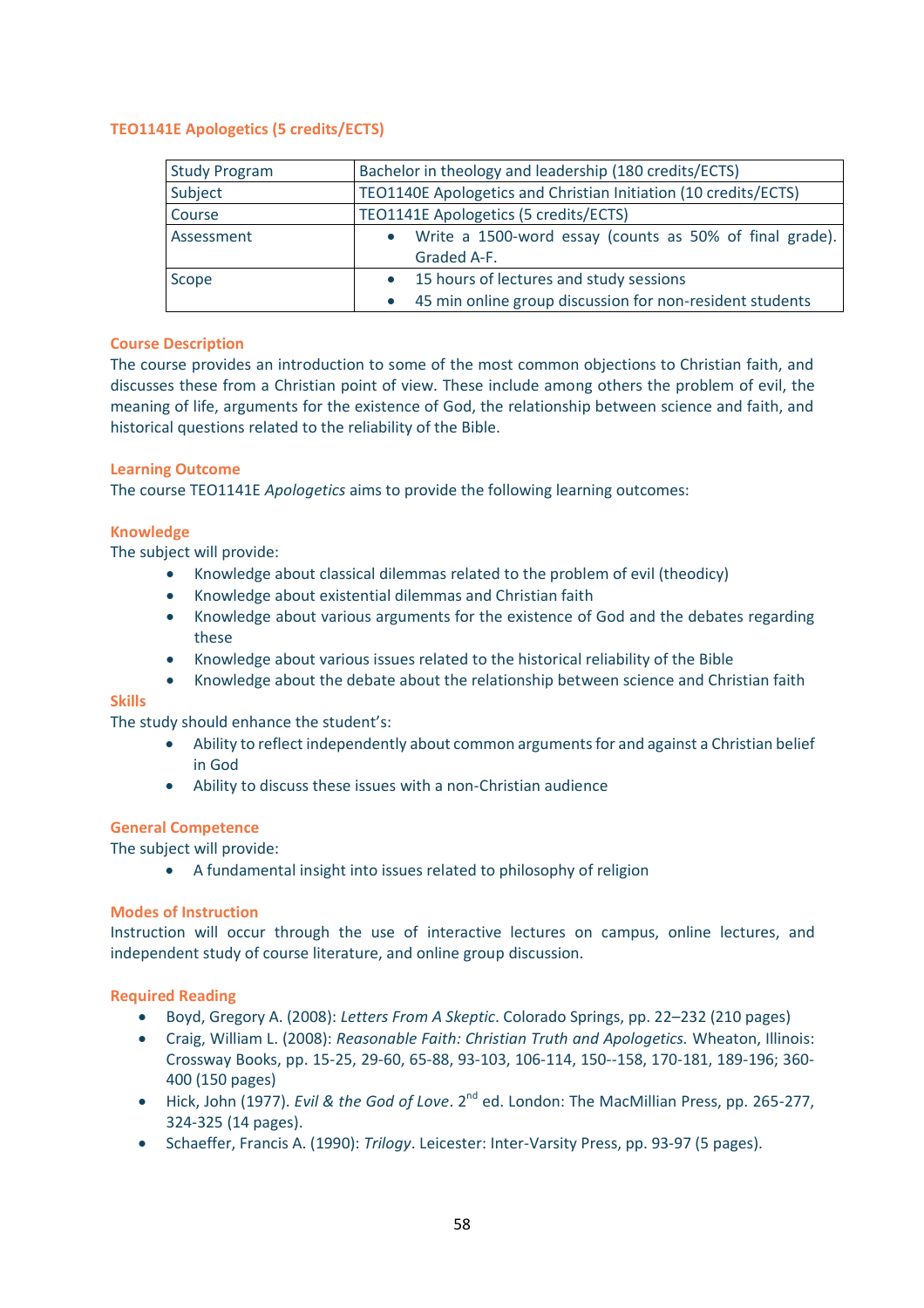#### <span id="page-58-0"></span>**TEO1142E Christian Initiation (5 credits/ECTS)**

| <b>Study program</b> | Bachelor in Theology and Leadership (180 credits/ECTS)                      |
|----------------------|-----------------------------------------------------------------------------|
| Subject              | TEO1140E TEO1140E Apologetics and Christian Initiation (10<br>credits/ECTS) |
| Course               | <b>TEO1142E Christian Initiation</b>                                        |
| Assessment           | Write a 1500-word essay (counts as 50% of final grade).<br>Graded A-F.      |
| Scope                | 15 hours of lectures and study sessions                                     |

#### **Course Description**

This subject is a study of various views of repentance, faith, baptism and the baptism of the Spirit. Different charismatic traditions will be presented and will be discussed in the light of Scripture.

#### **Learning Outcomes**

Studies in *Christian Initiation* aim to provide the following learning outcome:

#### **Knowledge**

The subject will provide:

- Knowledge of different church traditions regarding the relationship between faith, baptism, and the baptism of the Spirit.
- Knowledge of the most important interpretations of pertinent New Testament texts with an emphasis on Christian initiation in the Book of Acts.
- Knowledge of the empirical or experience-related aspects of receiving the Spirit and how they are interpreted.

#### **Skill**

The subject will enhance students':

• Ability to evaluate the various views and perspectives on repentance, faith, baptism and the baptism of the Holy Spirit within the Charismatic movement.

#### **General Competence**

The subject will provide:

• Increased understanding of the theological foundations and practice of Pentecostal and charismatic forms of Christianity.

#### **Modes of Instruction**

Instruction will occur through the use of interactive lectures on campus, online lectures, and independent study of course literature and online group discussion.

#### **Required Reading**

- Brand, Chad Owen (2004). *Perspectives on Spirit Baptism – Five Views*. Nashville, TN.: Broadman & Holman Publ., 2004 (pp.1 - 290).
- Stronstad, Roger (2012). *The Charismatic Theology of St. Luke*. Peabody, Mass.: Hendrickson Publishers, pp.1 - 14, 37 – 98 (pp. 75).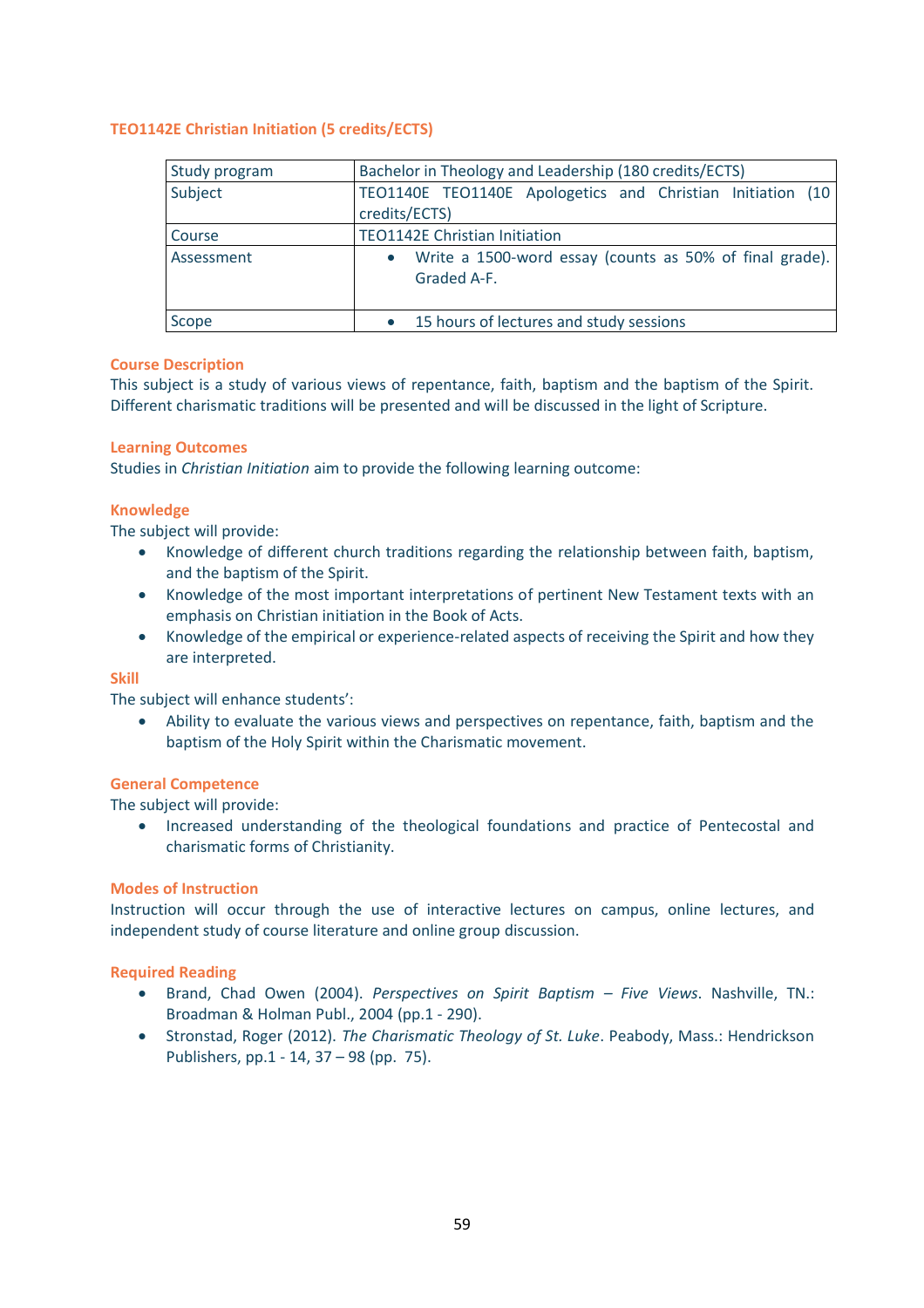| Study program              | Bachelor in Theology and Leadership (180 credits/ECTS)                                                                                                                                                                                                                                                                                                                                                                     |  |
|----------------------------|----------------------------------------------------------------------------------------------------------------------------------------------------------------------------------------------------------------------------------------------------------------------------------------------------------------------------------------------------------------------------------------------------------------------------|--|
| Course                     | TEO2110E Advanced Biblical Hermeneutics (10 credits/ECTS)                                                                                                                                                                                                                                                                                                                                                                  |  |
| Assessment                 | The student must<br>Write a 2000-word exegetical assignment (50%). Graded A-F.<br>Write a 2000-word hermeneutical assignment (50%) Graded A-F.<br>$\bullet$                                                                                                                                                                                                                                                                |  |
| Additional<br>requirements | Attendance: Students must attend at least 75% of the lectures to<br>be eligible to submit the exam. Excessive absence without valid<br>reason will disqualify the student from submitting the exam.<br>Students who fail the requirement will have to take the whole<br>course again. The attendance requirement does not apply to non-<br>resident students, but they need to participate in online group<br>discussions. |  |
| Scope                      | 30 hours of lectures and study sessions<br>1.5 hours of online group discussion sessions for non-resident<br>students                                                                                                                                                                                                                                                                                                      |  |
| Prerequisite               | Requires the completion of KRI1110E (10 credits/ECTS) and KRI1120E (10<br>credits/ECTS)                                                                                                                                                                                                                                                                                                                                    |  |

#### <span id="page-59-0"></span>**TEO2110E Advanced Biblical Hermeneutics (10 credits/ECTS)**

#### **Course Description**

TEO2110E Advanced Biblical Hermeneutics (10 credits/ECTS) builds on KRI1110E Introduction to the Bible and KRI1120E Biblical Hermeneutics and offers in-depth knowledge on the biblical material. The course focuses on precise exegesis of selected texts from the New Testament through the use of a broad selection of biblical scientific methods. The course is divided into two components that consist of exegetical material from:

a) two of Paul's larger letters: Romans and 1 Corinthians. Focus is placed on Paul's gospel and the relation between his Jewish background and his universal intentions. Reflections on Paul's theology and his image of God will also be central themes.

b) the two writings of Luke: The Gospel of Luke and the Acts of the Apostles. Focus is placed on questions regarding the historical accounts in both of these works, including Luke's focus on the poor and marginalized, the parables, his presentation of the development of the early church, and the Kingdom of God as a theological theme.

#### **Learning Outcomes**

The goal of the course is to give the student the following learning outcomes:

#### **Knowledge**

The course will give:

- In-depth knowledge on the societal conditions of the Greek-Roman world during New Testament times.
- In-depth knowledge on hermeneutical principles for working with New Testament texts.
- Foundational knowledge that answers elementary questions on the biblical texts that the exegetical texts are taken from.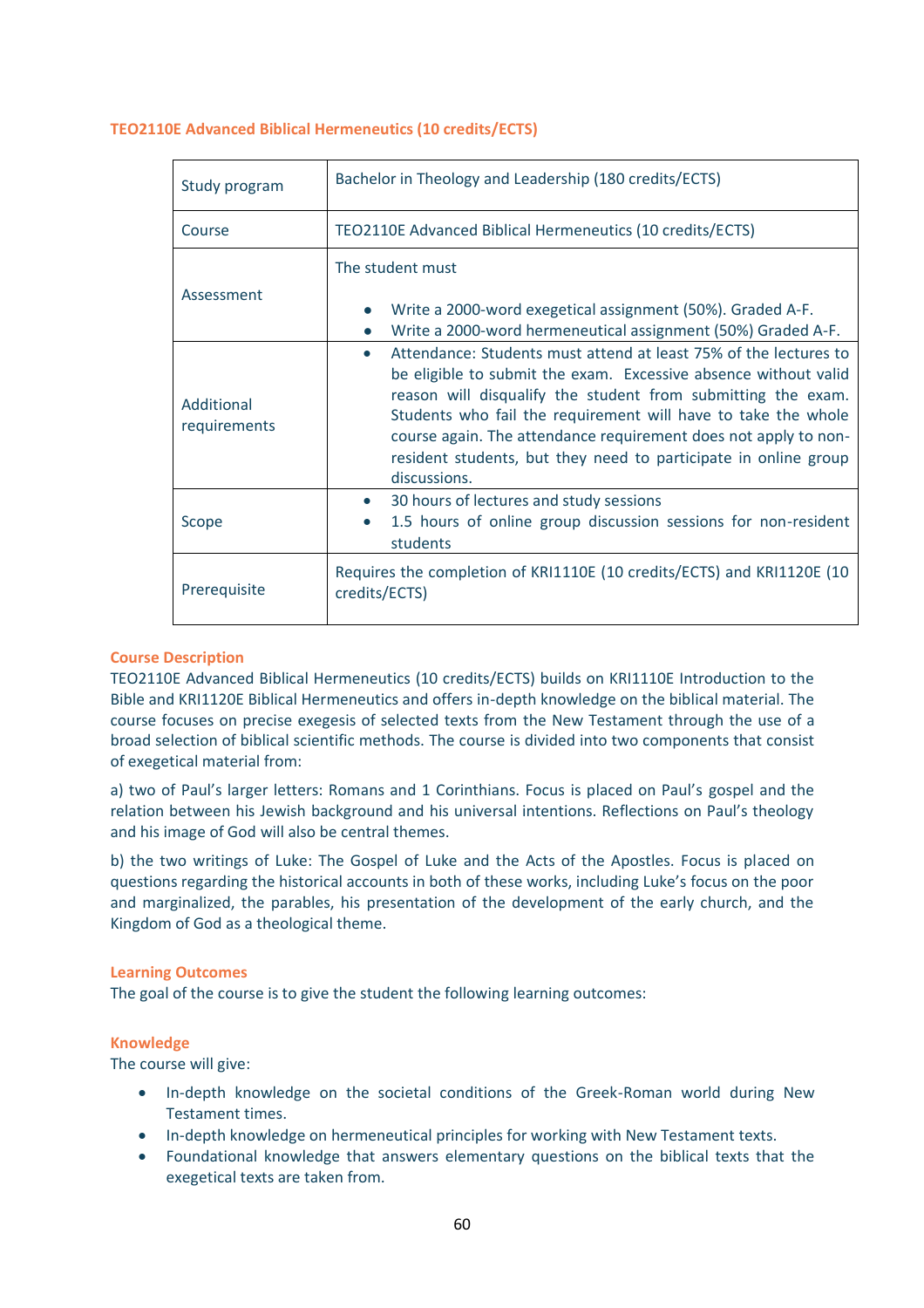- Detail knowledge on the content, thought development and translation challenges for a selection of key texts from Luke and Paul.
- Adequate knowledge about the conflicts that arose between Jewish foundations and universal objectives in an expanding church for both Jews and Gentiles.
- Adequate knowledge on the early Christian movement's mission thrust and its relation to contemporary culture.

#### **Skills**

The course will strengthen the student's skills in:

- handling critical questions of a text.
- the reflective usage of New Testament exegetical methodology.
- independent reflection over the portion of biblical texts that are the focus of today's theological discourse.
- the critical evaluation of modern translations of the New Testament.

#### **General Competence**

The course will give:

- Experience in interpreting Greek texts in the New Testament.
- Competence in extracting lessons from New Testament texts that can be used in sharing the gospel in the contemporary multicultural, multiethnic and multi-religious society.

#### **Modes of Instruction**

Teaching primarily consists of interactive lectures, but also includes an assignment seminar that discusses student presentations of written work.

#### **Required Reading**

#### a) Bible texts

The Gospel of Luke and the Acts of the Apostles:

- Luke 1:1-4; 4:1-30; 9:51-10,42; chapter 15; chapter 24.
- Acts 1:1-11; chapter 2; 10:1-11,18; chapter 15; 17:16-34; chapter 26.

#### The letters of Paul:

- 1 Corinthians chapters 1 and 2; 11:2-15,11
- Romans chapters 1 to 3, and chapter 8.

Bible translations: NRSV and Norsk Bibel 2011 (Bibelselskapet)

- b) Textbooks
	- Bock, Darrel L. (2012) *A Theology of Luke and Acts*. Grand Rapids: Zondervan.
	- Gorman, Michael. (2003) *Apostle of the Crucified Lord: A Theological Introduction to Paul & His Letters*. Grand Rapids: Eerdmans.
	- Gorman, Michael J. (2009) *Elements of Biblical Exegesis.* Grand Rapids, MI: Baker Academic.

#### **Recommended Reading**

- Dunn, James D. G. (2006) *The Theology of Paul the Apostle*. Grand Rapids: Eerdmans.
- Mittelstadt, Martin William. (2010) *Reading Luke-Acts in the Pentecostal Tradition*. CPT Press.
- Spencer, F. Scott. (2011) *The Gospel of Luke and Acts of the Apostles*. IBT. Abingdon.
- Turner, Max. (1996) *Power from on High: The Spirit in Israel´s Restoration and Witness in Luke-Acts*. Journal of Pentecostal Theology Supplement 9. Bloomsbury T&T Clark.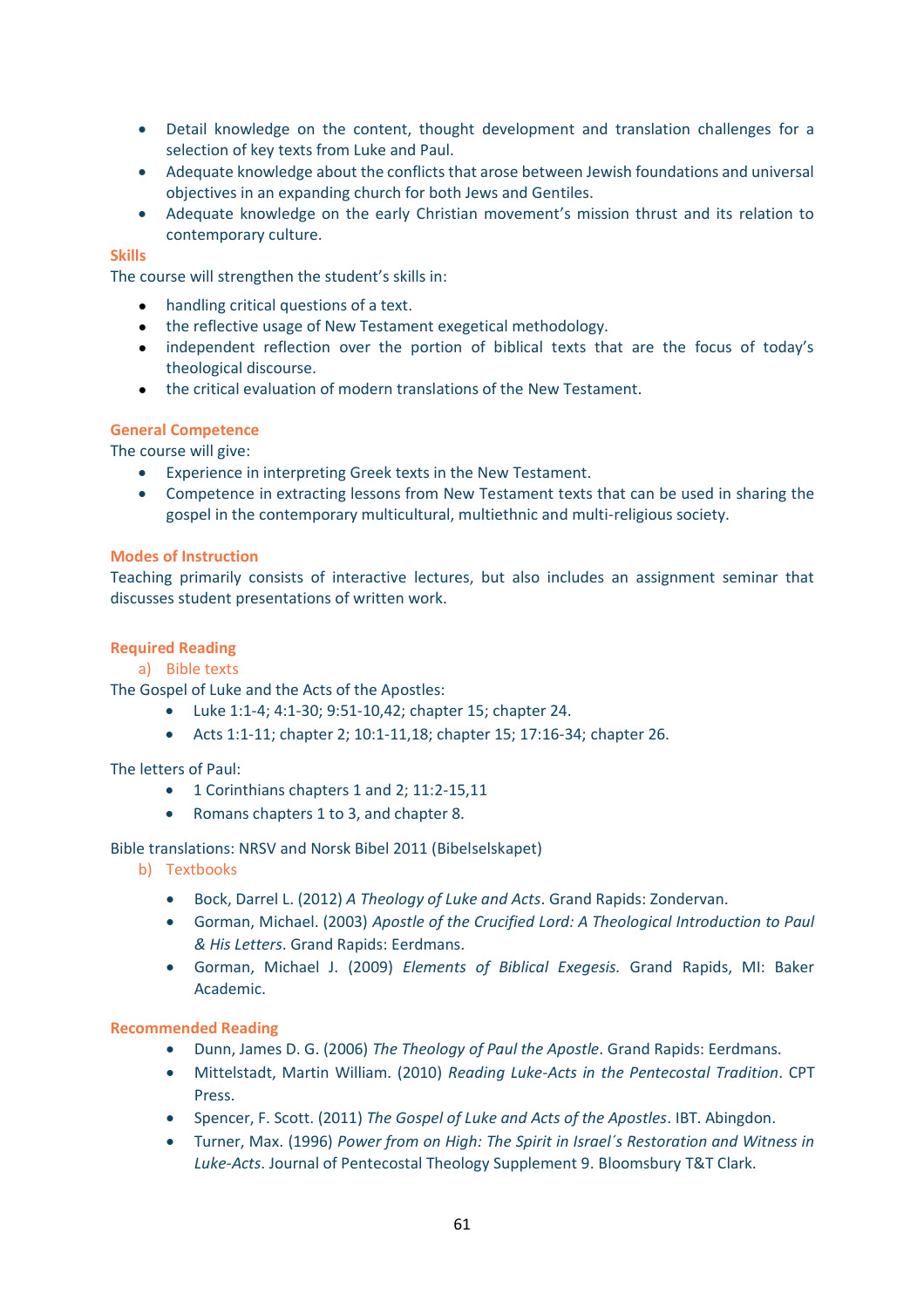- Wenk, Matthias. (2004) *Community-Forming Power: The Socio-Ethical Role of the Spirit in Luke-Acts*. Bloomsbury T&T Clark.
- Wright, N. T. (2015) *Paul and his Recent Interpreters*. Fortress Press.
- Haacker, Klaus. (2003) *The Theology of Paul´s Letter to the Romans*. New Testament Theology. Cambridge: CUP.
- Kuhn, Karl Allen. (2015) *The Kingdom according to Luke and Acts: A Social, Literary and Theological Introduction*. Baker Academics.
- Language option:
- Metzger, Bruce. *Textual Commentary on the Greek New Testament*. 2 ed. Hendrickson, 2005.

#### **Bible commentaries**

- Ancient Commentary on Scriptures
- Bibelverket, Nye Luther Forlag.
- Hermeneia Commentaries
- New International Commentary on the New Testament (NICNT)
- Sacra Pagina
- Word Biblical Commentary (WBC)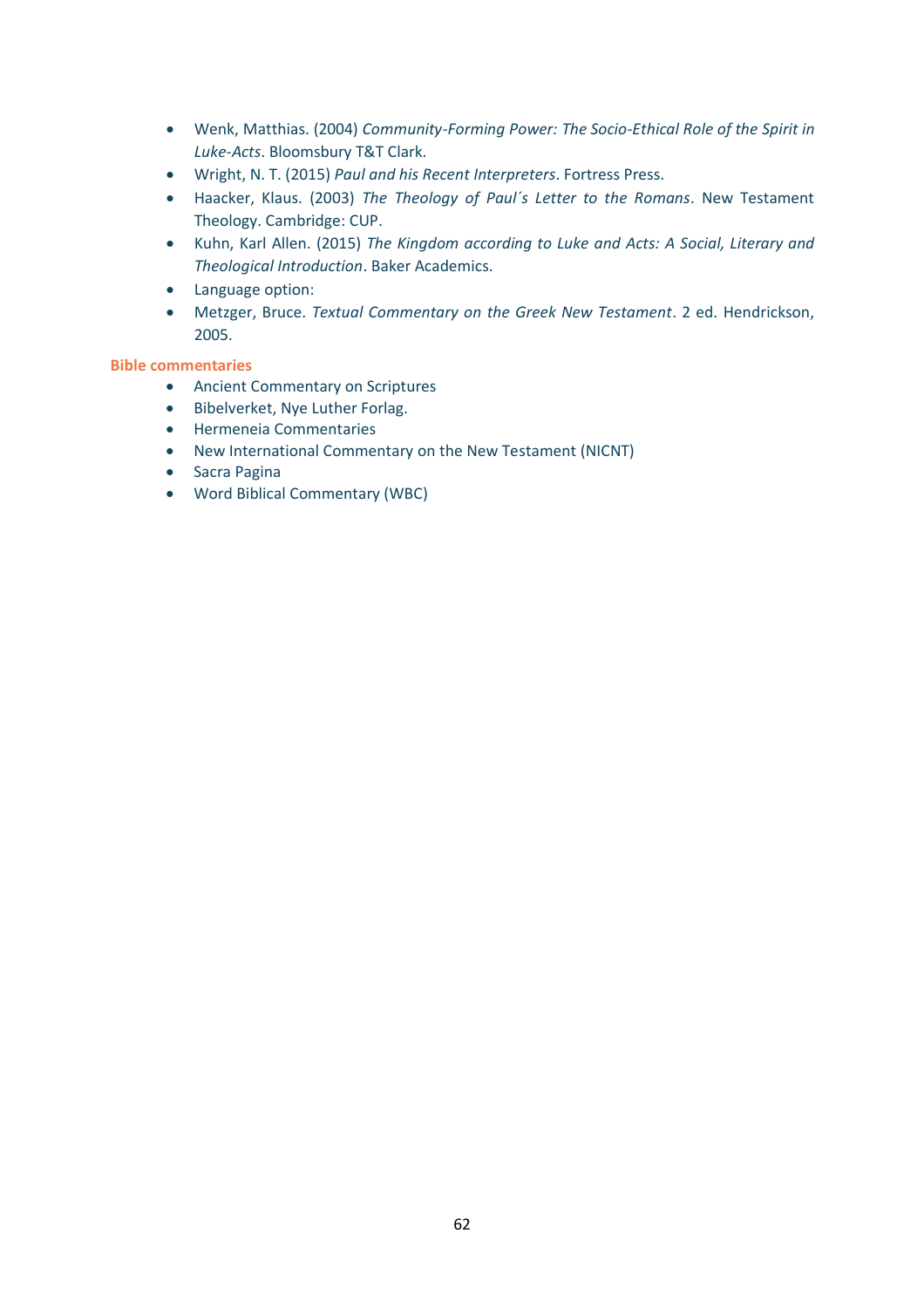#### <span id="page-62-0"></span>**UNG1110E Theological Foundation for Children and Youth Ministry (10 credits/ECTS)**

| <b>Study Program</b>       | Bachelor in Theology and Leadership (180 credits)                                                                                                                                                                                                                                                                                                                                                                                   |
|----------------------------|-------------------------------------------------------------------------------------------------------------------------------------------------------------------------------------------------------------------------------------------------------------------------------------------------------------------------------------------------------------------------------------------------------------------------------------|
| Subject                    | UNG1110E The Theological Foundation for Children and Youth Ministry (10<br>credits/ECTS)                                                                                                                                                                                                                                                                                                                                            |
| Assessment                 | Students must:<br>Write an essay (3000 words). Counts as 100% of final grade. Graded A-F.                                                                                                                                                                                                                                                                                                                                           |
| Additional<br>requirements | Attendance: Students must attend at least 75% of the lectures to be<br>$\bullet$<br>eligible to submit the exam. Excessive absence without valid reason will<br>disqualify the student from submitting the exam. Students who fail the<br>requirement will have to take the whole course again. The attendance<br>requirement does not apply to non-resident students, but they need to<br>participate in online group discussions. |
| Scope                      | 30 hours of lectures and study sessions                                                                                                                                                                                                                                                                                                                                                                                             |
|                            | 1.5 hours of online group discussion sessions for non-resident students                                                                                                                                                                                                                                                                                                                                                             |

#### **Course Description**

Theological reflection and its derived values and principles constitute the basis of youth work. In theological reflection we ask ourselves the most fundamental questions such as: "Who is God?", "Where do we meet God?," Why are we doing what we do? And, "What is the "good news" for young people in the 21st century?" The course *Theological Foundation for Children and Youth Ministry* attempts to answer these questions, and assess the methods and models, as culturally conditioned "tools," used to communicate the answers to these questions in specific cultural contexts. As a result, the course will focus on identifying and seeking answers to the fundamental theological questions that constitute the foundation of youth and children's ministry.

#### **Learning Outcomes**

#### **Knowledge**

The program will provide:

- Knowledge of theological perspectives on key theological themes that constitute a framework for child and youth work - eg. "Culture", "incarnation", "The Kingdom of God", "the sacral versus the profane" and "Missio Dei"
- Knowledge of fundamental theological perspectives about children and young people, including relevant theological perspectives on some areas of child and adolescent life - eg. Relationships, identity, sexuality etc.
- Knowledge of sources, models and practical methods related to theological reflection concerning child and youth ministry on both the individual and group level.
- Knowledge of both national and international discussion of current theological issues in relation to working with children and young people.

#### **Skills**

The program will strengthen the student's:

- Ability to demonstrate independent theological reflection as an integral aspect of working with children and youth.
- Ability to understand the factors that are significant for the development of both individual and "collective" theological positions - personal history, tradition, cultural context, etc.
- Ability to lead individuals and groups into ongoing theological reflection processes in relation to both their daily life, devotional life, and congregational life, - in other words, strengthen the individual student's competence in relationship to engaging children and youth in independent theological reflection.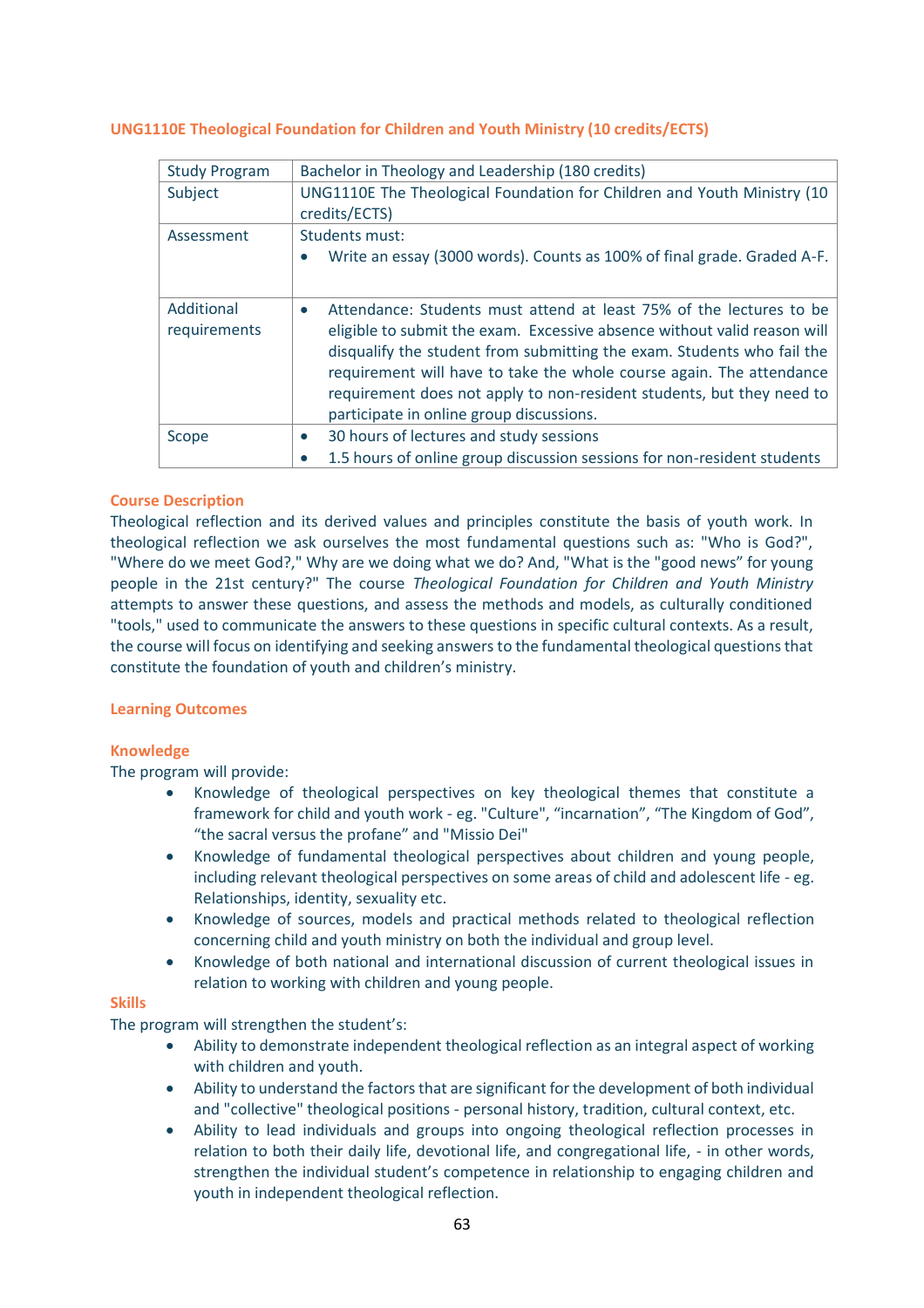• Ability to enter into constructive dialogue with representatives of other theological views, as well as relating constructively critical to the latest models and trends in child and youth work.

#### **General Competence**

The course will provide:

- A basic ability to both and listen and understand the background for the development of both different theological positions, and more general value-based assumptions.
- The individual student a form of "theological authority" meaning that the student will experience having both expertise and "courage" to take part in theological reflection and in more general value discussions.

#### **Required Reading**

- Clark, C. (2016) Adoptive Youth Ministry: Integrating Emerging Generations into the Family of Faith Baker Akademic (350 pages)
- Clark C. (ed.) (2015) Youth Ministry in the 21st Century: Five Views. Baker Academic (200 pages)
- Dean C.K., Root A. (2011) The Theological Turn in Youth Ministry. Inter Varsity Press (pages 27- 119)
- Keagler, L. (2014) Youth Ministry in a Multifaith Society: Forming Christian Identity Among Skeptics, Syncretists and Sincere Believers of Other Faiths Inter Varsity Press (224 pages)

#### **Recommended Reading**

- Erwin, P: (2010) *A Critical Approach to Youth Culture: Its Influence and Implications for Ministry* (240 pp)
- Ballard, John & Pritchard, John (1996): *Practical Theology in Action*. London, SPCK, (186 pp).
- Borgman, Dean (1997): *When Kumbaya Is Not Enough. A practical Theology for Youth Ministry.* Peabody, Massachusetts: Hendrickson Publishers, (240 pp).
- Ward, Pete (1997): *Youthwork and the Mission of God*, London, SPCK, (140 pp).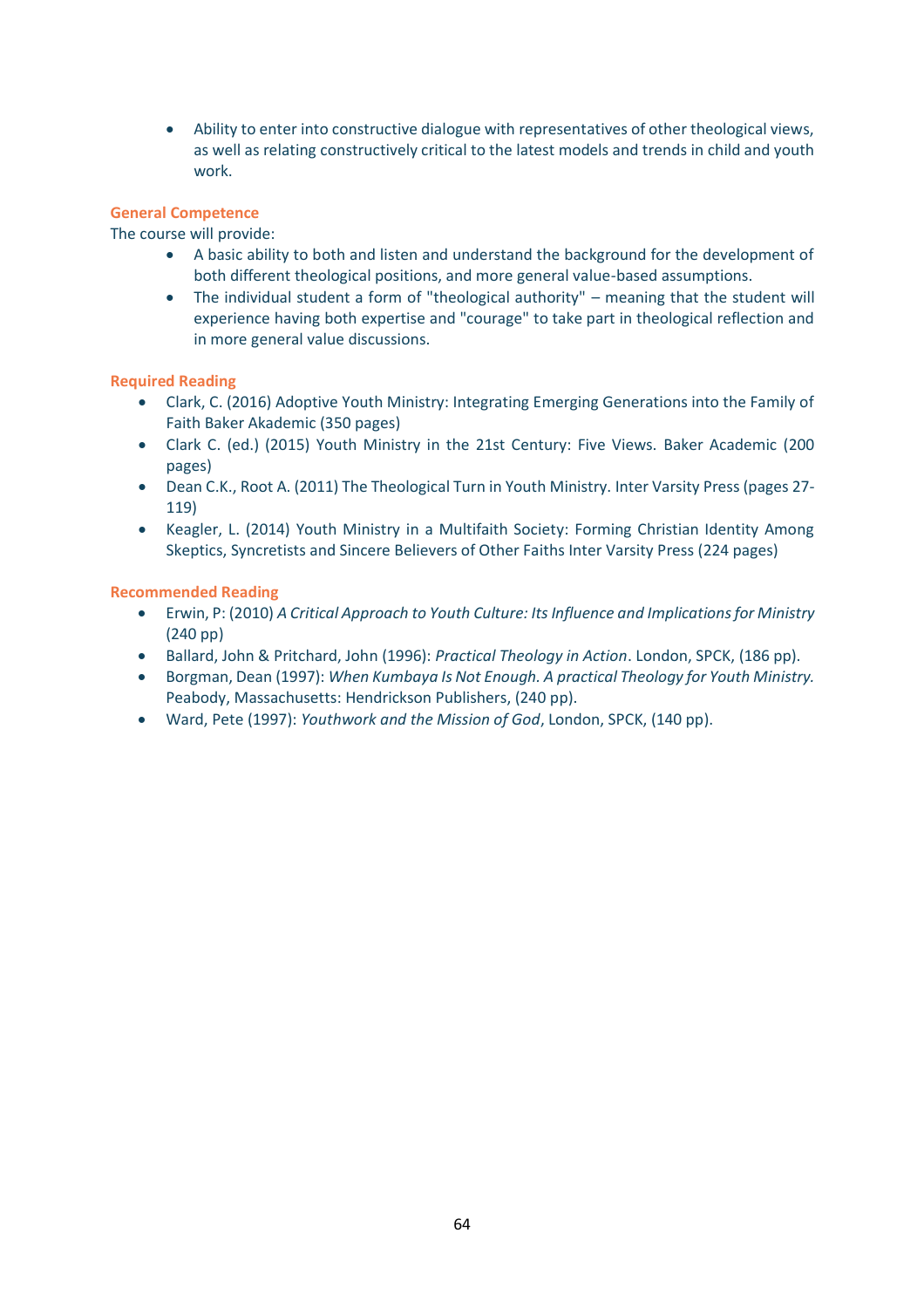#### <span id="page-64-0"></span>**VEL1210E The Value-Based Organization (10 credits/ECTS)**

| Study program | Bachelor in Theology and Leadership (180 credits/ECTS)  |
|---------------|---------------------------------------------------------|
| Subject       | VEL1210E The Value-Based Organization (10 credits/ECTS) |
| Assessment    | The student shall:                                      |
|               | write a 3000-word essay. A-F. (100%)                    |
| Scope         | 32 lecture hours                                        |

#### **Learning Outcomes**

The course aims to provide the following learning outcomes:

#### **Knowledge**

The course shall provide knowledge about:

- organization, and how organization helps to build and develop organizations
- organizational culture, how organizational culture is built and developed and how it contributes to developing organizations
- visions, goals and values in an organization and how these can support and shape the organization
- goals and strategy, and how strategy work can be developed and organized, and support the development of the organization
- managing change and learning and how to work with resistance to change
- other central organizational concepts and theories concerning relational authority, motivation, decision-making, and learning
- how organizational structure and immediate context affect organization (especially in ecclesiastical contexts)

#### **Skills**

The course shall strengthen the student's ability to:

- reflect ethically on organizational development
- reflect on how to influence an organization in terms of vision, goals, values, structures, and good systems for employee follow-up
- understand how fundamental ethical, ideological and theological conditions have an impact on the development of voluntary organizations and churches

#### **General Competency**

The course shall help to:

- Develop an understanding of how organizing affects performance and capacity for change
- develop a respect for the necessity and tension between structure and flexibility in organizations
- create an understanding of how organization, among other things, must be understood in light of the type of business being run (business, government, voluntary / church)

#### **Course Description**

VEL1210E provides an introduction to topics such as tasks, technology, goals and efficiency in organizations. Furthermore, the subject will deal with topics such as organizational structure, organizational culture, communication, organizational learning, power and conflict in organizations. The course also facilitates a deeper understanding of how change and decision-making processes shape organizations. Particular emphasis will be placed on how the organizational subject can be used within church and voluntary organizations.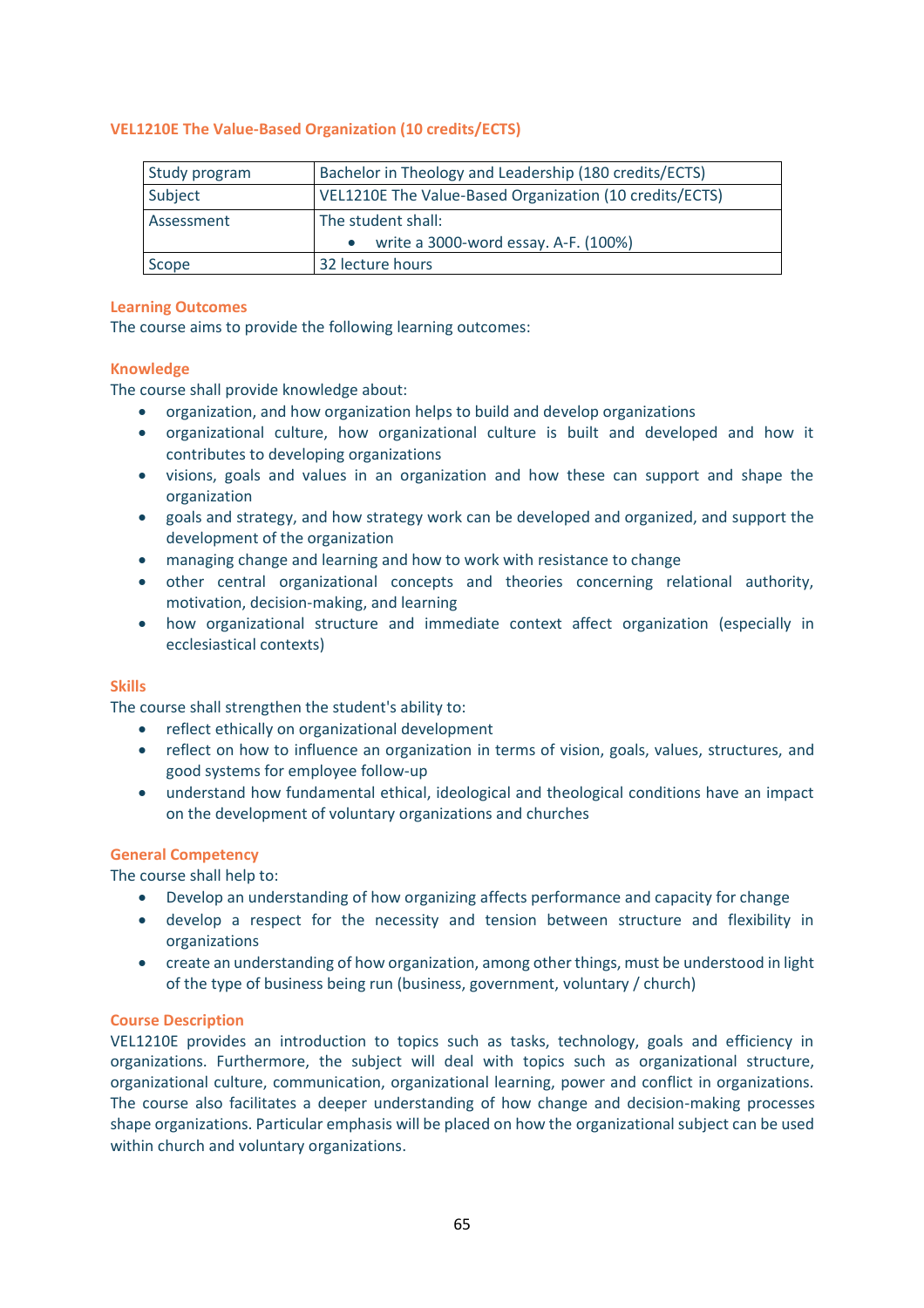#### **Modes of Instruction**

The teaching is provided in the form of interactive lectures, and in the form of one or more supervised case studies. The course consists of a total of 32 lecture hours.

#### **Required Reading**

- Kotter, John P. (2007). "Leading Change. Why Transformation Efforts Fail." *Harvard Business Review*. January. 10 pages
- Tschirhart, Mary; Bielefeld, Wolfgang. *Managing Nonprofit Organizations. Jossey-Bass*, s. 1- 279 (279 pages).
- Robbins, Stephen P., Judge, Timothy A. (2017). *Essentials of Organizational Behavior*. Global Edition, 14th ed. Pearson. ca. 350 pages

#### **Recommended Reading**

- Brand, C. O. (ed) (2005). *Perspectives on Church Government: Five Views of Church Polity*. Nashville: B & H Academic.
- Dockery, D. S. (ed) (2015) *Christian Leadership Essentials: A Handbook for Managing Christian Organization*, Nashville: B & H Acadmics
- Grudem, W. (2012). *Church Government*. Zondervan, Digital short. Zondervan/Amazon Kindle (available in different e-book formats).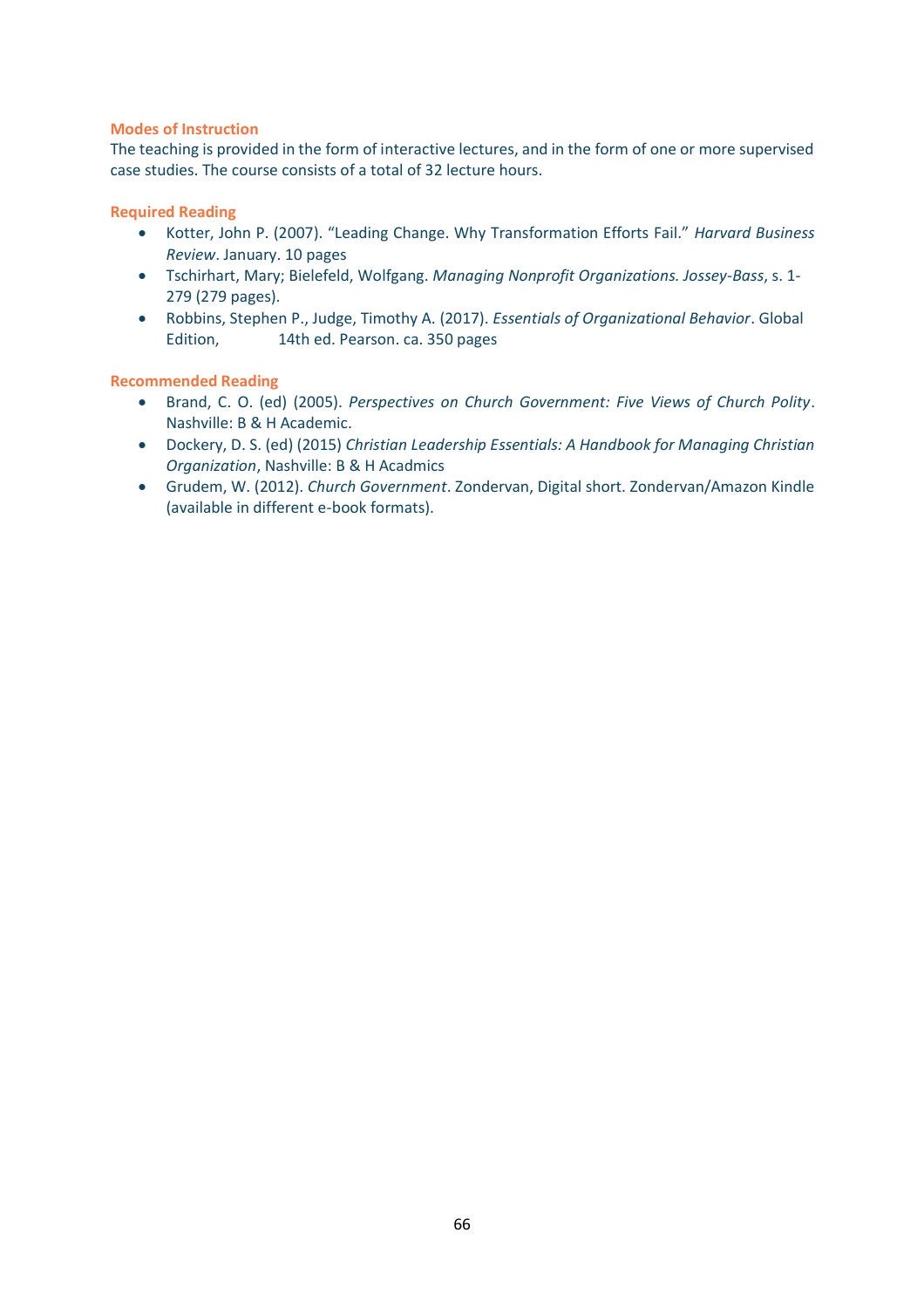#### <span id="page-66-0"></span>**VEL1220E Value-Based Leadership (10 credits/ECTS)**

| Study program                 | Bachelor in Theology and Leadership (180 credits/ECTS)    |
|-------------------------------|-----------------------------------------------------------|
| Subject                       | VEL1220E Value-Based Leadership (10 credits/ECTS)         |
| Assessment                    | The student shall:                                        |
|                               | Write a 2500-word essay. A-F. (100%)<br>$\bullet$         |
| <b>Additional Requirement</b> | Participate in forum discussions on Moodle                |
|                               | Write a reflection assignment about personal<br>$\bullet$ |
|                               | development as a leader                                   |
| Scope                         | 32 lecture hours                                          |

#### **Learning Outcomes**

The course aims to provide the following learning outcomes:

#### **Knowledge**

The course will provide:

- knowledge of organizational leadership as a field of research and practice, including introduction to basic leadership theories and research traditions
- good knowledge of theories of charismatic, transformative, ministerial, and virtue-ethical leadership
- knowledge of theological perspectives on leadership and the relationship between leadership, ethics and spirituality
- an understanding of leadership as a creative and constructive influence and of the potential dangers of such a power exercise
- knowledge of different leadership ideals in different cultures and about leading in cultural diversity
- understanding the follower's role in the leadership relation
- knowledge of different dimensions of the leadership role, including theological, narrative, organizational and relational dimensions
- knowledge of current practical interpretations of Jesus as a role model for leaders

#### **Skills**

The course will strengthen the student's:

- ability to self-leadership and to understand one's own development as a leader
- ability to reflect ethically and theologically on leadership including critical reflection on values and power, including one's own leadership
- ability to integrate and reflect on various conpp.ations and ethical dilemmas in leadership, including the relationship between productivity and the employee as a fellow human being
- ability to reflect on the relationship between normative, descriptive, and discursive aspects of leadership theory
- ability to reflect on gender dimensions in leadership
- leadership skills in organizations

#### **General Competency**

The study will contribute to:

- to develop attitudes that motivate service and leadership in church, organization and society
- a balanced moral approach to exerting influence on various levels
- to develop empathy, as well as virtues such as humility, respect and justice